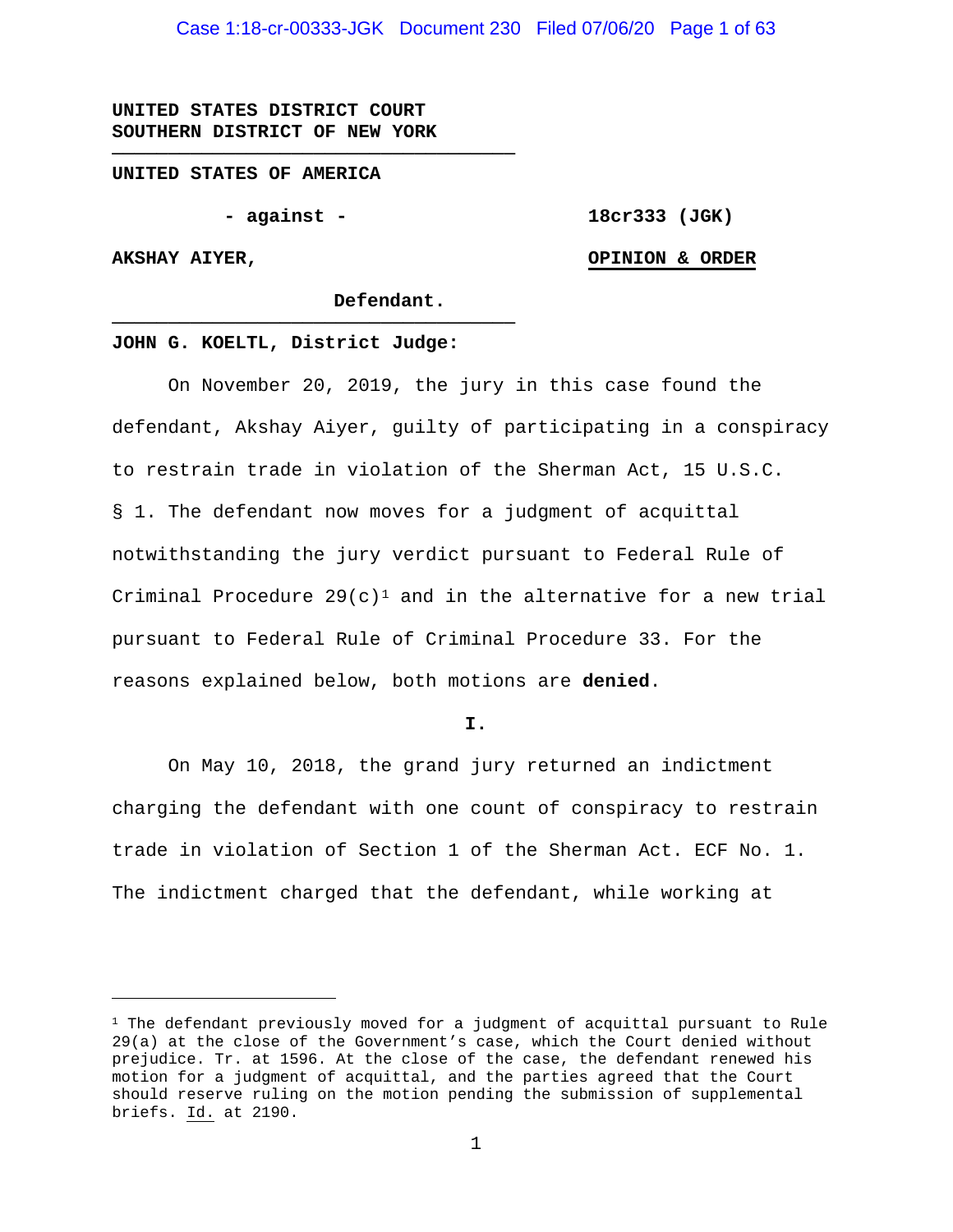# Case 1:18-cr-00333-JGK Document 230 Filed 07/06/20 Page 2 of 63

JPMorgan Chase2 as a trader in the foreign exchange ("FX") market, conspired with Jason Katz, Christopher Cummins, and Nicolas Williams3 from at least as early as October 2010 until at least July 2013 "to suppress and eliminate competition by fixing prices of, and rigging bids and offers for, [Central and Eastern European, Middle Eastern, and African Emerging Markets currencies ("CEEMEA")] traded in the United States and elsewhere" in violation of Section One of the Sherman Act. Id. at 6-7. The indictment alleged that the defendant and his coconspirators carried out the conspiracy through near-daily conversations in private chat rooms, phone conversations, text messages, and other means of communication in which they revealed their trading positions, trading strategies, bids and offers to customers, customer orders, and other relevant information in order to coordinate their bids and offers for CEEMEA currencies and thereby fix certain prices for CEEMEA currencies. Id. at 7-8.

The trial began on October 30, 2019 with jury selection. On November 20, 2019 the jury returned a verdict of guilty against the defendant on the single count of conspiracy to restrain trade in violation of the Sherman Act. The defendant now moves for a judgment of acquittal pursuant to Rule 29 or in the alternative for a new trial pursuant to Rule 33.

 $2$  The indictment referred to the defendant's employer as "Bank A."

<sup>3</sup> The indictment referred to Nicholas Williams as "CW-1."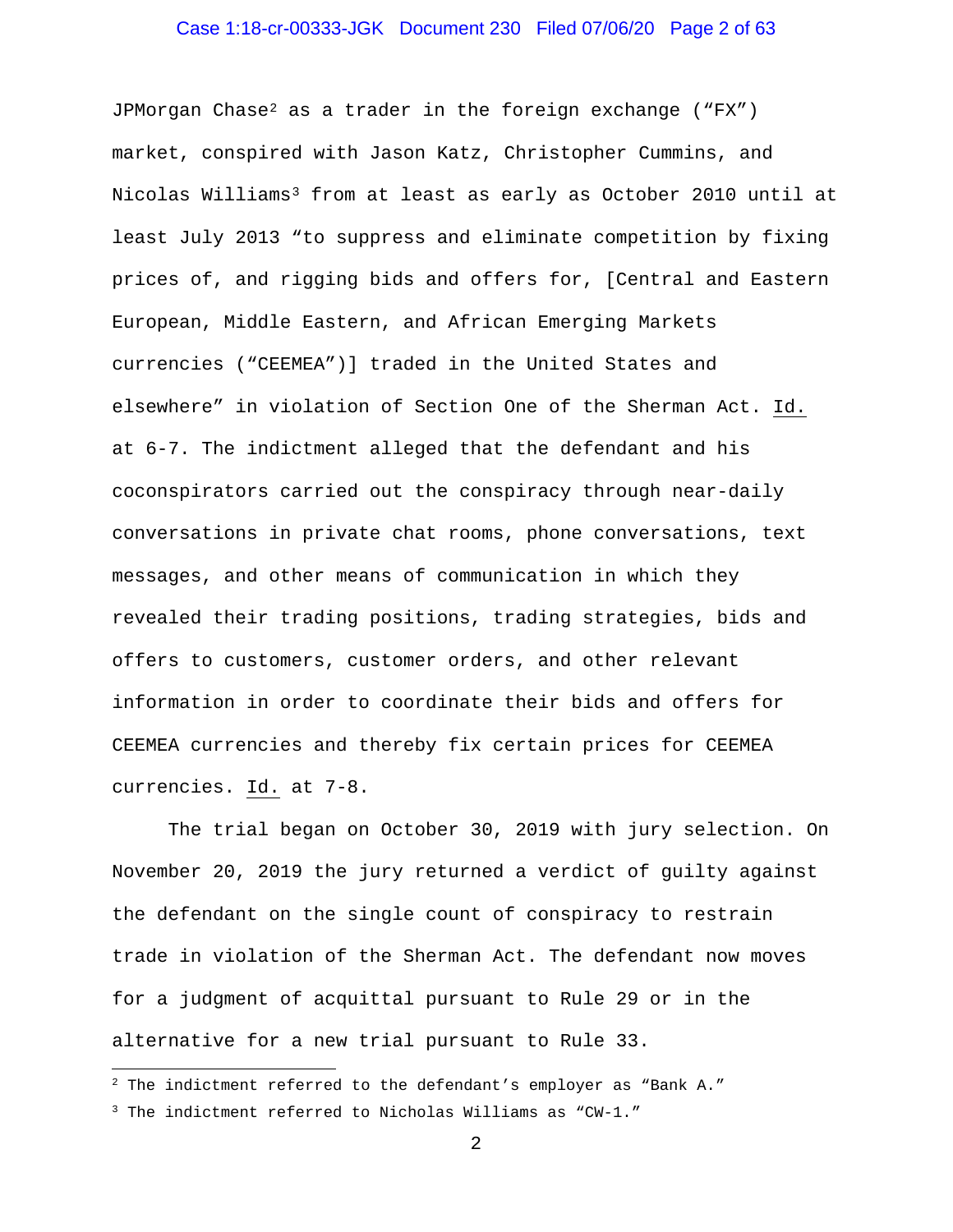**II**.

To succeed on a motion for a judgment of acquittal pursuant to Rule 29 of the Federal Rules of Criminal Procedure, the defendant must show that no rational trier of fact, viewing the evidence in the light most favorable to the Government, could have found the defendant guilty beyond a reasonable doubt of the essential elements of the crime charged. See United States v. Desena, 287 F.3d 170, 176 (2d Cir. 2002). A defendant raising a challenge to the sufficiency of the evidence "bears a heavy burden because a reviewing court must consider the evidence in the light most favorable to the prosecution and uphold the conviction if any rational trier of fact could have found the essential elements of the crime beyond a reasonable doubt." United States v. Blaszczak, 947 F.3d 19, 30 (2d Cir. 2019) (emphasis in original) (internal quotation marks omitted); see also United States v. Harvey, 746 F.3d 87, 89 (2d Cir. 2014) (per curiam).

In considering the sufficiency of the evidence, the Court must "view the evidence presented in the light most favorable to the government, and . . . draw all reasonable inferences in its favor." United States v. Autuori, 212 F.3d 105, 114 (2d Cir. 2000). The Court must analyze the pieces of evidence "not in isolation but in conjunction," United States v. Matthews, 20 F.3d 538, 548 (2d Cir. 1994), and must apply the sufficiency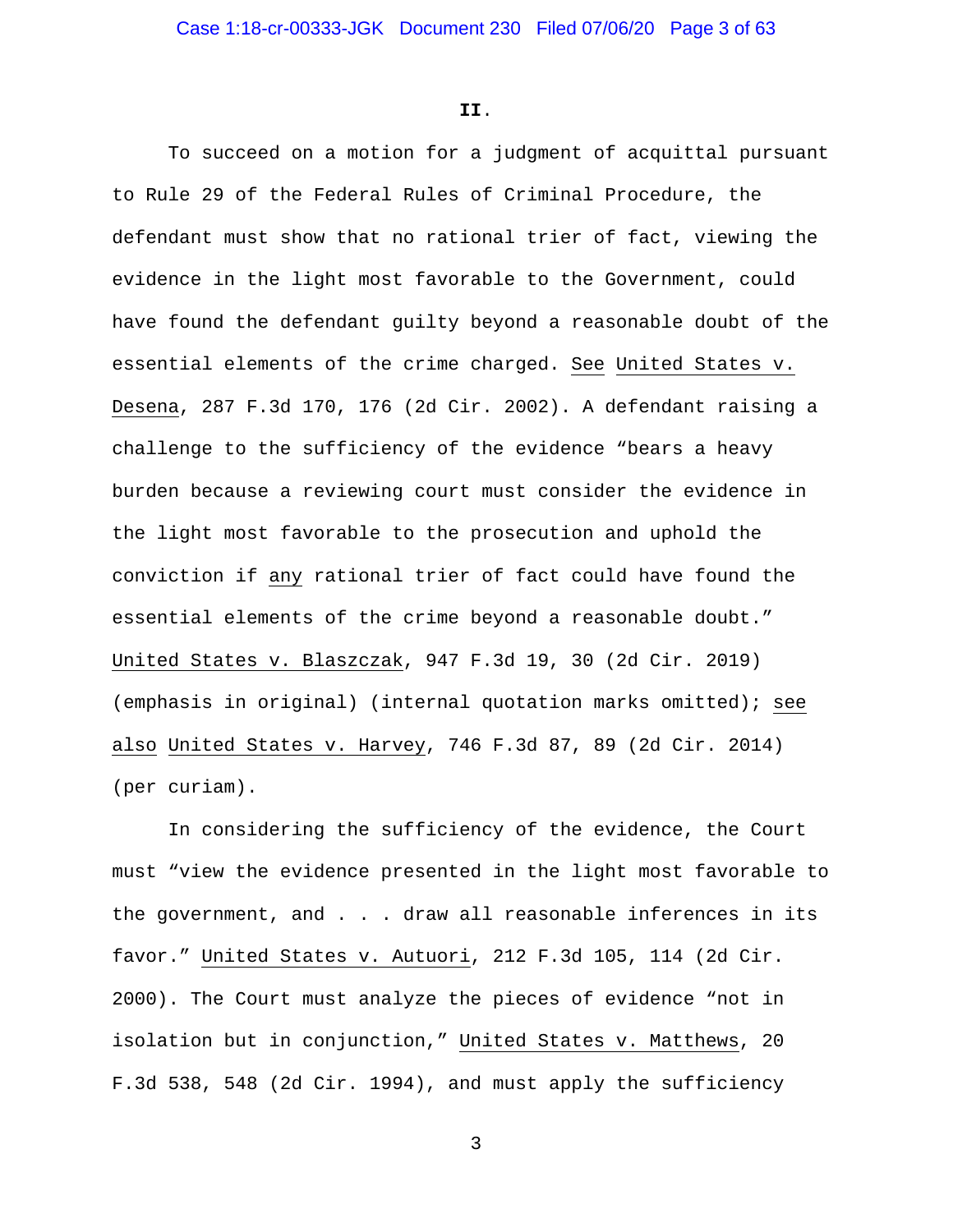# Case 1:18-cr-00333-JGK Document 230 Filed 07/06/20 Page 4 of 63

test "to the totality of the government's case and not to each element, as each fact may gain color from others," United States v. Guadagna, 183 F.3d 122, 130 (2d Cir. 1999).

"[T]o avoid usurping the role of the jury," the Court must "not substitute [its] own determinations of credibility or relative weight of the evidence for that of the jury." Autuori, 212 F.3d at 111 (internal citation omitted). Thus, the Court must "defer to the jury's determination of the weight of the evidence and the credibility of the witnesses, and to the jury's choice of the competing inferences that can be drawn from the evidence." United States v. Morrison, 153 F.3d 34, 49 (2d Cir. 1998). The jury's verdict "may be based entirely on circumstantial evidence." United States v. Martinez, 54 F.3d 1040, 1043 (2d Cir. 1995); see also United States v. Aleskerova, 300 F.3d 286, 292 (2d Cir. 2002); United States v. Sattar, 395 F. Supp. 2d 79, 82-83 (S.D.N.Y. 2005), aff'd sub nom., United States v. Stewart, 590 F.3d 93 (2d Cir. 2009).

#### **III.**

There was sufficient evidence introduced at trial from which the jury could have found as follows.

#### **A.**

This case concerns the FX market and an alleged conspiracy consisting of traders working at various large, well-capitalized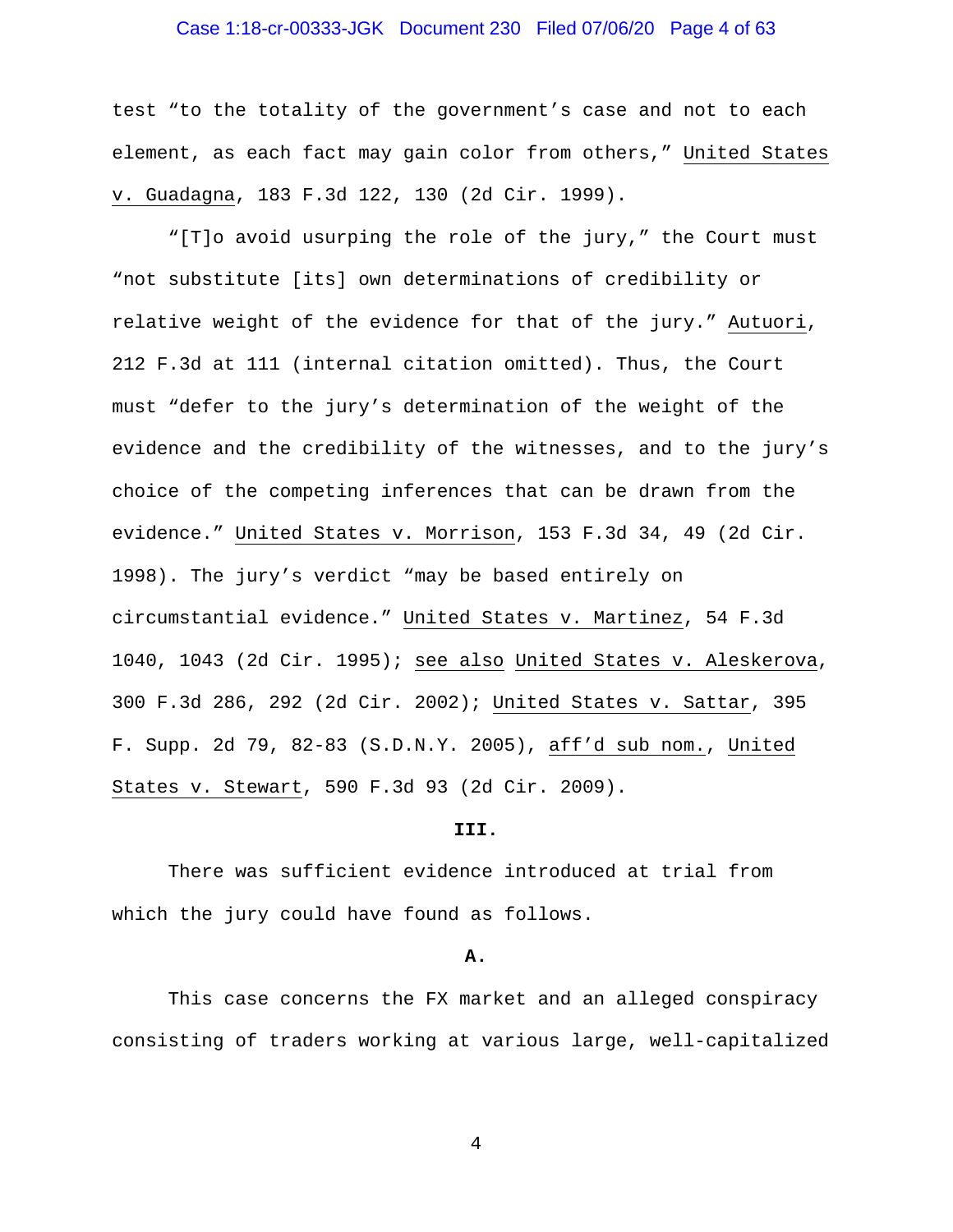#### Case 1:18-cr-00333-JGK Document 230 Filed 07/06/20 Page 5 of 63

banks to fix the prices for CEEMEA currencies in the FX market.<sup>4</sup> At trial, the jury heard testimony from the Government's background expert, David DeRosa; two of the defendant's alleged coconspirators, Jason Katz and Christopher Cummins, who had previously pleaded guilty to violating the Sherman Act and were cooperating with the Government pursuant to their plea agreements; three asset managers who were customers of the alleged coconspirators, Amy Flynn, Robert Davis, and Denise Simon; the Government's expert, Ross Waller; and the defendant's expert, Richard Lyons.

As early as 2007, Christopher Cummins, a trader at Citibank responsible for CEEMEA currencies, and Jason Katz, a trader at Standard Bank, Barclays, and then BNP, who was also responsible for trading CEEMEA currencies, were friendly with each other and were in an ongoing Bloomberg chat group known as "Old Gits" with

<sup>&</sup>lt;sup>4</sup> Unlike other markets that have a centralized marketplace, such as the New York Stock Exchange, the FX "market" is decentralized. Tr. at 97. Prices at which one currency is exchanged for another are set through the spot market, in which currencies are traded nearly instantaneously, and through the forward market, in which currencies are exchanged and are settled at some point in the future. Id. at 90-91. Dealers, or traders, in the FX market work at large, well-capitalized banks, and spend their days dealing with customers, which are mostly pension funds, mutual funds, hedge funds, and international corporations. Id. at 92-95. These customers are sometimes represented by asset managers who transact with the dealers at the banks on behalf of the asset managers' clients. Id. at 762. In addition to transacting with customers, the dealers also deal directly with each other in the interbank, or interdealer, market, often by using the Reuters electronic trading platform. Id. at 101-02, 107-08. The Reuters platform operates by allowing "traders located in different states . . . [to] simultaneously see and act on the information in real time."  $\underline{Id.}$  at 1562. Reuters operates by connecting both customers and traders to the Reuters data center located in Nutley, New Jersey, through which data from traders' offices are routed before being routed to a technical center in London, United Kingdom. Id. at 1563.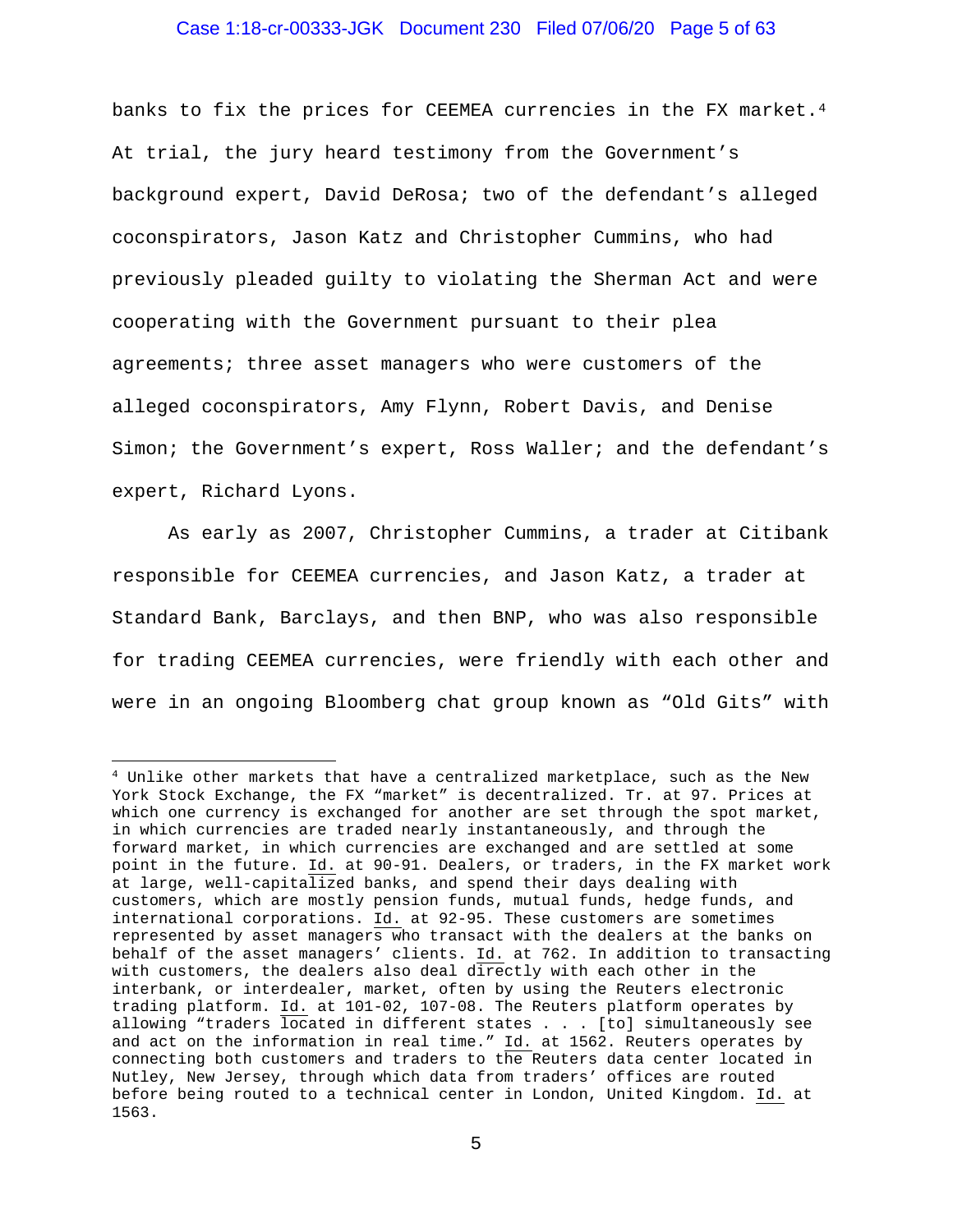# Case 1:18-cr-00333-JGK Document 230 Filed 07/06/20 Page 6 of 63

a number of other traders in New York. Tr. at 161-64, 286, 827- 29, 363. The defendant was not a member of the Old Gits chat group. At all relevant times, Nicholas Williams, who was also not a member of the Old Gits chat group, worked at Barclays Bank in New York and traded CEEMEA currencies. Id. at 163. At all relevant times, the defendant worked at JP Morgan Chase in New York trading CEEMEA currencies. Id. at 164.

Katz first met the defendant in 2010. The two began socializing outside of work and communicating almost daily through Bloomberg chat and texting about the markets as well as their respective trading positions. Id. at 860, 867. As time passed, and Katz and the defendant began to trust each other, they began to discuss trading in a way that, as Katz testified, "could be more beneficial to each other."5 Id. at 868. The transactions that are central to the conspiracy alleged in this case began in about October 2010. See, e.g., Tr. at 943; GX-101.

On May 24, 2011, the defendant told Katz over Bloomberg chat that he "shifted a lot of usd zar recently" and told Katz that "u shud introduce me to the zar mafia." GX-108, at 6; Tr. at 876. Katz testified that the defendant had recently begun to trade South African rand [ZAR] more frequently and Katz believed that the defendant's statement was the defendant's way of asking

<sup>5</sup> Direct quotations from Bloomberg chats appear in this opinion as they appear in the exhibits introduced at trial, which were printouts of Bloomberg chat transcripts. The Bloomberg chats excerpted in this opinion have not been edited.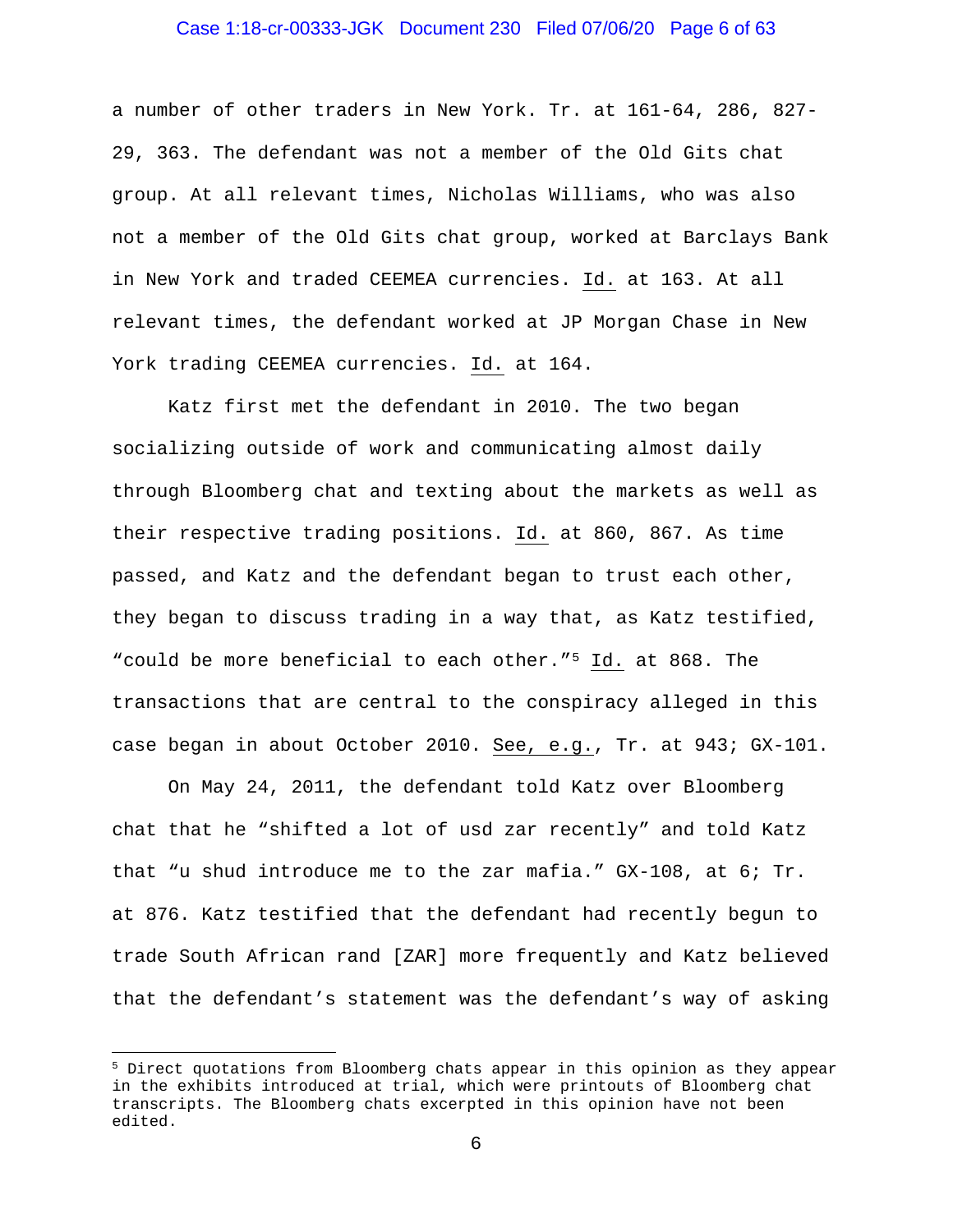# Case 1:18-cr-00333-JGK Document 230 Filed 07/06/20 Page 7 of 63

Katz to introduce the defendant to the "bigger players" in the South African rand market in New York and in Johannesburg. Tr. at 876.

Cummins and the defendant met for the first time in May 2011 after being introduced to each other at a dinner for traders working at different banks in New York City. Id. at 208- 09; GX-24. In June 2011, at the same time that Katz was about to take an industry-mandated three-month leave of absence in between his work at Barclays and BNP, Katz told Cummins that Cummins should develop a relationship with the defendant in order for Cummins and the defendant to discuss trading matters in Katz's absence. Tr. at 209-10. Subsequently, on June 20, 2011, the defendant contacted Cummins over Bloomberg chat and told Cummins that "I mainly caleld cause i am new to doing usd zar [rand] and jason [Katz] was my eyes and ears so you got any thoughts?" GX 115, at 2; Tr. at 214. After Cummins told the defendant that trading in the South African rand was all about information, the defendant told Cummins that "me and jason were good at it"; Cummins replied "yeah, we got to communicate"; then the defendant replied "done." GX-115, at 2; Tr. at 214.

After that initial conversation, the defendant and Cummins began talking regularly during the workday via Bloomberg chat and by phone and would spend time together socially as well. Tr. at 210. Cummins testified that although his friendship with Katz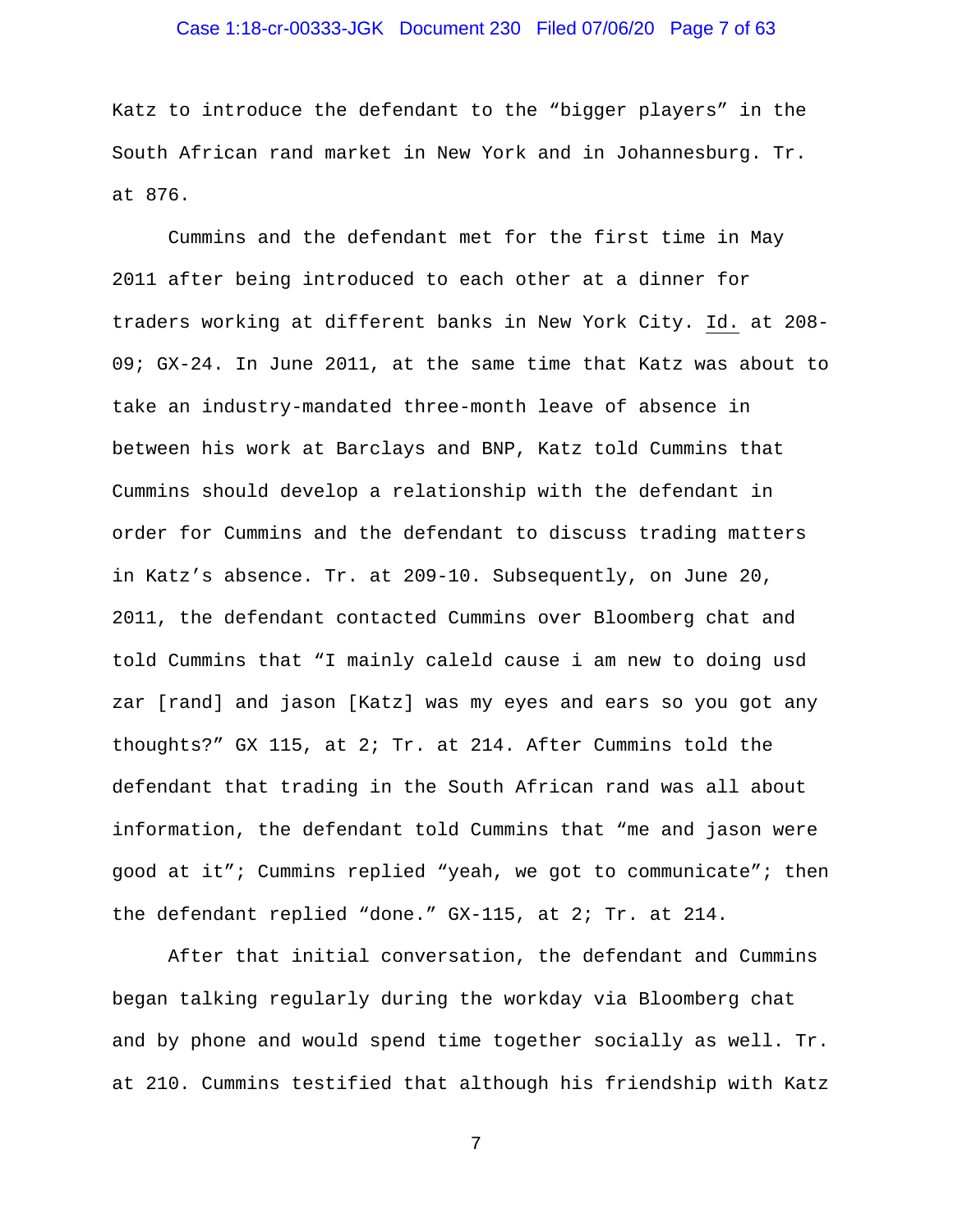# Case 1:18-cr-00333-JGK Document 230 Filed 07/06/20 Page 8 of 63

had been very close, over time Cummins began to become closer to the defendant than he was with Katz because Katz "kind of moved to the peripheral"; this was in part because the defendant and Cummins worked at institutions with similar trading strategies, had similar clients, and were charged with handling more risk than Katz handled. Id. at 239-40.

Cummins testified, in substance, that he, Katz, the defendant, and Nicholas Williams had an ongoing "understanding" whereby they "would help each other when another trader needed to buy or sell in the market to achieve a more advantageous price." Id. at 699. Cummins testified that pursuant to this understanding, the defendant and his coconspirators would, among other things, "only place one bid in the market rather than two or three[.]" Id. Cummins testified: "There were times when customers would call through and seek prices from one of us, and then by being in the same chatroom with the other trader, I could see they were being asked, and they would be like, Whoa, I'm being asked for the same thing as well. And everybody would input into the chatroom the prices we were showing so you could kind of figure out who was showing what and make a price accordingly." Id.

Cummins testified that he and the defendant worked together; when a client would call in with a price to multiple people, he and the defendant "could kind of move our pricing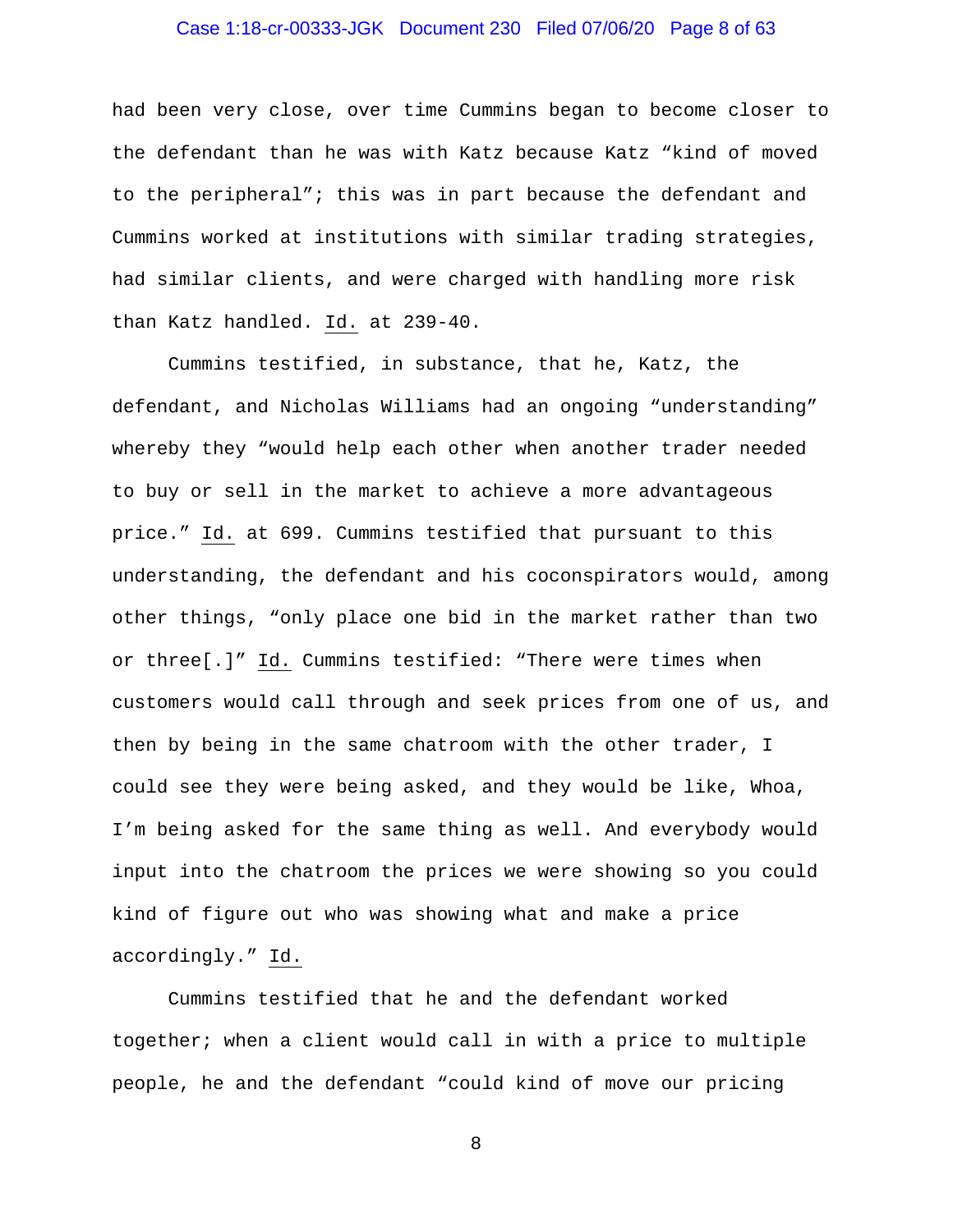# Case 1:18-cr-00333-JGK Document 230 Filed 07/06/20 Page 9 of 63

accordingly to either win or lose the trade and still make the client think it was competitive," id. at 211; or "if we were both on the same side of the market, meaning we both needed to buy, I would say, Rather than risk pushing the market away from us, I'll pay for both of us, and the market will only see my interest, will only see my demand," id.; further, Cummins would do "the same things where I was kind of spoofing the market, where if he needed to buy, we'd put offers in to try to move the market lower into his hands." Id. at 211-12.

Katz similarly testified that he "agreed not to compete with competitor banks . . . I agreed to, you know, not to compete." Id. at 821-22. Katz testified that he agreed not to compete with "Akshay Aiyer, Nic Williams, and Chris Cummins." Id. at 822. Katz testified that he used the Bloomberg terminal to communicate with other traders: "So when we rigged bids and offers, prices that we show to the customers, we would use Bloomberg terminal among others to communicate." Id. at 847. Katz testified about how the bankers would communicate: "The banks in the chatrooms, we were talking about the customers as they came in. So we were using the information that we had between them to price in a way that they weren't effectively comparison-shopping. They may have the idea that they were, but in reality it wasn't." Id. at 859.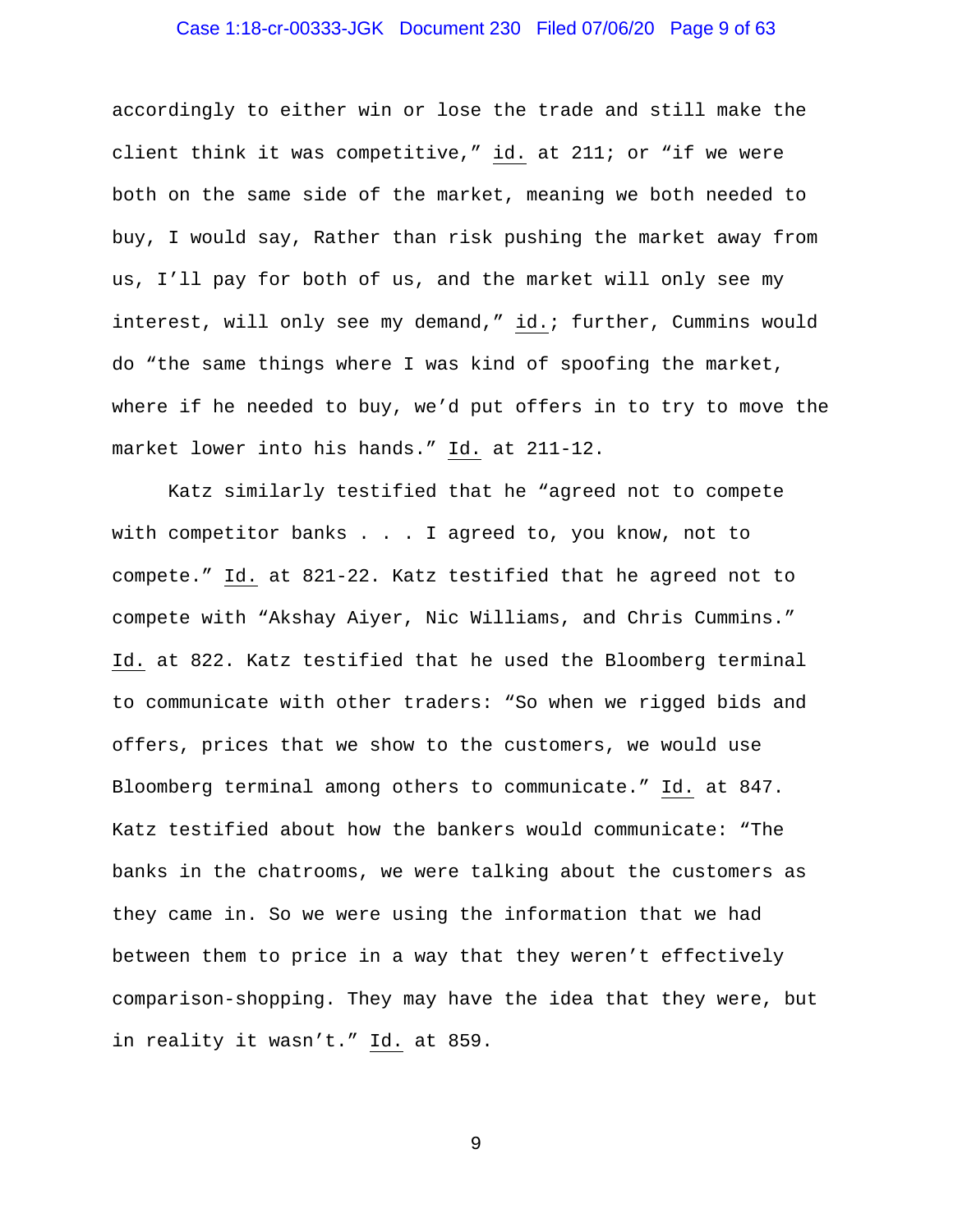### Case 1:18-cr-00333-JGK Document 230 Filed 07/06/20 Page 10 of 63

In addition to corresponding frequently on Bloomberg chat and texting during the workday, the alleged coconspirators also met in person on social occasions. On January 10, 2012, the defendant, Williams, Katz, and Cummins chatted on Bloomberg about Katz's upcoming birthday celebration, and Katz stated that he, the defendant, Cummins, and Williams needed to meet in order to discuss what Katz called "NY ZAR domination." Id. at 221; GX-152, at 2. On January 13, 2012, after Katz's birthday party, the four again chatted on Bloomberg; Katz said they needed to talk more about this plan of ZAR domination because the conversation had not happened at Katz's birthday party; and the defendant stated that "me and [Cummins] spoke briefly about it i agree." Tr. at 223; GX-154, at 2. Cummins testified that he did not have faith in the so-called ZAR domination plan, in which Katz believed that he, Cummins, Williams, and the defendant could use their collective trading volumes in South African rand during the afternoons in New York City in order to gain an advantage in trading the following day. Tr. at 684-85.

On July 26, 2012, Katz, Cummins, Williams, the defendant, and a few other traders went to the private room at Nat Sherman's cigar bar in Manhattan. Id. at 921-22. That night, the attendees discussed customers that the traders believed were splitting bids between multiple traders in order to mask the quantity of the customers' true desired purchases from the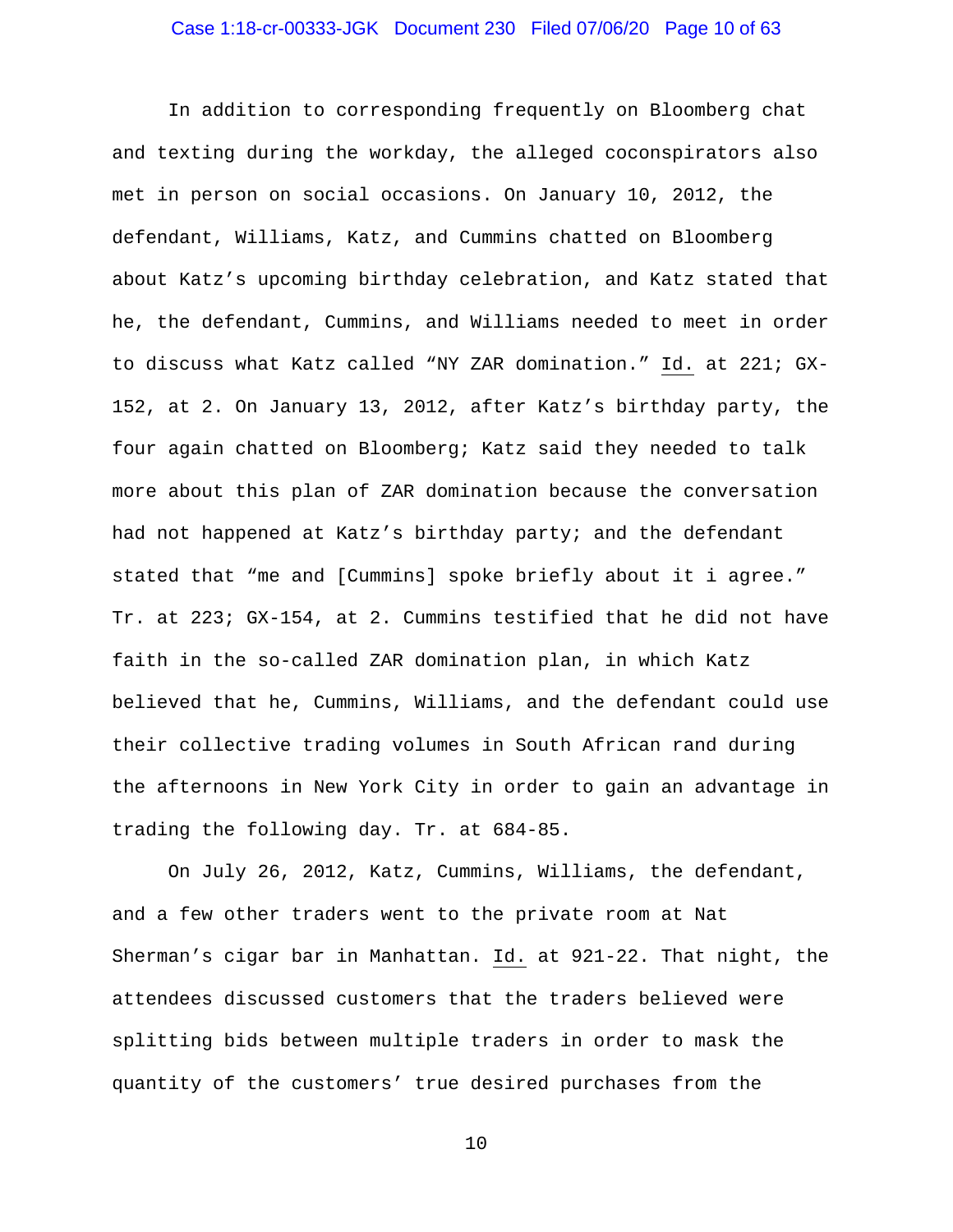# Case 1:18-cr-00333-JGK Document 230 Filed 07/06/20 Page 11 of 63

traders. Id. at 923. The defendant, Katz, Cummins, and Williams also met at other times in person, mostly around the holidays. Id. at 924.

**B.**

Much of the evidence adduced at trial concerned a number of discrete trading events that the parties reconstructed for the jury using the fact testimony of the defendant's alleged coconspirators, Jason Katz and Christopher Cummins, Reuters trading data, Bloomberg chat transcripts, and expert testimony in which experts analyzed the trading episodes and explained for the jury what was happening in the trading episodes. These episodes showed that the defendant, Katz, Cummins, and Williams had, in fact, repeatedly carried out their unlawful conspiracy to fix prices and rig bids in the FX market for CEEMEA currencies.6

## **October 14, 2010**

On October 14, 2010, the defendant and Katz traded dollars for the Russian ruble with each other and with a customer.7 The episode began when the defendant informed Katz over Bloomberg chat that the defendant's position in the dollar-ruble currency pair was "long," meaning that the defendant owned dollars and

<sup>6</sup> Evidence of many more trading events was adduced at trial than will be discussed in this opinion. It is sufficient for deciding the current motions to focus on a few of the trading events that are representative of the total conduct at issue in this case.

 $7$  Throughout the trial as well as in this opinion, all references to the "dollar" refer to the United States dollar.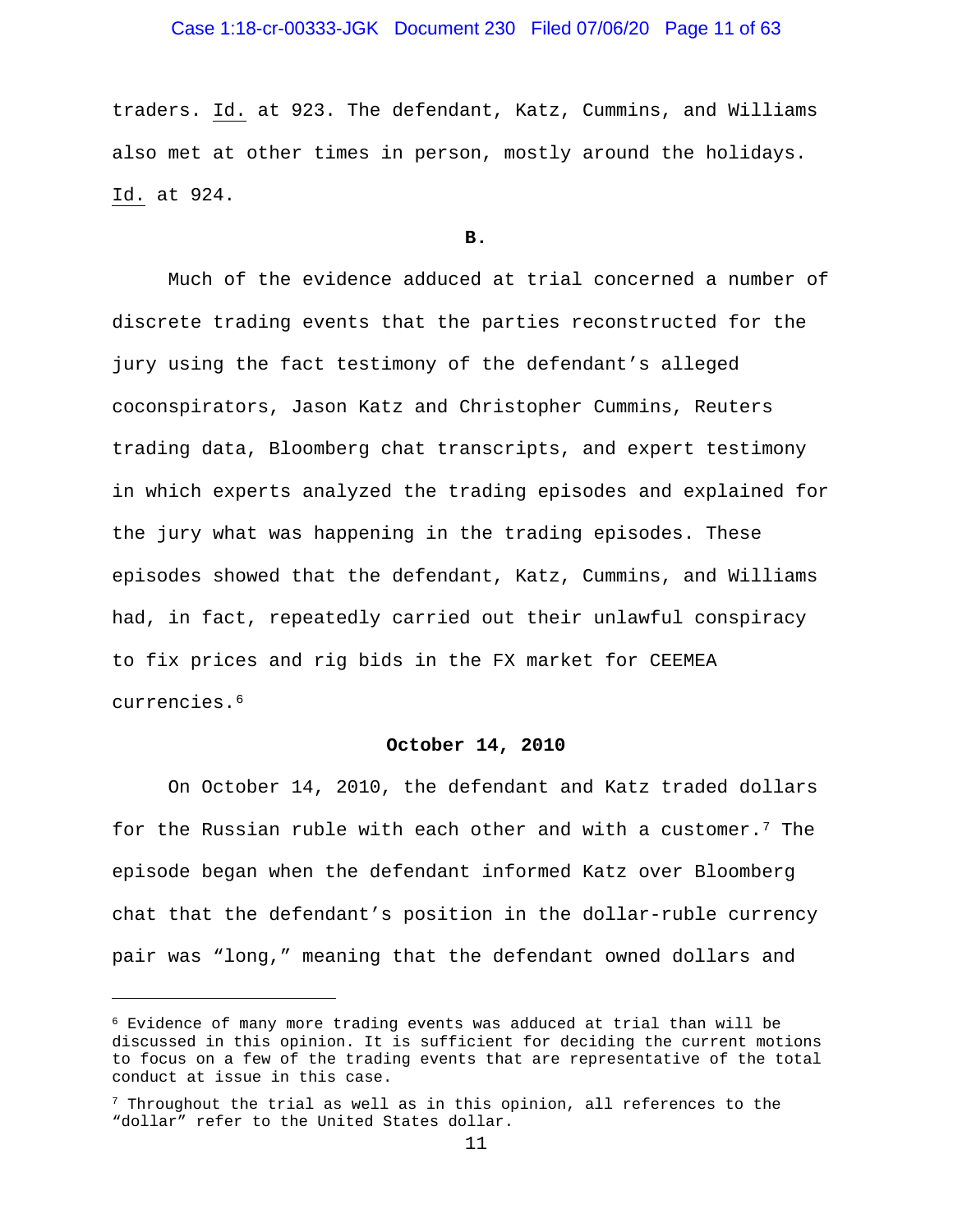# Case 1:18-cr-00333-JGK Document 230 Filed 07/06/20 Page 12 of 63

had sold rubles, and therefore the defendant sought to buy rubles in order to get out of his "long" position. Tr. at 943; GX-101, at 2. Katz then informed the defendant that a customer came to Katz asking to buy \$5 million in dollars in exchange for rubles on a two-month forward transaction.8 Tr. at 944. Shortly thereafter, the defendant informed Katz that he was being asked by a broker<sup>9</sup> for a similar trade, \$5.5 million in dollars against the ruble on a forward transaction, and that the defendant showed the customer a price of 22 for that deal.<sup>10</sup> Tr. at  $946i$ GX-101, at 3. The defendant won the transaction by selling the customer dollars at a price of 22. GX-101, at 3. The defendant and Katz believed that this buyer was still interested in buying dollars after the transaction and thus they worked together to move the price up. Tr. at 949. Katz told the defendant that if

<sup>&</sup>lt;sup>8</sup> In this transaction, the customer sought to buy 5 million dollars in exchange for rubles in a deal that would settle two months in the future.

<sup>9</sup> Katz testified that a broker occupies a different place in the FX market than the defendant and his coconspirators. The broker's role is to match up sellers and buyers of a currency who would like to trade together. Tr. at 946.

<sup>&</sup>lt;sup>10</sup> The Government's expert, David DeRosa, explained the basic mechanism by which currencies are exchanged and the terminology used by FX traders to describe FX transactions. Currencies are traded in a currency pair in which one currency is traded for another, in other words one individual or entity is selling one currency to another individual or entity and buying the other currency in the currency pair from the counterparty. See Tr. at 80-81. Thus, traders in FX are always simultaneously buyers and sellers because they are simultaneously buying one currency and selling the other in order to complete an FX transaction. Id. at 82-83. The price at which currencies in a currency pair are being exchanged at any given moment is described in standardized ways within the industry. For example, the price of the dollar-ruble currency pair consists of an exchange rate that is generally quoted in terms of the number of rubles that is equivalent to one dollar because within the industry it is the "dollar/ruble" currency pair, not the "ruble/dollar" currency pair. Id. at 82. In the October 14, 2010 transaction, the price of 22 referred to the price at which the defendant would sell dollars and buy rubles, that is at a rate of one dollar per 22 rubles. Id. at 82, 947.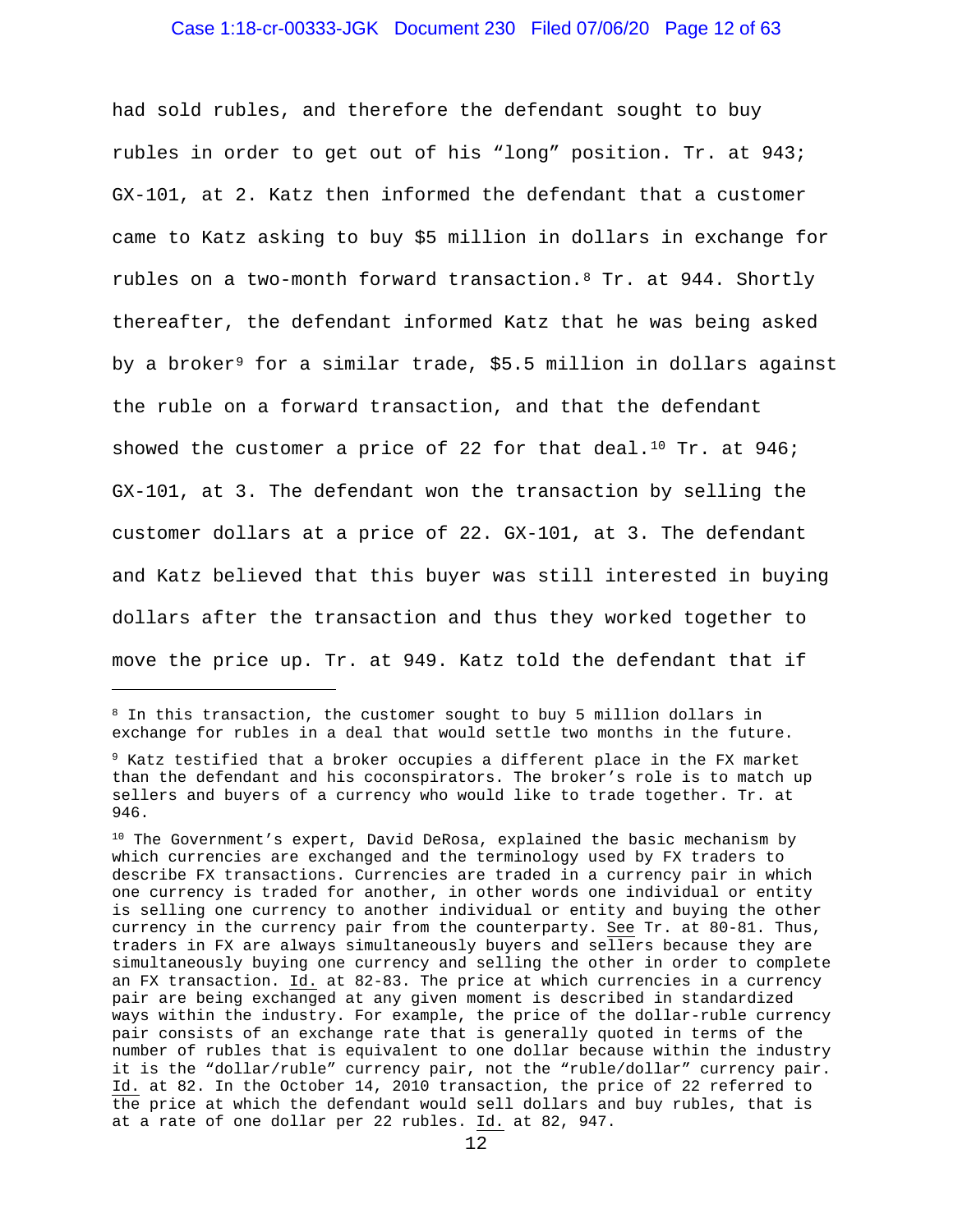# Case 1:18-cr-00333-JGK Document 230 Filed 07/06/20 Page 13 of 63

the defendant's price was 19.5, which was a price Katz heard from brokers, the defendant should raise it. Id. Katz told the defendant that they could move the price as high as 25. Id. at 949-50; GX-101, at 3. The defendant and Katz then decided that Katz would show the customer a new price of 21.5, which was the price at which Katz ended up transacting with the customer after the defendant had withdrawn his price of 19.5. Tr. at 949, 958- 59. Katz won the trade at the price that he and the defendant set and then Katz subsequently passed off the trade to the defendant by transacting directly with the defendant. Id. at 958-59, 963. Katz explained that the result of the coordination between the defendant and Katz was that the price was moved higher to the benefit, ultimately, of the defendant after Katz passed the trade off to the defendant, and to the disadvantage of the customer. Id.

## **November 4, 2010**

On November 4, 2010, the defendant and Katz coordinated their bids to a customer for a dollar-ruble transaction. The defendant told Katz that a customer had approached the defendant looking to sell \$30 million in dollars against the ruble on a six-month forward transaction. Tr. at 931-33; GX-102. The customer also came to Katz at the same time looking for a bid on the same transaction. Tr. at 933. The defendant told Katz over Bloomberg chat that he was showing the customer a price of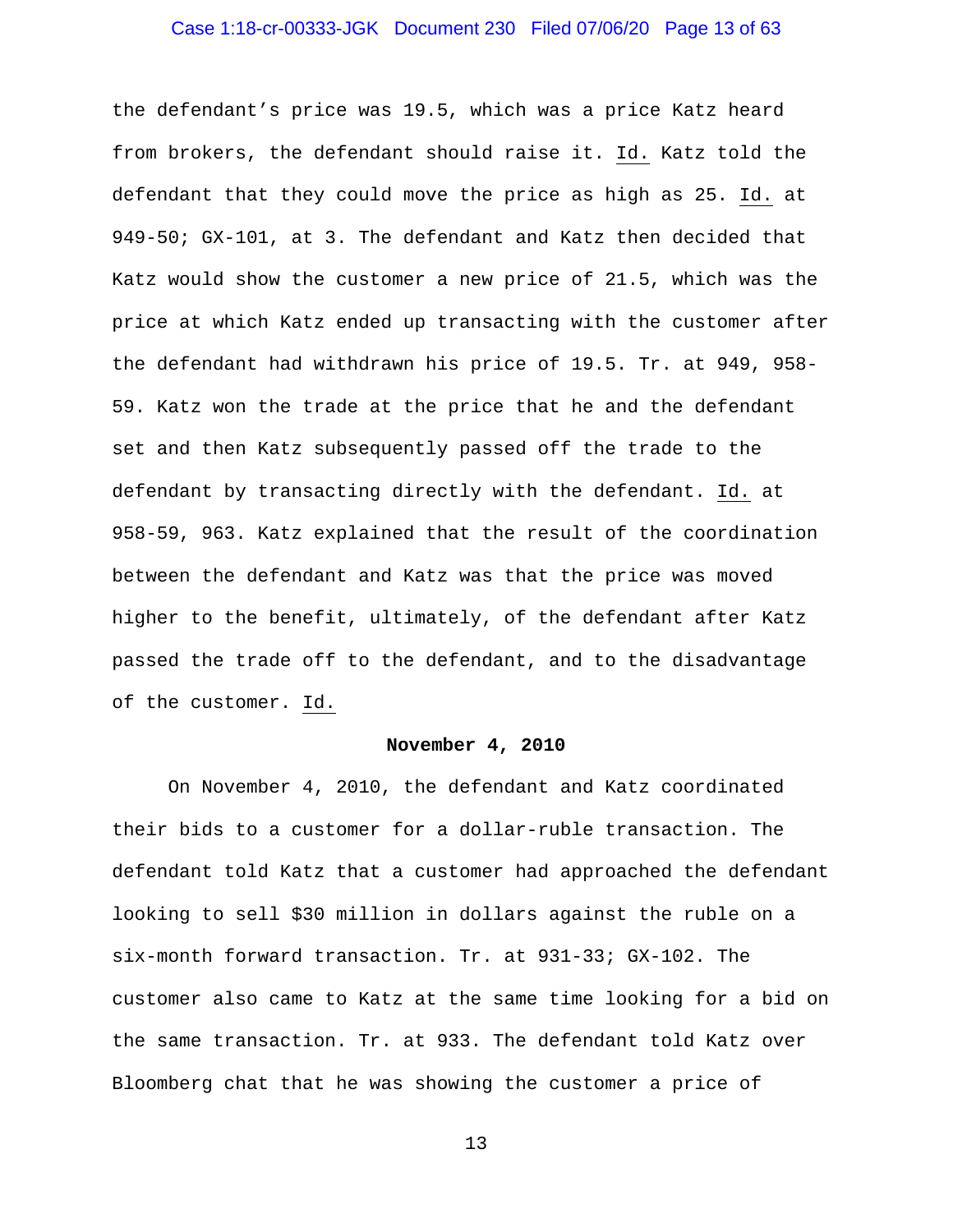#### Case 1:18-cr-00333-JGK Document 230 Filed 07/06/20 Page 14 of 63

30.99, the price at which the defendant would buy dollars. Id. at 934. Acting on this information, Katz then told the defendant that he would show a price of 30.98 in order to push the transaction toward the defendant who would be able to transact with the customer at the higher price that the defendant was offering. Id. at 935. This plan succeeded, and the defendant completed the transaction at the higher price. $11$ 

Following the transaction, Katz and the defendant discussed that, going forward, they should continue to coordinate by having one of them show the customer a bid that is slightly lower or slightly higher than the price offered by the other depending on whether the customer was buying or selling in order to steer business to one of them; they further discussed that they should switch up who would win each bid in order to continue to attract customers to both of them. Id. at 937-39. Katz then said that "conspiracies are nice." Id. at 939; GX-102, at 2. The defendant responded "hahaha prolly shudnt puot this on perma chat." Tr. at 939; GX-102, at 2.

The customer for the November 4, 2010 trade was Mellon. Tr. at 768. Mellon is an asset management fund whose business manager and head of trading, Amy Flynn, lives in Hanover, Massachusetts. Id. at 761. Flynn's job was to make investments,

<sup>&</sup>lt;sup>11</sup> The Government's expert, Ross Waller, after reviewing Katz's and the defendant's trading data, testified that the defendant had in fact won the transaction in the way that Katz and the defendant planned. Tr. at 1481.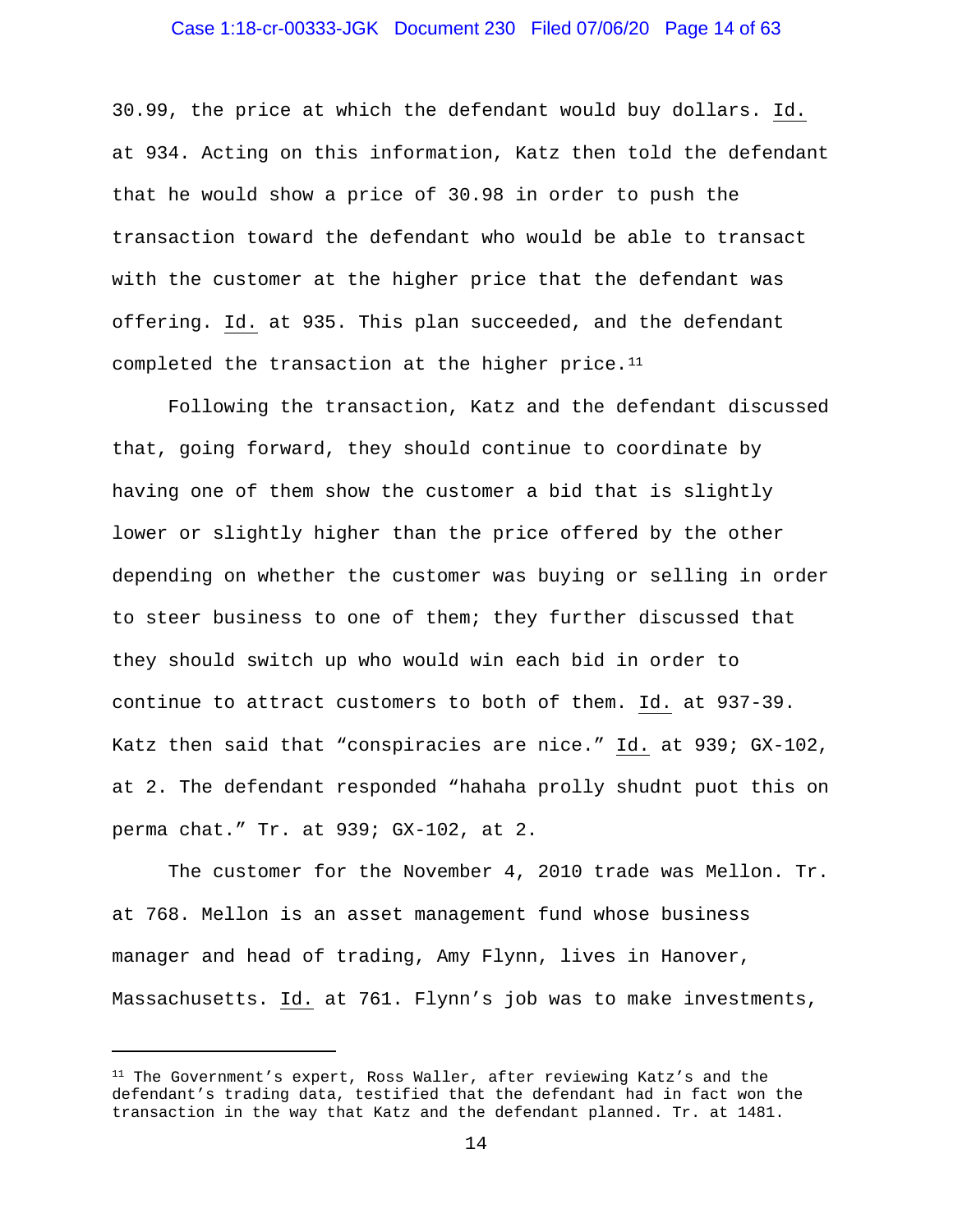# Case 1:18-cr-00333-JGK Document 230 Filed 07/06/20 Page 15 of 63

including investments in the FX market, on behalf of clients that were mostly institutional investors. Id. at 762-63. Flynn testified that, in November 2010, only a handful of banks were capable of executing a \$30 million six-month forward transaction in a dollar-ruble pair including JP Morgan, Barclays, and Citigroup. Id. at 769, 1481. In this \$30 million trade, Mellon was selling dollars and wanted a high price. Id. at 769. The investment portfolios at Mellon that stood to benefit from this trade included mutual funds, investment trusts, and a retirement fund that Mellon employees could choose as part of their 401K plans. Id. at 770-71.

#### **December 21, 2011**

On December 21, 2011, the defendant and Katz were trading dollars against Turkish lira. Both the defendant and Katz were "short" dollars against the Turkish lira, which meant that they had sold dollars and bought lira, and they were therefore hoping that the price of dollars would go lower in order to allow them to buy dollars and sell lira at more favorable prices. Id. at 980-83; GX-144. The defendant and Katz agreed that Katz would hide the defendant's buying interest to avoid having the buying interest of both Katz and the defendant appear to the market, the combined appearance of which would potentially push the price higher and away from Katz and the defendant. Tr. at 981.<sup>12</sup>

 $12$  Although the Reuters matching system allows traders to "hide" their own demand, with the effect that someone in the interdealer market would not know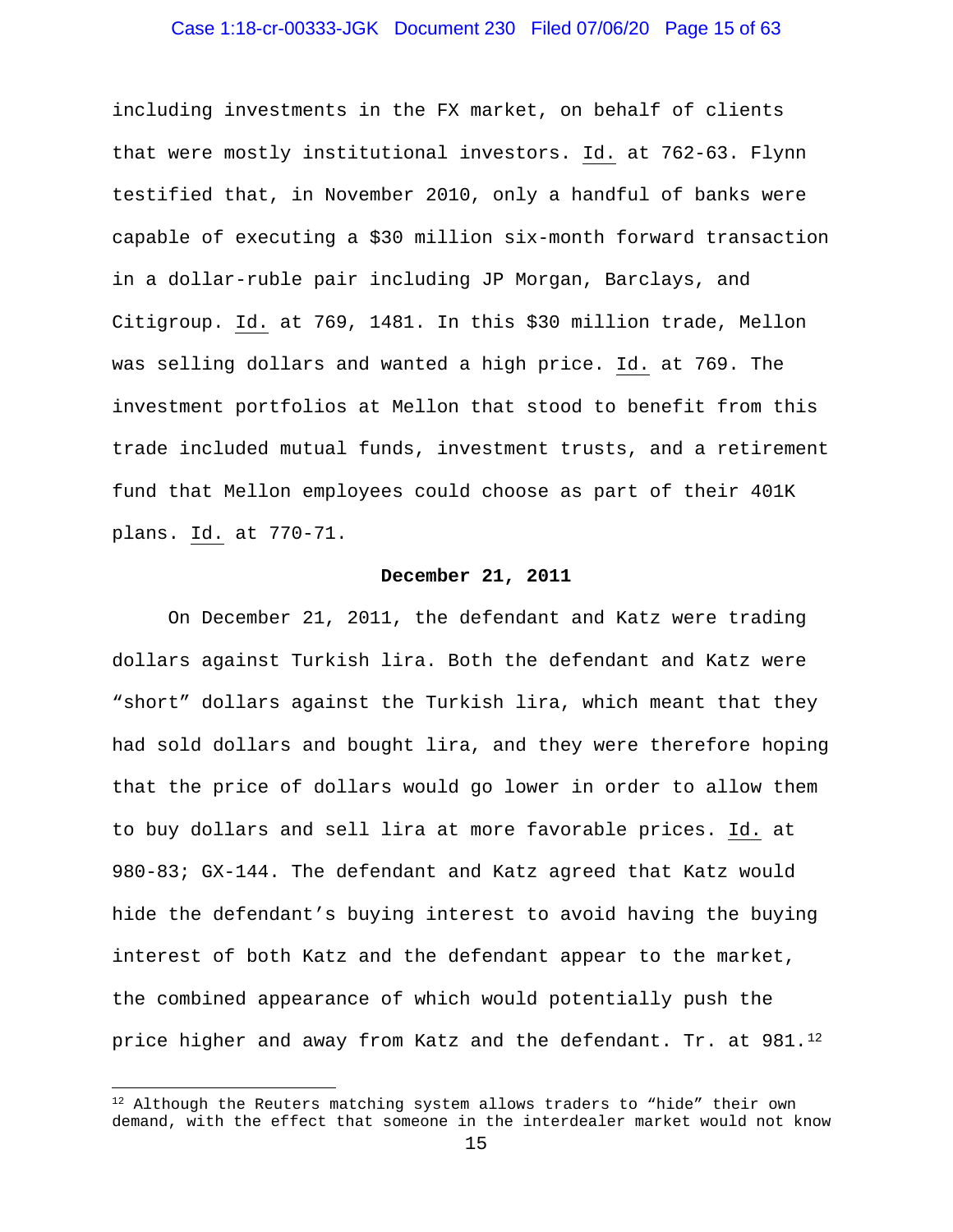# Case 1:18-cr-00333-JGK Document 230 Filed 07/06/20 Page 16 of 63

After a customer transacted with Katz, Katz then sold \$3 million to the defendant, which meant that, as Katz testified, the plan "worked." Id. at 985.13

#### **January 18, 2012**

On January 18, 2012, the defendant, Cummins, and Katz worked together on the Reuters platform to "run a stop," which meant that they attempted to trigger a customer's stop-loss order.14 The defendant and Cummins both had clients with a stoploss order in place to sell \$25 million dollars against the rand when the price hit 7.95. Id. at 226-27; GX-172. Cummins shared his thought over the Bloomberg chat to Katz and the defendant that the 7.95 price was a difficult level for the stop-loss because it was unclear whether the market would go lower after hitting 7.95 or if the market would rebound and rise back up above 7.95. Tr. at 228; GX-172, at 13. Katz agreed, but said that later in the afternoon, when the New York markets become

at what quantity a trader wished to trade, there is no function on the Reuters platform that allows a trader to "hide" demand on behalf of traders at other banks. Tr. at 985.

<sup>13</sup> The Government's expert, Ross Waller, after reviewing relevant trading data for the defendant and Katz, testified that the transactions actually occurred in the way that the defendant and Katz intended; Katz "hid" \$3 million for the defendant, and after Katz did the transaction, he passed off \$3 million in lira to the defendant on the interbank market. Tr. at 1490-91.

<sup>14</sup> As Cummins testified, a stop-loss order is an order that a client gives to a bank to help limit the client's losses after a fixed point. A client might buy at a certain price and instruct the bank to sell the client's position if the price goes below a certain level, known as the stop-loss level, in order to minimize the client's loss should the price continue to fall. Tr. at 223- 24. "Running a stop" is when a trader attempts to push the market by selling in such a way that it triggers the stop-loss order and then the trader is able to profit once the stop loss level is hit and the client's position is sold off because the trader can predict that the stop loss level will be hit and place orders accordingly. Id. at 224-25.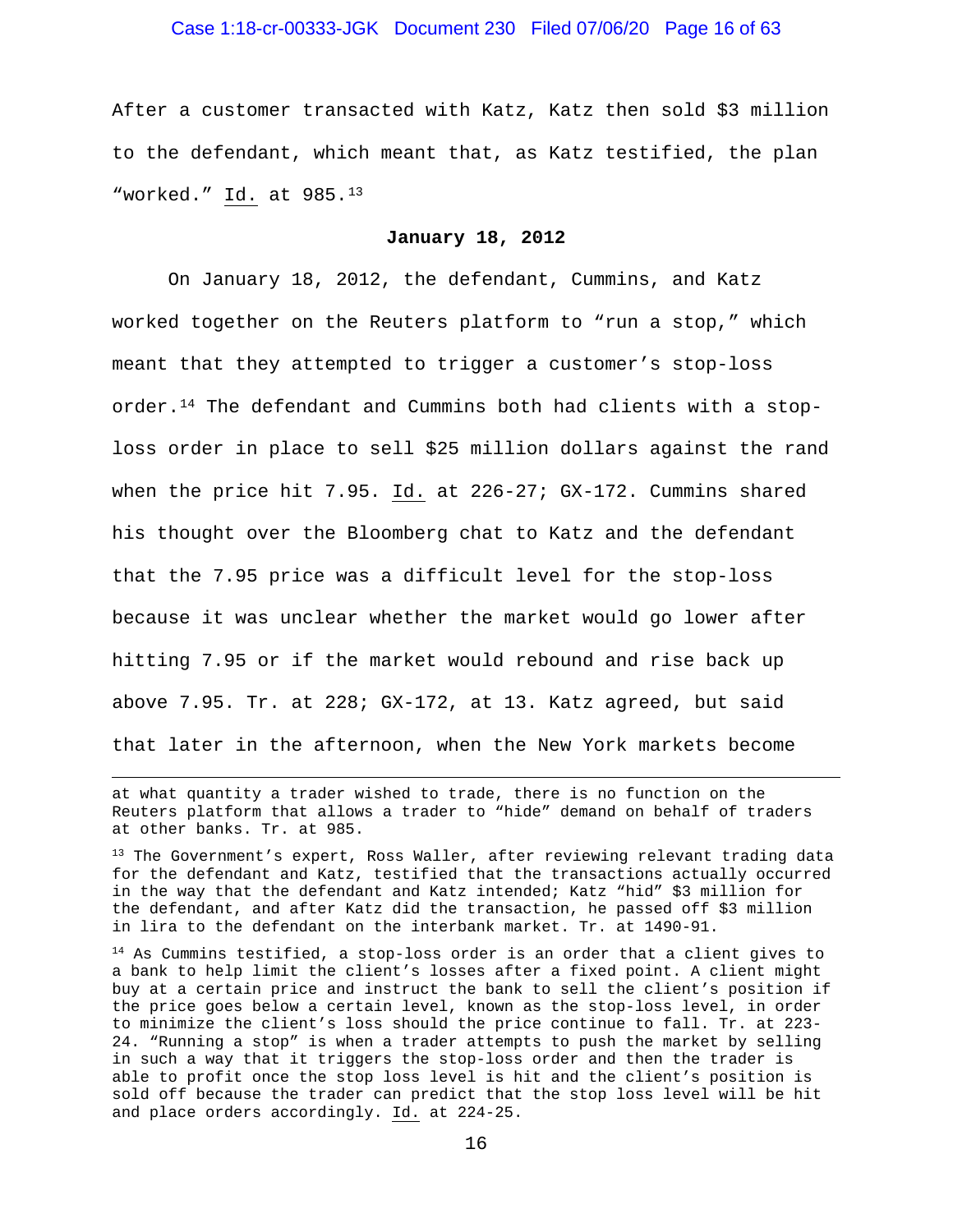### Case 1:18-cr-00333-JGK Document 230 Filed 07/06/20 Page 17 of 63

illiquid, they would be able to use their collective trading volume to drive the market down through the stop-loss level. Tr. at 228; GX-172, at 13. Katz then offered to help by buying some of the rand that Cummins and the defendant would be selling in order to move the market towards the stop-loss level. Tr. at 230. The defendant then stated that "I'm sure between us we take it out," to which Cummins responded, "better get to weork." GX-172, at 14; Tr. at 230. A few minutes later, the defendant, Katz, and Cummins discussed on Bloomberg chat how they could trade with each other to make all three of them even in their positions, meaning that they would be neither long nor short. GX-172, at 14. At the same time, the defendant noted that the market had in fact moved lower in the way they had predicted. Tr. at 230. The Reuters matching data confirmed that the defendant, Katz, and Cummins had successfully run the stop. GX-628-E; Tr. at 231-35. Later in the day, the defendant told Cummins and Katz on the Bloomberg chat that "btw salute to first coordinated zar effort," to which Katz responded, "yep many more to come." GX-171, at 6; Tr. at 237.

The customer during the stop-loss episode on January 18, 2012 was Putnam Investments, a Massachusetts investment firm. Tr. at 775, 781. Robert Davis, who worked for Putnam Investments as its portfolio manager, testified that he had a stop-loss order in place at the time with Citibank, Credit Suisse, JP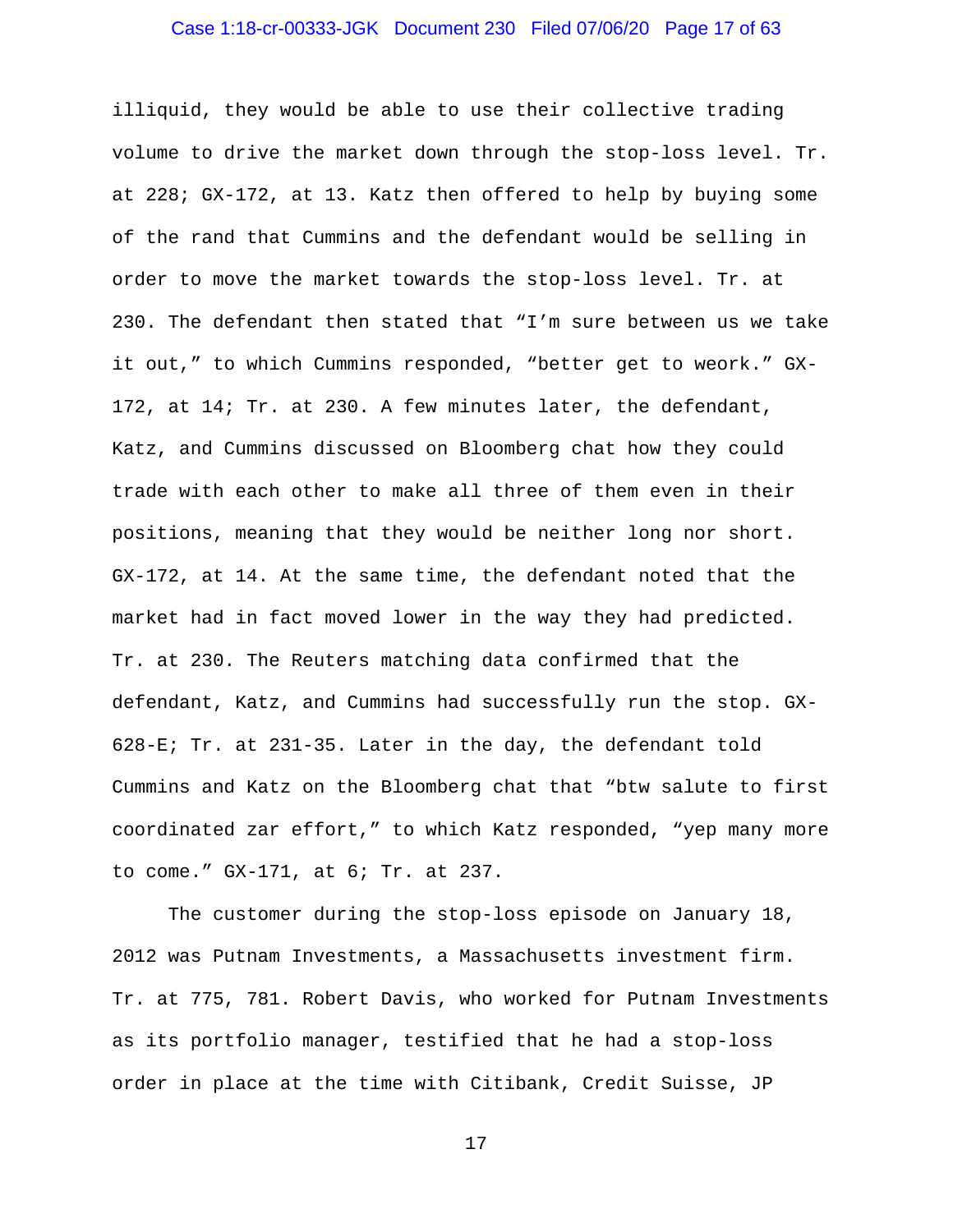# Case 1:18-cr-00333-JGK Document 230 Filed 07/06/20 Page 18 of 63

Morgan, and UBS. Id. at 781. Davis testified that the prices that Citibank and JP Morgan had given Davis for his stop-loss orders were good prices, but that it would have been better for him if the stop-loss had not been triggered because once the stop-loss was triggered, Davis locked in a loss. Id. at 782.

#### **February 23, 2012**

On February 23, 2012, the defendant, Williams, and Cummins discussed over Bloomberg chat the prices they were setting for the Polish zloty-Czech koruna currency pair. GX-189; id. at 252. One customer approached the defendant, Williams, and Cummins seeking to buy Polish zloty in exchange for Czech koruna. Id. at 253. Cummins testified that, after the defendant told Cummins that the defendant had shown a price of 6.015, Cummins knew that "[i]f I show 6.0145, the investor is likely to deal with me, and I don't want that, so I move my price higher." Id. at 254. Cummins then moved his price to 6.0150 based on the information that the defendant had given Cummins about the price that the defendant was showing the customer. Id. The price that Cummins showed was a worse price for the customer and a better price for Cummins, but Cummins did not want to win the trade. Id. Cummins then offered to the defendant that Cummins show a slightly worse price in order to give the trade to the defendant, but the defendant said that he did not want the trade either. Id. at 255. The potential client did not respond. Id.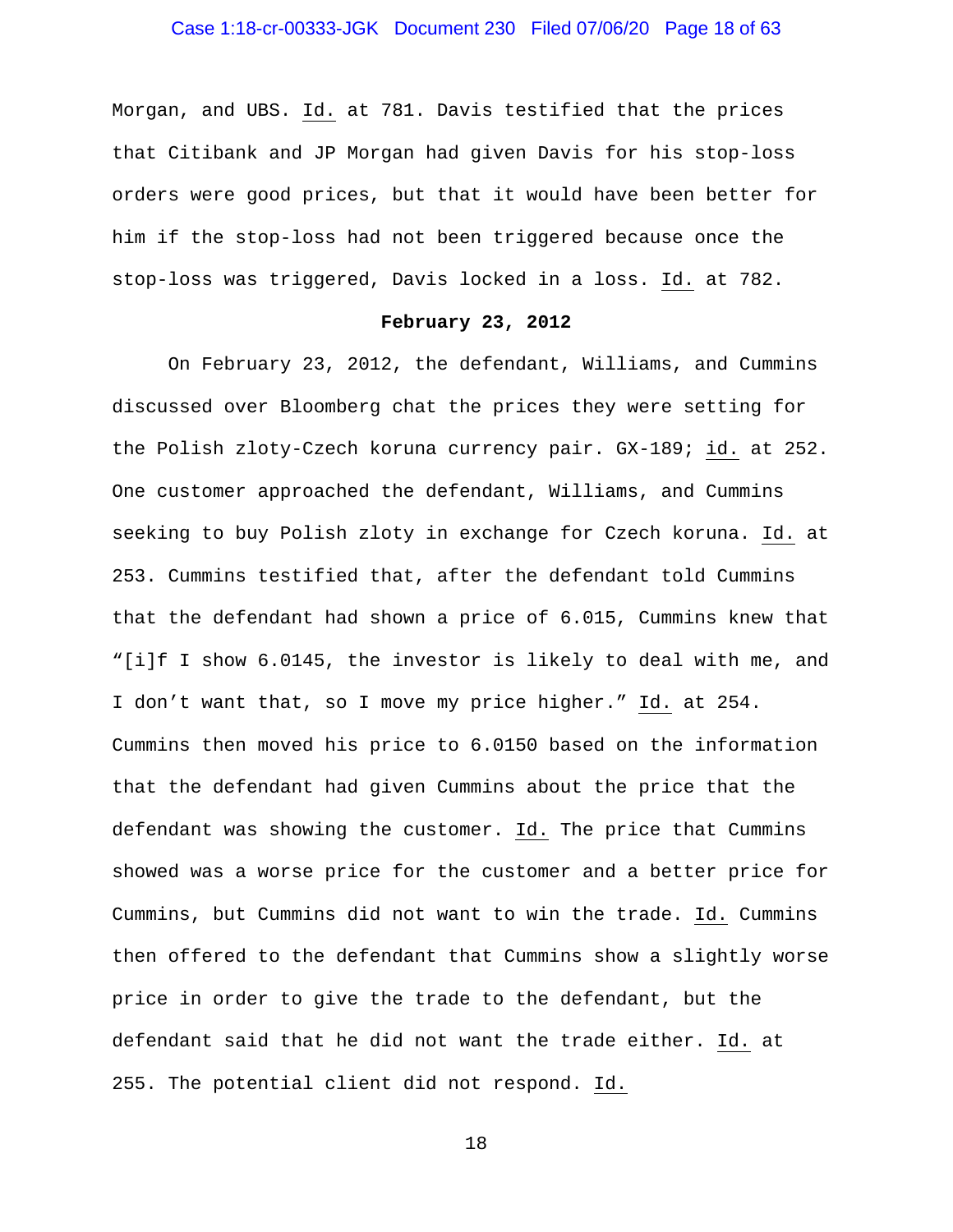# **February 28, 2012**

On February 28, 2012, the defendant, Williams, and Cummins discussed over Bloomberg chat that a customer was interested in selling \$5 million in dollars in exchange for rubles in a forward transaction. Tr. at 246; GX-193, at 17-18. The defendant, Williams, and Cummins had each received the same customer request. Williams told the others in the chat that he was showing a price to the customer of 29.05; Cummins said he was showing a price of 29.06; and the defendant told the others he was showing a price of 29.10. Tr. at 248-49. Based on this information, the defendant moved his price to 29.08, which was a worse price for the customer, but a price at which the defendant knew he would still be able to win the bid because it was a better price for the customer than the prices shown by Williams and Cummins. Id. at 249; GX-193, at 18. In that way, by sharing the price information, the defendant knew he could provide a worse price for the customer, and a better price for his bank, and he proceeded to do so. After the defendant won the transaction, the defendant shared that information with the other members of the Bloomberg chat. Tr. at 251; GX-193, at 18.

The customer that traded with the defendant during the February 28, 2012 transaction was Lazard Asset Management, whose portfolio manager in charge of ruble trading at the time was Denise Simon. Tr. at 1456-62. Simon testified that at the time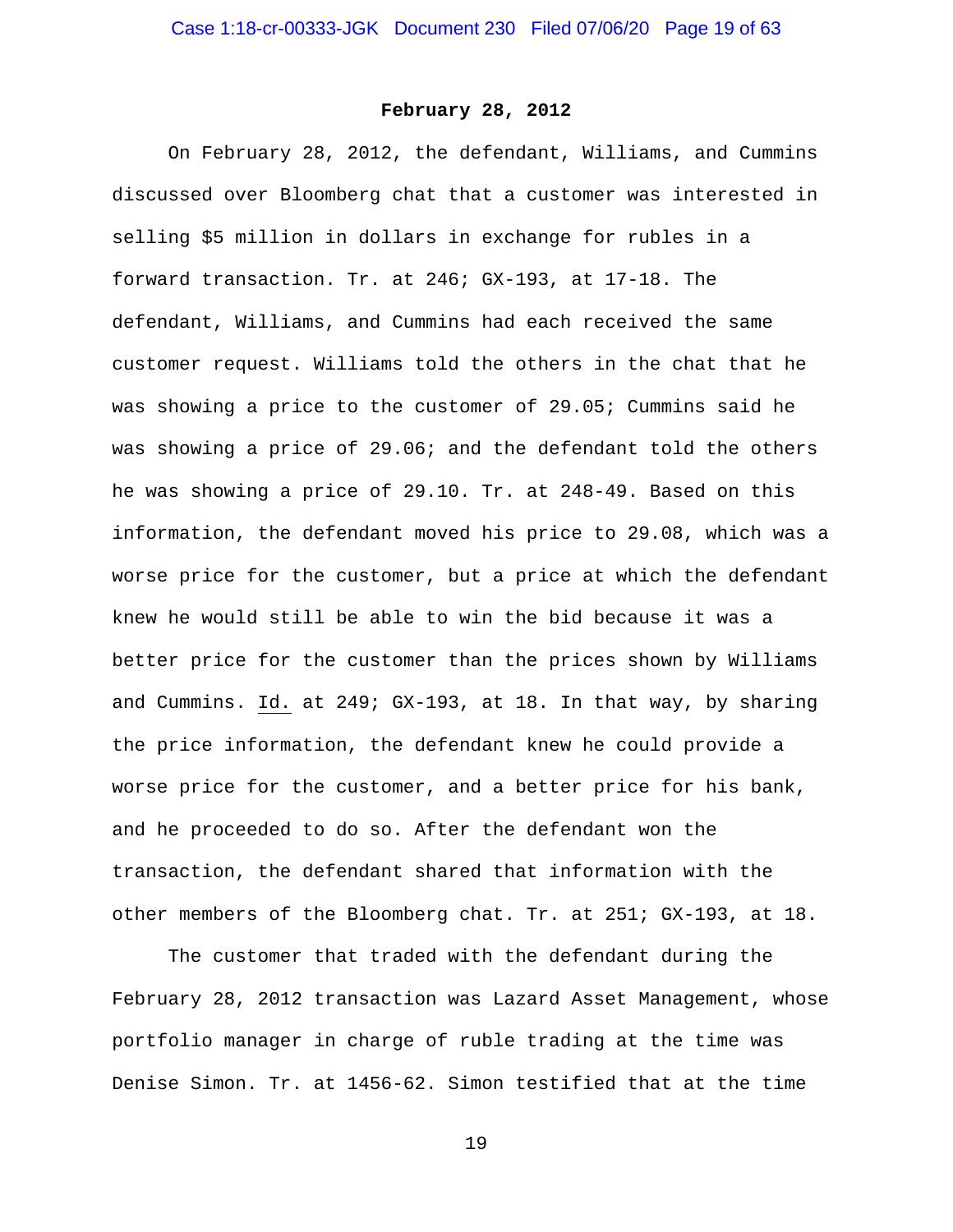# Case 1:18-cr-00333-JGK Document 230 Filed 07/06/20 Page 20 of 63

Lazard executed the trade, Lazard could have executed the trade with only a few banks, including Citibank, Barclays, and JP Morgan. Id. at 1461-62.15

#### **September 10, 2012**

On September 10, 2012, the defendant, Katz, and Williams discussed over Bloomberg chat a trading episode in which they were trading dollars for the rand. GX-244. The defendant wished to buy rand and therefore he was attempting to "walk" the rand market lower by placing "spoof" offers in the market. Tr. at 1004-05; GX-244.16 Katz then accidentally hit one of the defendant's "spoof" offers because Katz could not see the defendant's identity on the anonymous Reuters platform. Tr. at 1005. The defendant told the others in the Bloomberg chat not to touch the rand because the defendant was trying to walk the price of the rand lower. Id. at 1006. Although Katz in fact intended to buy rand when he hit on one of the defendant's prices, Katz told the defendant that he would not have attempted to buy rand had he known it was the defendant's offer, rather than some other trader's, given that the defendant was

<sup>&</sup>lt;sup>15</sup> The Government's expert, Ross Waller, after reviewing the relevant trading data for Cummins, Williams, and the defendant, testified that the plan "worked" in the sense that all three had bids in the market for Lazard's business, but that only the defendant won a transaction. Tr. at 1484-85.

<sup>&</sup>lt;sup>16</sup> As explained to the jury, "spoofing" is when a trader places an order in the market that is contrary to the trader's desired result and that the trader does not intend to trade on in the hope that the order will create a perception that there is additional supply or demand in the market. The trader's hope is that the perception will then drive the market price in a direction that is favorable to the trader. Tr. at 304.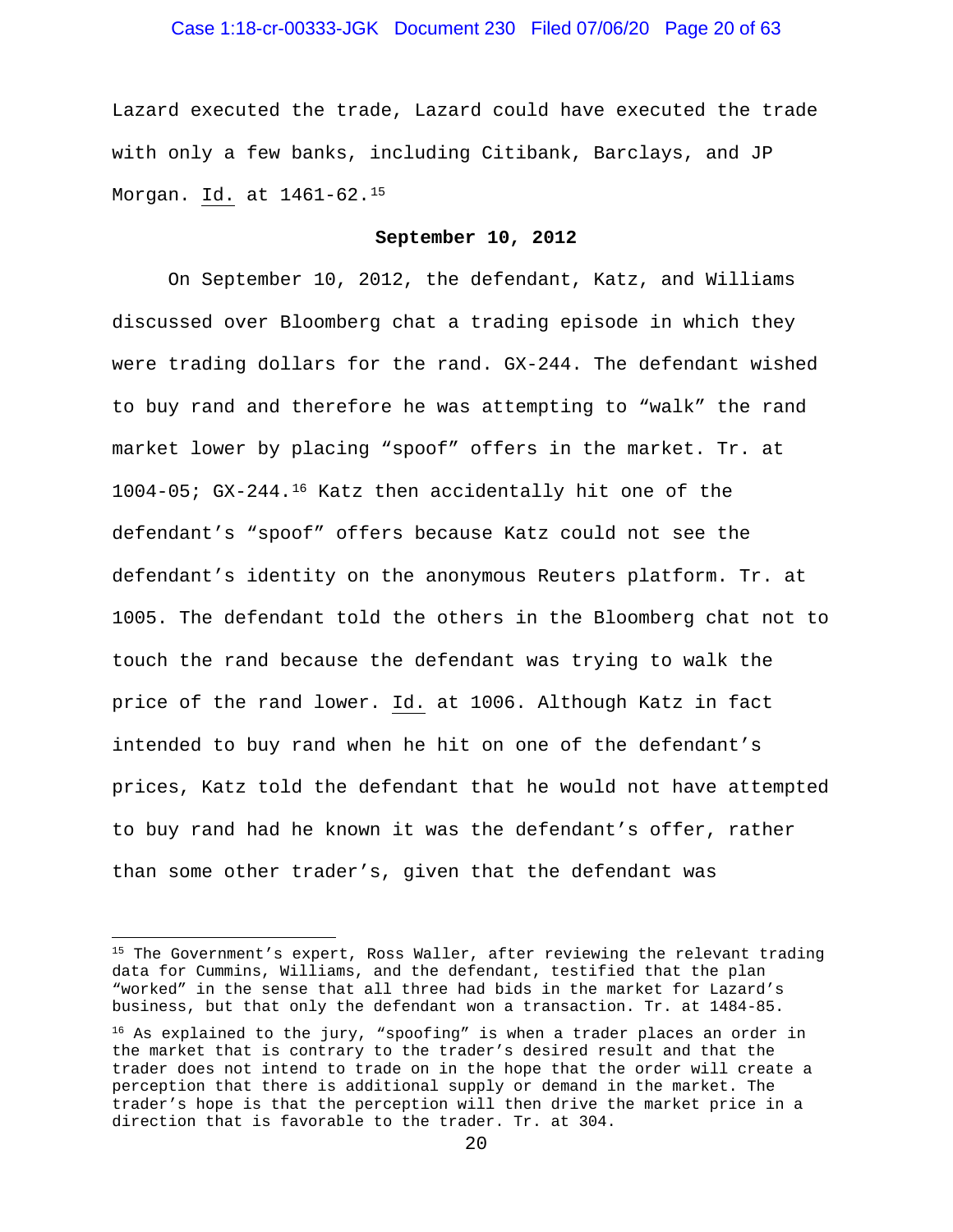# Case 1:18-cr-00333-JGK Document 230 Filed 07/06/20 Page 21 of 63

attempting to walk the price down. Id. Katz and the defendant then traded dollars against rand directly between themselves to help the defendant reduce the defendant's position in the market. Id. at 1008.

#### **May 20, 2013**

On May 20, 2013, the defendant and Katz were asked by a customer for prices on a transaction in which euros would be traded for Czech koruna. Id. at 1011. The defendant won the deal and sold euros to the customer. The defendant was then short euros and therefore sought to buy euros. Id. Katz had been buying euros in the market when the defendant told Katz to "stop runnig this eu4czk in my dface," meaning that the defendant wanted Katz to stop buying euros against the Czech koruna because Katz's trading activity was raising the price of euros. Id. at 1012-13; GX-300, at 2. The defendant knew that Katz was buying euros because the defendant and Katz had matched up on Reuters when Katz sought to buy. Tr. at 1013. In response to the defendant's request, Katz told the defendant that Katz would cancel the Reuters trade in order to keep the market at a lower price for the defendant. Id. at 1013; GX-300, at 2.<sup>17</sup> Almost two hours later, the defendant told Katz that the defendant had

<sup>&</sup>lt;sup>17</sup> The Government's expert, Ross Waller, after reviewing Katz's and the defendant's trading data testified that after the defendant asked Katz to stop trading in the koruna, Katz did not execute any more trades during this trading event. Tr. at 1496.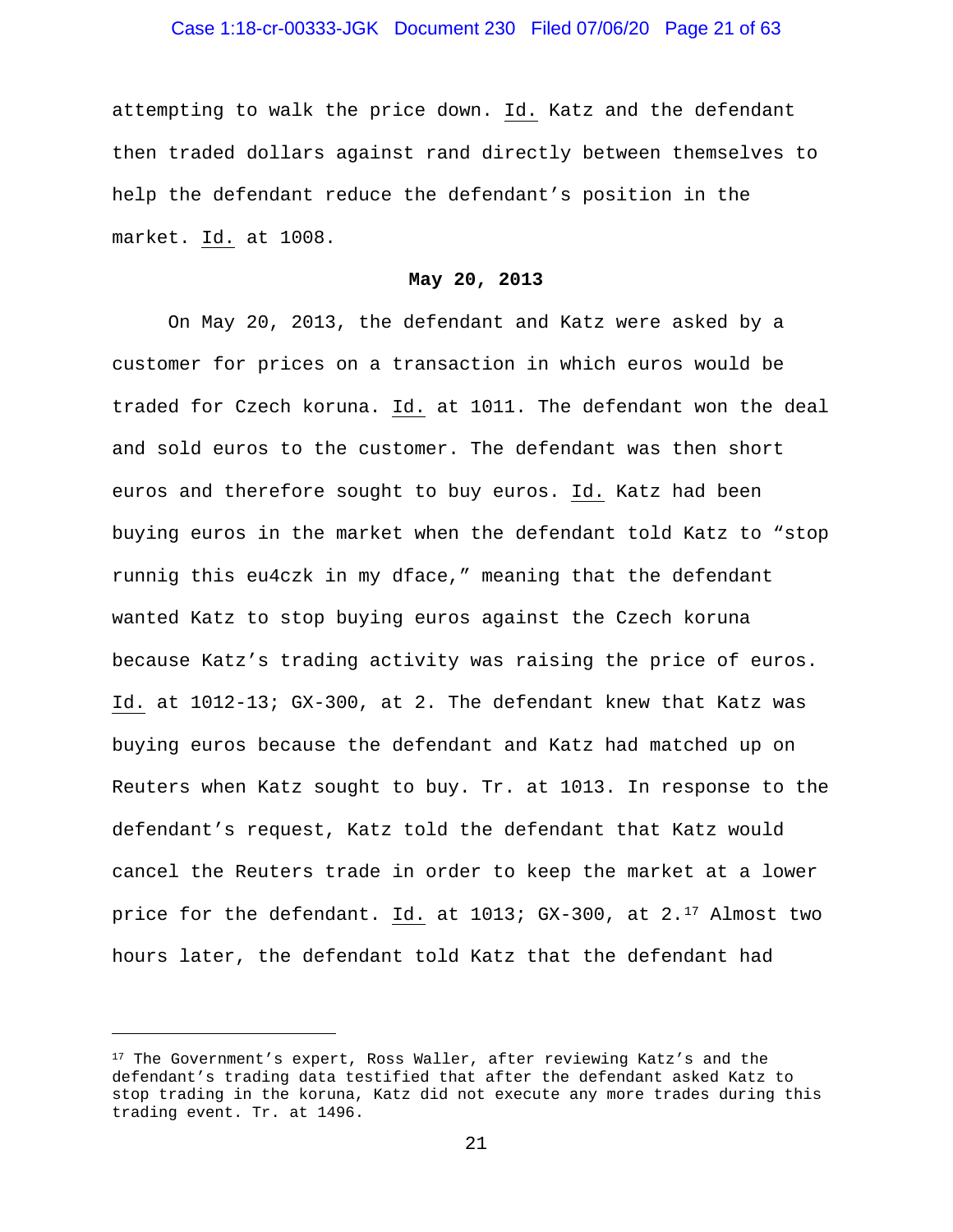# Case 1:18-cr-00333-JGK Document 230 Filed 07/06/20 Page 22 of 63

successfully gotten out of his short position in the market. Tr. at 1014; GX-300, at 2.

Later in the day on May 20, 2013, both the defendant and Katz needed to buy Turkish lira in exchange for dollars. GX-300, at 4. After they realized that the defendant had the larger long position in the dollar against the Turkish lira, Katz told the defendant "you go in fornt of me im only 10." Id.; Tr. at 1016- 18. The defendant then did so and proceeded to trade in the market. Tr. at 1018.

# **May 31, 2013**

On May 31, 2013, the defendant asked Katz over a Bloomberg chat if anyone had dealt with Katz in a dollar-Turkish lira transaction because a customer had also done a deal with the defendant and with Nic Williams trading dollars for lira. Tr. at 1054; GX-301. Katz and the defendant discussed their recent transactions and Katz asked the defendant when the defendant had done a trade with a certain customer for \$100 million. Tr. at 1055. The defendant responded in the Bloomberg chat by saying "TXT," which Katz understood to mean that Katz should check his personal phone for a text message because the defendant and Katz knew at that point that the banks were recording their communications. Id. at 1055-57; GX-301, at 3. Over text, the defendant then asked Katz whether the customer who had dealt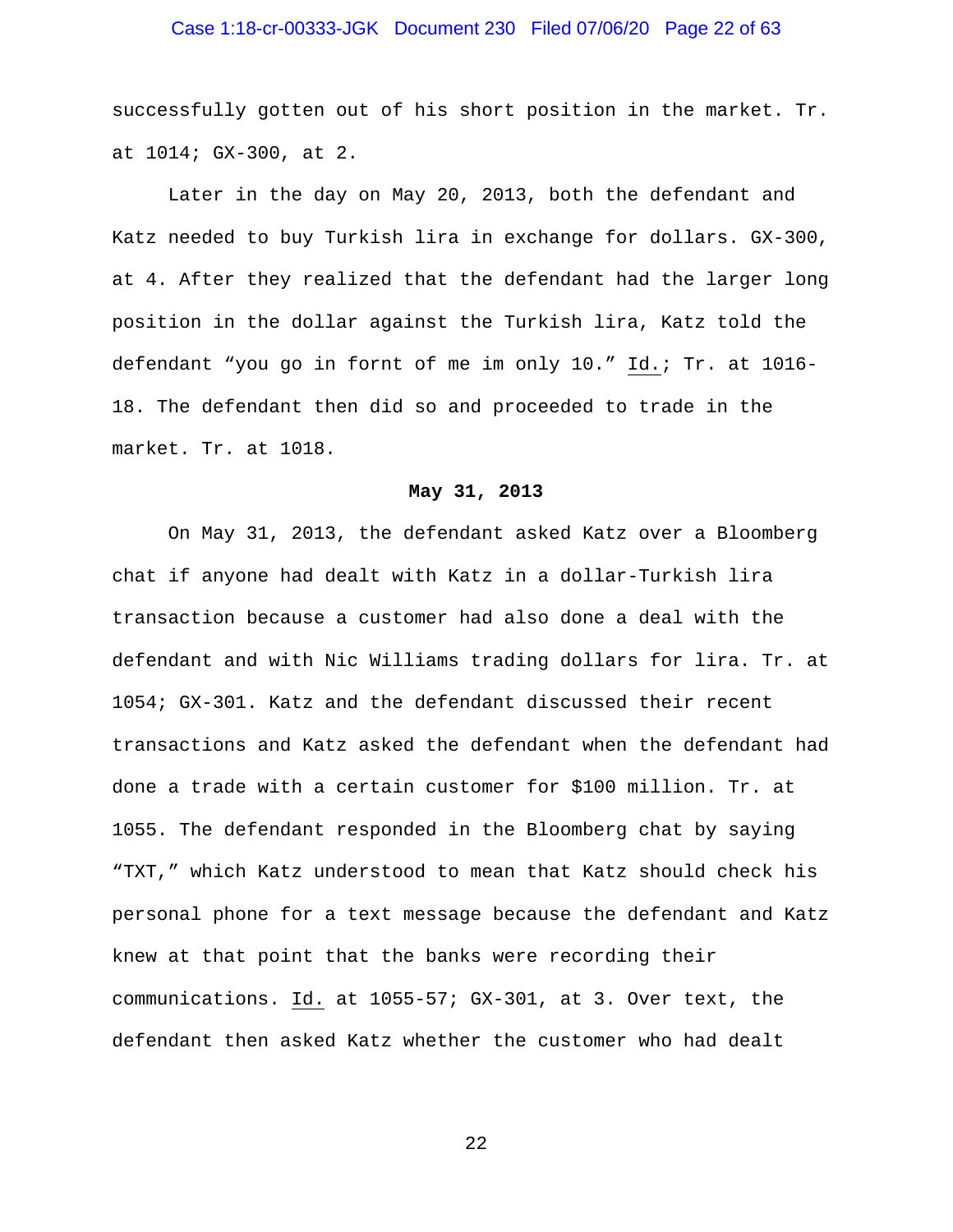# Case 1:18-cr-00333-JGK Document 230 Filed 07/06/20 Page 23 of 63

with Katz was a customer known as MKP, to which Katz responded "yes." Tr. at 1056; GX-421.

#### **IV.**

The defendant argues in support of his Rule 29 motion principally that the Court was required to conduct "a sophisticated economic inquiry" of the trading conduct at issue in this case to determine whether it did in fact constitute a per se violation of the Sherman Act. According to the defendant, had the Court conducted such an inquiry, the Court would have concluded that the trading conduct in this case involving the Russian ruble and the Polish zloty is not subject to per se antitrust analysis and that transactions between coconspirators in the interdealer market likewise are not governed by a per se analysis. The defendant argues that the evidence is legally insufficient for a jury to convict the defendant beyond a reasonable doubt because many, if not all, of the trading events in this case did not constitute per se violations of the Sherman Act.18

<sup>&</sup>lt;sup>18</sup> The Court previously considered many of these arguments when deciding the motion to dismiss the indictment and the motions in limine. At oral argument, defense counsel acknowledged that a significant part of the defendant's opening brief is a motion to reconsider the Court's previous rulings denying the motion to dismiss the indictment and deciding the motions in limine. To the extent the defendant now asks the Court to reconsider its opinion denying the defendant's motion to dismiss the indictment or the Court's pre-trial and trial evidentiary rulings, the time for reconsideration is passed. In any event, for the reasons previously stated, the Court properly decided the motion to dismiss the indictment and the motions in limine.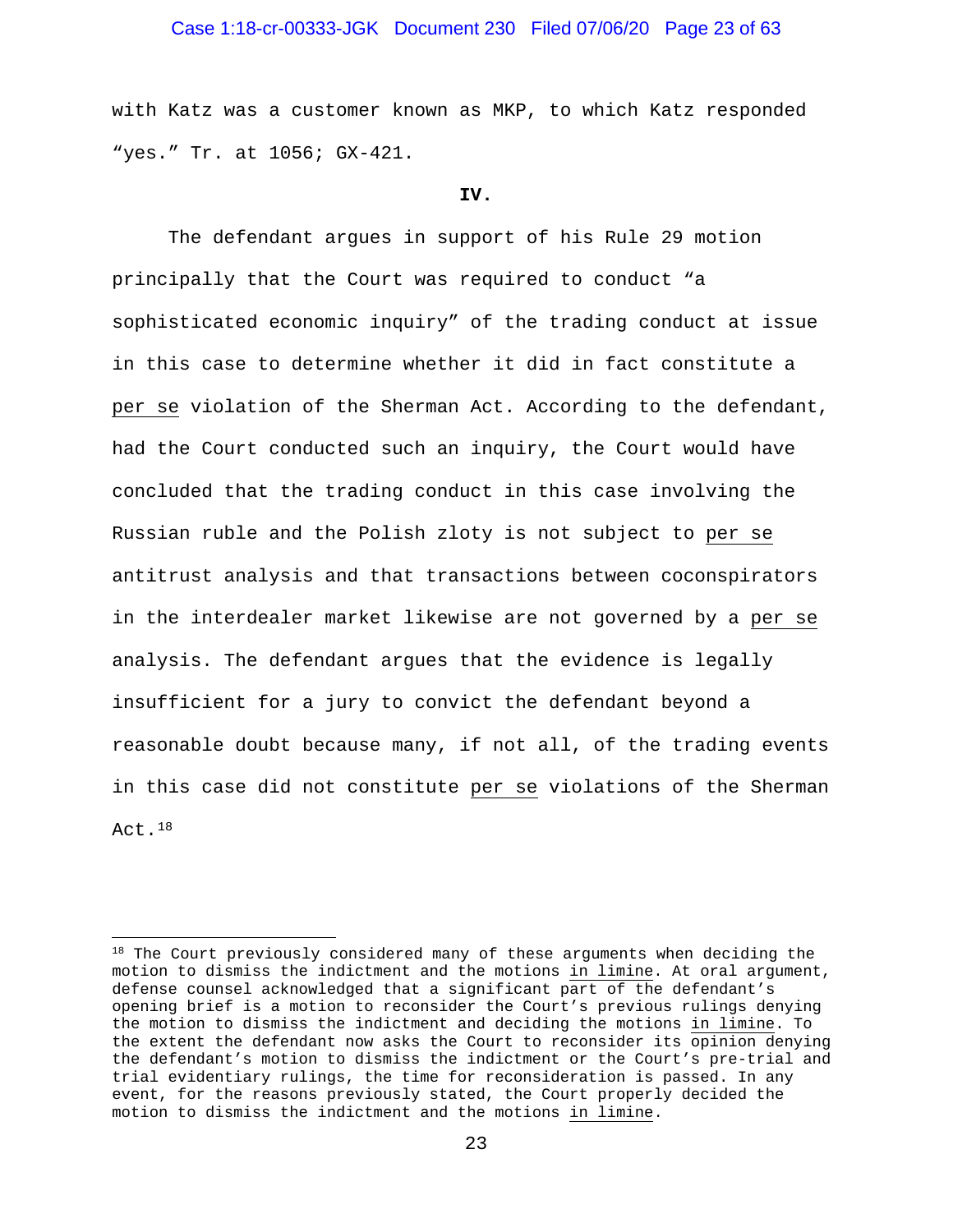The defendant's argument is misplaced. As the Court repeatedly noted during pre-trial motions as well as during trial, the per se rule operates to prevent parties from justifying an alleged illegal conspiracy to restrain trade under the Sherman Act on the ground that there may be some procompetitive justification when the object of the conspiracy is a category of conduct that the Supreme Court has instructed is per se unlawful, such as horizontal price fixing or bid rigging. See Arizona v. Maricopa Cty. Med. Soc'y, 457 U.S. 332, 351 (1982) ("The anticompetitive potential inherent in all price-fixing agreements justifies their facial invalidation even if procompetitive justifications are offered for some."). The per se rule means that certain activities, such as price fixing, automatically run afoul of the Sherman Act's prohibition on "[e]very contract, combination in the form of trust or otherwise, or conspiracy, in restraint of trade or commerce," 15 U.S.C. § 1, without the need for a civil plaintiff or the government in a criminal case having to prove that the price fixing scheme actually resulted in an unreasonable restraint on trade. See Leegin Cretive Leather Prods., Inc. v. PSKS, Inc., 551 U.S. 877, 886 (2007) ("Restraints that are per se unlawful include horizontal agreements among competitors to fix prices or to divide markets.") (internal citations omitted); Gelboim v. Bank of Am. Corp., 823 F.3d 759, 771 (2d Cir. 2016) ("Horizontal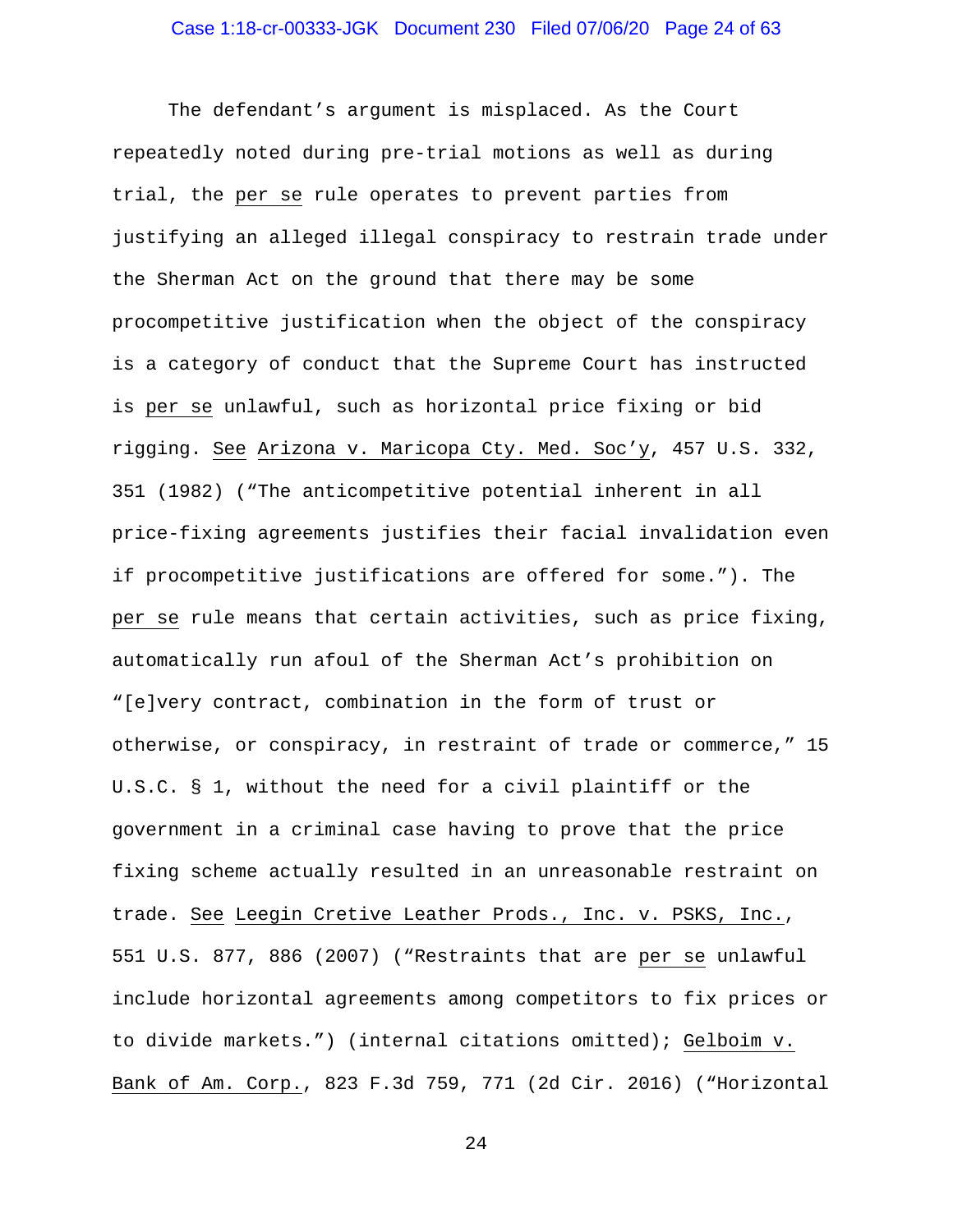# Case 1:18-cr-00333-JGK Document 230 Filed 07/06/20 Page 25 of 63

price-fixing conspiracies among competitors are unlawful per se, that is, without further inquiry.").

The per se rule removes from the jury the question whether the alleged unlawful conspiracy had anticompetitive effects. It is for the jury, properly instructed, to determine whether the defendant knowingly participated in a conspiracy to fix prices and rig bids. $19$  The ultimate question for the fact-finder in any per se case is whether the conduct at issue amounts to a category of behavior, such as price fixing or bid rigging, that the Supreme Court has declared constitutes one of the categories of conduct for which per se condemnation is appropriate. As a result, the role of the Court on this Rule 29 motion is limited to determining whether there was sufficient evidence from which a reasonable jury could conclude beyond a reasonable doubt that a conspiracy whose object was fixing prices and rigging bids actually existed and that the defendant knowingly participated in that conspiracy.

The defendant relies on Apex Oil Co. v. DiMauro, 713 F. Supp. 587 (S.D.N.Y. 1987), for the proposition that the Court must conduct a "sophisticated economic analysis" of the trading conduct at issue in this case to determine whether the conduct

 $19$  The defendant has not disputed that the Court properly instructed the jury on the meaning of price fixing and bid rigging. See infra note 26.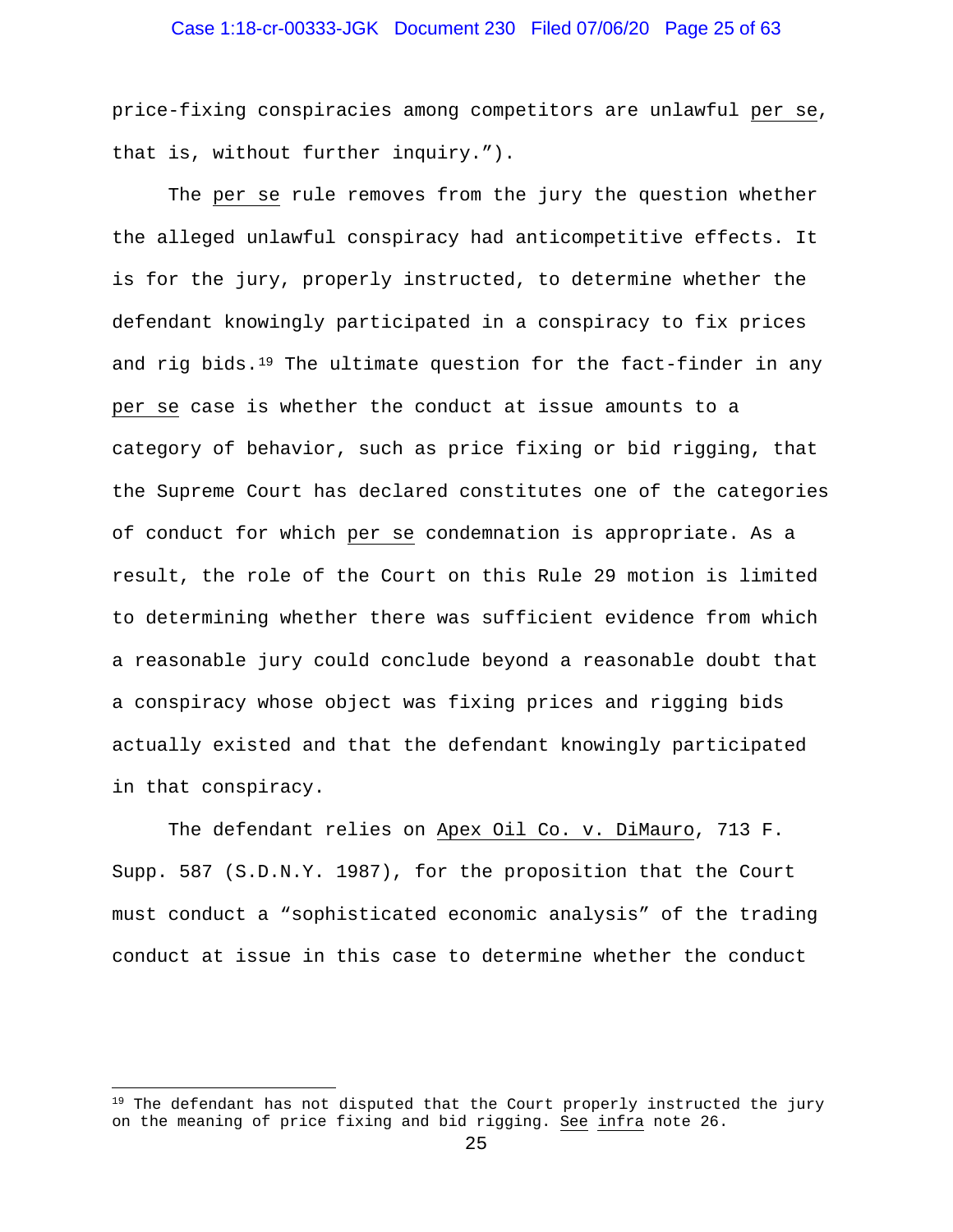## Case 1:18-cr-00333-JGK Document 230 Filed 07/06/20 Page 26 of 63

constitutes a per se violation of the Sherman Act.<sup>20</sup> In Apex Oil, the court considered on a motion for summary judgment whether the supposed anticompetitive conduct in that case fell "into one of the categories considered per se unlawful." Id. at 596. Analyzing the undisputed facts underlying one count in the case, the court found that the plaintiff had "submitted insufficient facts to conclude at this point that a conspiracy was formed for the purpose of price-fixing." Id. at 597 (emphasis in original). Apex Oil underscores that whether a conspiracy to fix prices actually existed is a question of fact. That question may be decided by the court in a civil case on a motion for summary judgment as a matter of law if there is no material dispute of fact that needs to be submitted to the jury.<sup>21</sup> However, there are

 $20$  In his briefing for the current motions, the defendant does not cite to a single criminal antitrust case in support of the defendant's argument that the Court is required to conduct a "sophisticated economic analysis" of the trading conduct at issue to determine whether it constitutes a per se violation of the Sherman Act. At oral argument, defense counsel stated that its argument rests exclusively on civil antitrust case law.

 $21$  The defendant also calls the Court's attention to In re Processed Egg Products Antitrust Litigation, -- F.3d --, 2020 WL 3407761 (3d Cir. June 22, 2020), which the defendant claims further supports the defendant's argument that the Court must undertake the fact-specific task of examining the particular behavior at issue in the case and determine whether the behavior at issue is properly evaluated under the per se rule or the rule of reason. The case is inapposite for the same reason that Apex Oil is inapposite. In Processed Egg Products, the Third Circuit Court of Appeals affirmed a district court's application of the rule of reason to separate components of an alleged antitrust conspiracy. Id. at \*7. The district court in Processed Egg Products, like the district court in Apex Oil, determined, at the motion for summary judgment stage in a civil case, whether the rule of reason or the per se rule would apply to the case. Id. at \*2. Moreover, unlike the conduct at issue in this case, which constituted classic agreements between horizontal competitors to fix prices and rig bids, the Court of Appeals recognized that in the Processed Egg Products case, the "record both before and after trial paints a far more complex picture than the black and white caricature drawn by the plaintiffs' arguments." Id. at \*8. Processed Egg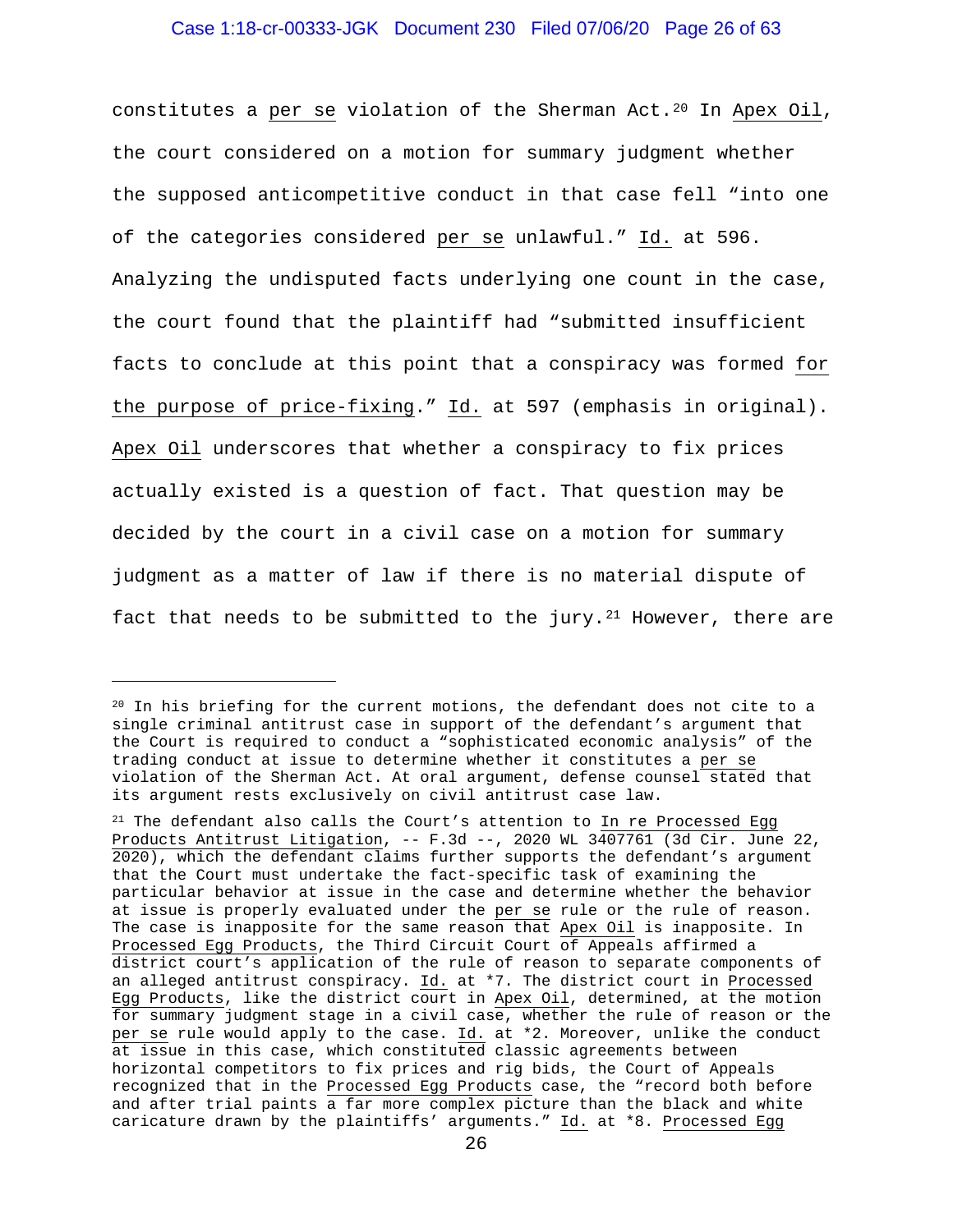### Case 1:18-cr-00333-JGK Document 230 Filed 07/06/20 Page 27 of 63

no motions for summary judgment in a criminal antitrust case, and it is a question for a properly instructed jury to determine whether the Government has proved beyond a reasonable doubt that the defendant knowingly participated in a conspiracy to fix prices and rig bids.22

The question on this Rule 29 motion is whether the evidence adduced at trial was sufficient for the jury to find, beyond a reasonable doubt, that the conspiracy to fix prices and rig bids alleged in the indictment actually existed and that the defendant knowingly joined that conspiracy.

**V.**

The defendant argues that there was insufficient evidence at trial from which a reasonable jury could conclude beyond a

Products has no bearing on the question for the Court on this motion, which is whether the jury could have found, beyond a reasonable doubt, that the conspiracy charged in the indictment actually existed, namely a conspiracy to fix prices and rig bids in the FX market for CEEMEA currencies and that the defendant knowingly participated in that conspiracy.

<sup>22</sup> Volvo N. Am. Corp. v. Men's Int'l Prof'l Tennis Council, 857 F.2d 55 (2d Cir. 1988), is also not helpful to the defendant. In that case, the district court had dismissed a complaint alleging violations of Sections 1 and 2 of the Sherman Act. The Court of Appeals reversed, finding that the "amended complaint clearly alleges that MIPTC has engaged in price fixing." Id. at 71. The Court of Appeals observed that "[a]ssuming that appellants succeed in proving the foregoing allegations, however, we express no opinion at this time as to whether appellees' conduct should be condemned as per se unlawful or, instead, should be analyzed under the Rule of Reason." Id. The Court of Appeals instructed the district court on remand to "consider whatever arguments appellees may offer in support of their practices . . . before deciding whether the per se rule or the Rule of Reason should apply" because there was a possibility that the case fell into a narrow exception to the per se rule for circumstances in which price fixing is not subject to per se condemnation because of special circumstances particular to the industry in question, namely the market for the production of men's professional tennis events and related markets. Id. at 72. Those special circumstances are not present in this case.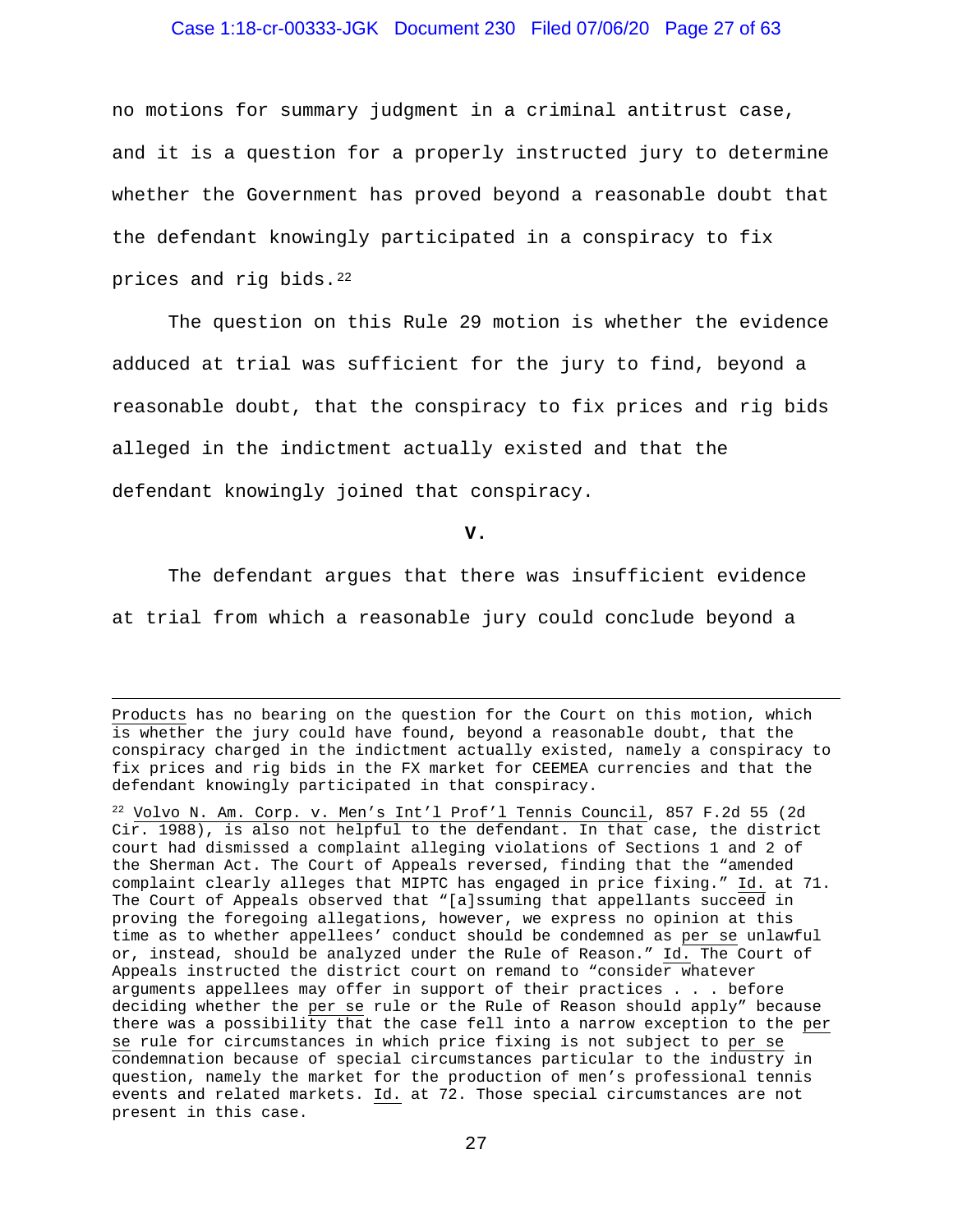# Case 1:18-cr-00333-JGK Document 230 Filed 07/06/20 Page 28 of 63

reasonable doubt that the alleged conspiracy to fix prices and rig bids actually existed.23

The defendant has not met his "very heavy burden" on a Rule 29 motion because the evidence at trial was more than sufficient to establish that the alleged conspiracy to fix prices and rig bids in the FX market for CEEMEA currencies actually existed. See Desena, 287 F.3d at 177.24

Under the Sherman Act, "[e]very contract, combination in the form of trust or otherwise, or conspiracy, in restraint of trade or commerce among the several States, or with foreign

<sup>&</sup>lt;sup>23</sup> In addition to making a sufficiency of the evidence argument, the defendant argues that the Court should enter a judgment of acquittal on the ground that the Sherman Act is void for vagueness in violation of due process. This argument is foreclosed by Nash v. United States, 229 U.S. 373, 377-78 (1913), in which the Supreme Court held that the Sherman Act was not void for vagueness in the context of criminal prosecutions. See also Columbia Nat. Res., Inc. v. Tatum, 58 F.3d 1101, 1107 (6th Cir. 1995) ("No one will claim that the Sherman Act is a model of specificity . . . However, the claims of void for vagueness lodged against it have failed.").

 $24$  The defendant does not appear to challenge the sufficiency of the evidence with respect to the other elements of a per se violation of the Sherman Act, namely that the defendant knowingly joined the alleged conspiracy, and that the alleged conspiracy affected foreign or interstate commerce. There was ample evidence adduced at trial from which the jury could have concluded beyond a reasonable doubt that the defendant "knew of the existence of the scheme alleged in the indictment and knowingly joined and participated in it" based on the testimony of Cummins and Katz, the defendant's own comments during the trading episodes, and the Bloomberg chat transcripts that showed the defendant actively participating in the alleged unlawful activities. See United States v. Hawkins, 547 F.3d 66, 71 (2d Cir. 2008) (internal quotation marks omitted). Nor does the defendant appear to challenge the fact that the alleged conspiracy affected foreign or interstate commerce and that the jury could have so concluded beyond a reasonable doubt based on, among other things, the testimony of the asset managers who were located outside the State of New York and who entered into transactions with the defendant and his alleged coconspirators, as well as based on evidence that much of the trading data in this case traveled by wire from New York to New Jersey and then on to the United Kingdom. See United States v. Giordano, 261 F.3d 1134, 1139 (11th Cir. 2001) (interstate commerce requirement of Sherman Act was satisfied where the subject of the price-fixing agreement was alleged to have traveled in interstate commerce).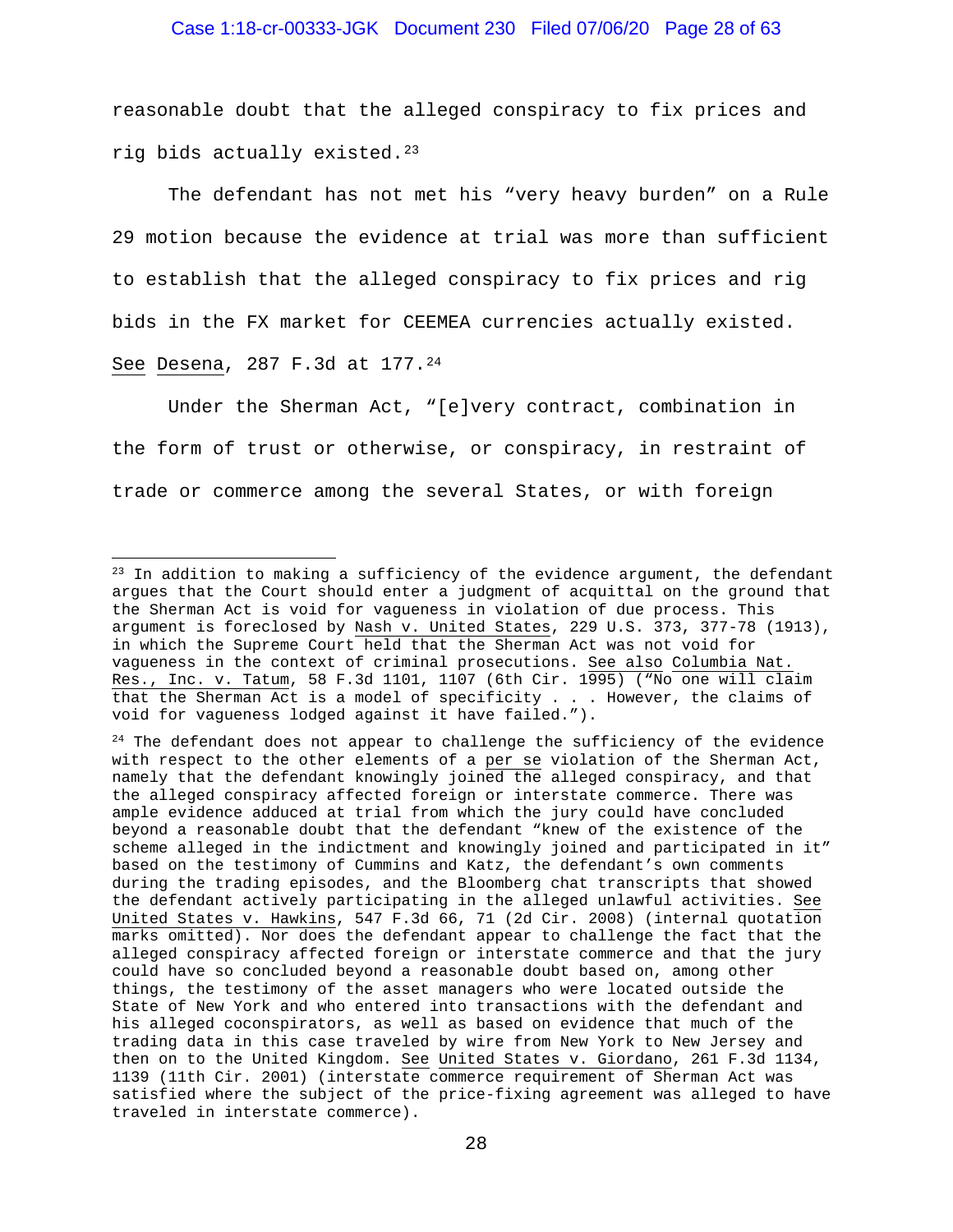### Case 1:18-cr-00333-JGK Document 230 Filed 07/06/20 Page 29 of 63

nations, is declared to be illegal." 15 U.S.C. § 1. In construing this statutory language, the Supreme Court has held repeatedly that certain horizontal agreements between competitors, including agreements to fix prices and rig bids, are per se unlawful under the Sherman Act. See United States v. Socony-Vacuum Oil Co., 310 U.S. 150, 218 (1940) ("Thus for over forty years this Court has consistently and without deviation adhered to the principle that price-fixing agreements are unlawful per se under the Sherman Act . . . . ").  $25$ 

A horizontal conspiracy exists when the coconspirators are "competitors at the same level of the market structure" rather than "combinations of persons at different levels of the market structure, e.g., manufacturers and distributors, which are termed 'vertical' restraints." United States v. Topco Assocs., Inc., 405 U.S. 596, 608 (1972).

<sup>&</sup>lt;sup>25</sup> Supreme Court cases developing the per se rule discuss price fixing conspiracies, but not bid rigging conspiracies. The Second Circuit Court of Appeals has held that conspiracies among competitors to rig bids are subject to the per se rule rather than the rule of reason. See United States v. Koppers Co., 652 F.2d 290, 294 (2d Cir. 1981) ("In cases involving behavior such as bid rigging, which has been classified by courts as a per se violation, the Sherman Act will be read as simply saying: 'An agreement among competitors to rig bids is illegal.'") (quoting United States v. Brighton Bldg. & Maint. Co., 598 F.2d 1101, 1106 (7th Cir. 1979)). Other courts have similarly classified bid rigging conspiracies as per se illegal. See, e.g., United States v. Joyce, 895 F.3d 673, 678 (9th Cir. 2018) ("In 1982, the [Supreme] Court held that the per se rule is applicable to price-fixing agreements (of which bid rigging is a form) regardless of the industry in which the conduct occurred.") (citing Maricopa Cty., 457 U.S. at 349-51); In re Ins. Brokerage Antitrust Litig., 618 F.3d 300, 336 (3d Cir. 2010) ("Bid rigging – or more specifically, as alleged in this case, bid rotation – is quintessentially collusive behavior subject to per se condemnation under § 1 of the Sherman Act.").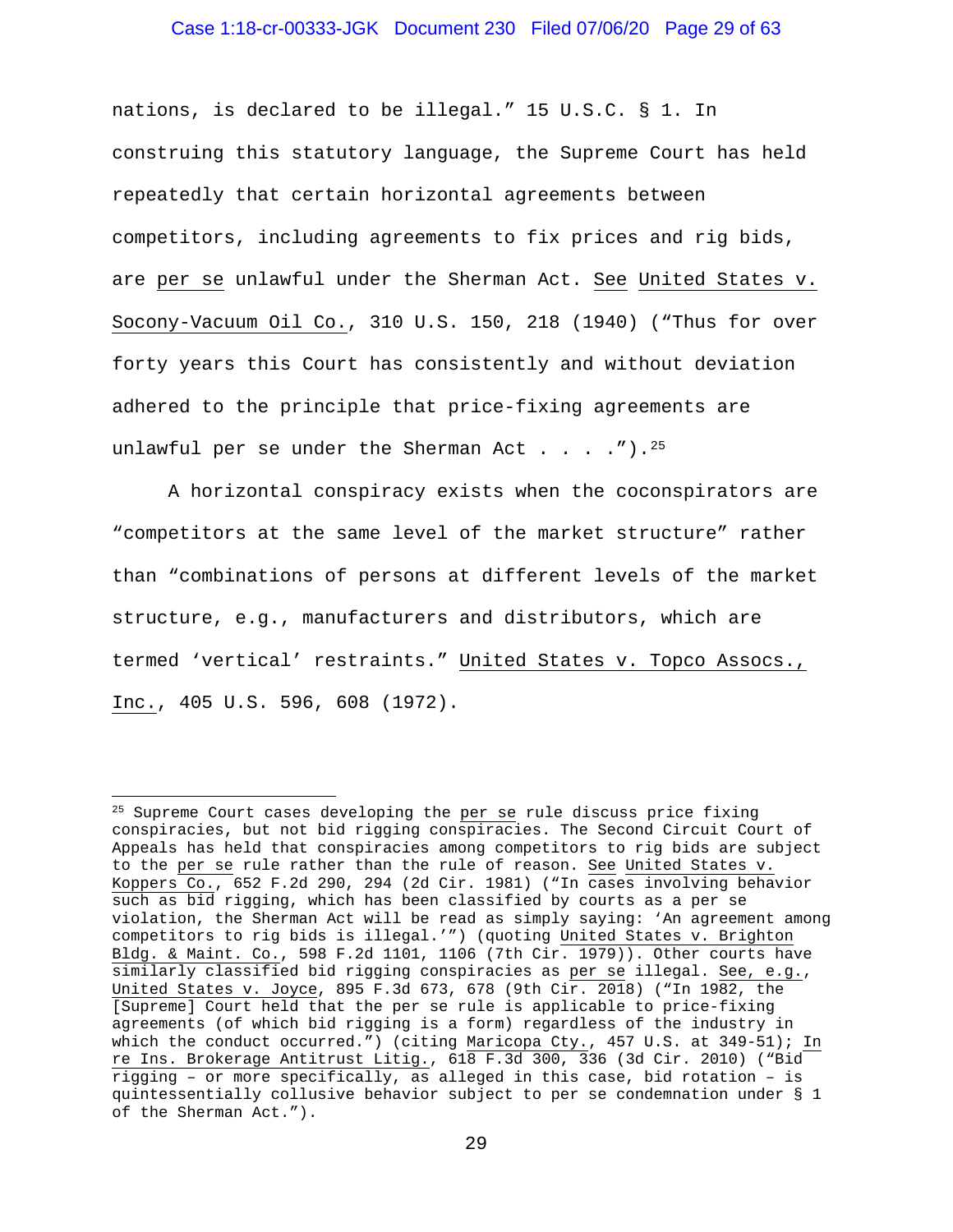### Case 1:18-cr-00333-JGK Document 230 Filed 07/06/20 Page 30 of 63

To establish the existence of a conspiracy, "[i]t is not necessary to prove that the defendant expressly agreed with other conspirators on a course of action; it is enough, rather, to show that the parties had a tacit understanding to carry out the prohibited conduct." United States v. Anderson, 747 F.3d 51, 61 (2d Cir. 2014) (quotation marks, alteration, and citation omitted); see also United States v. Ullbricht, 31 F. Supp. 3d 540, 559 (S.D.N.Y. 2014) ("There is no requirement that any words be exchanged at all [to establish the act of agreement], so long as the coconspirators have taken knowing and intentional actions to work together in some mutually dependent way to achieve the unlawful object.").

Under the Sherman Act, "if lawful acts are used as the means to effectuate an antitrust conspiracy, the conspiracy itself is still unlawful. Acts done to give effect to the conspiracy may be in themselves wholly innocent acts. Yet if they are part of the sum of the acts which are relied upon to effectuate the conspiracy which the statute forbids, they come within its prohibition." In re Rail Freight Fuel Surcharge Antitrust Litig., 587 F. Supp. 2d 27, 35 (D.D.C. 2008) (internal quotation marks and alteration omitted). Moreover, it is not necessary that the unlawful conspiracy actually be successful in carrying out its intended unlawful purpose, in this case of fixing prices and rigging bids; "[i]t is the contract,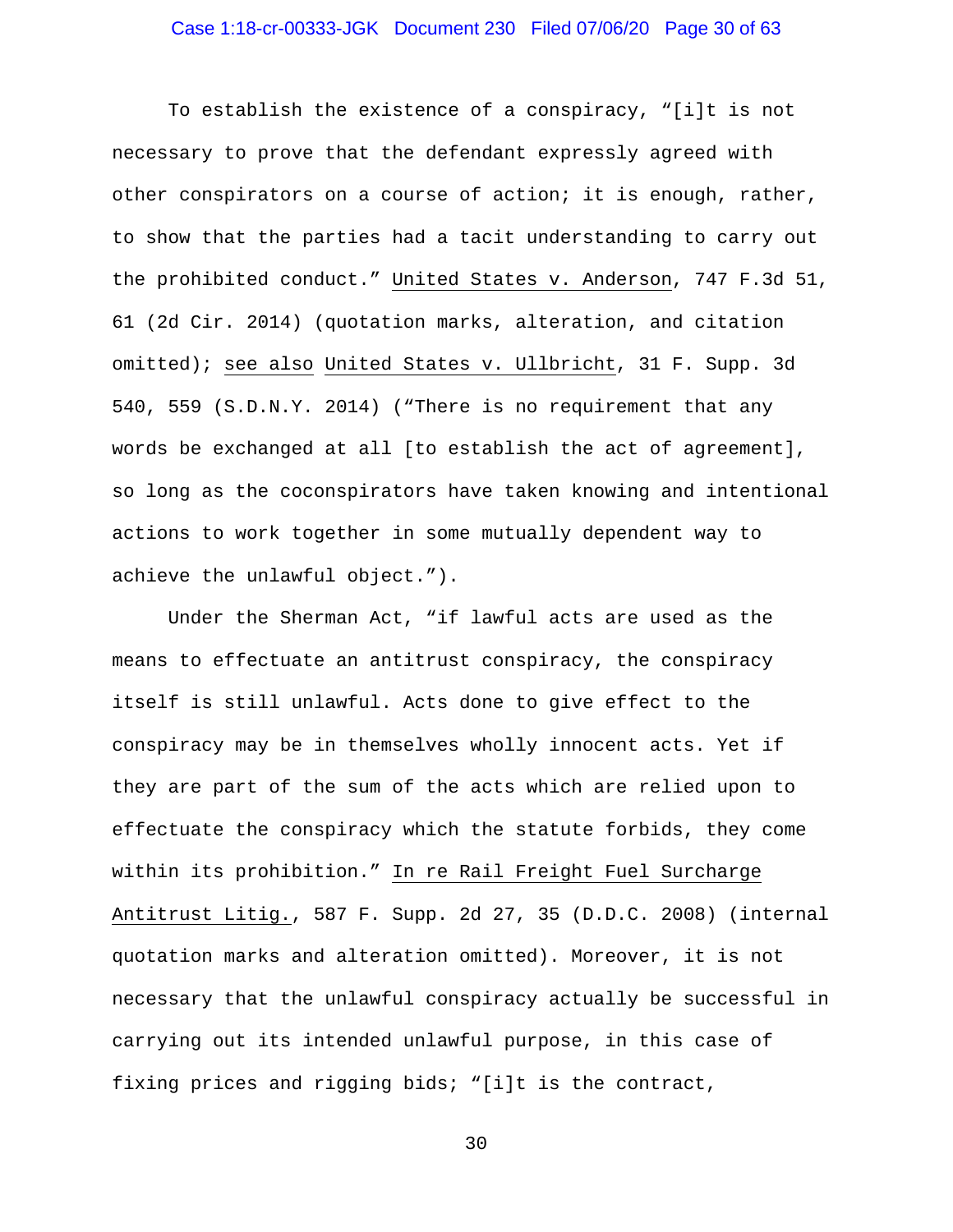# Case 1:18-cr-00333-JGK Document 230 Filed 07/06/20 Page 31 of 63

combination, or conspiracy, in restraint of trade or commerce which [§] 1 of the Act strikes down, whether concerted activity be wholly nascent or abortive on the one hand, or successful on the other." Socony-Vacuum, 310 U.S. at 224 n.59 (alteration and internal quotation marks omitted).

With respect to the first element of the offense, the Court charged the jury that a "price fixing conspiracy is an agreement or mutual understanding between two or more competitors to fix, control, raise, lower, maintain, or stabilize the prices charged for products or services" and that "[p]rices are fixed if the range or level of prices is agreed upon or, if, by agreement, various formulas are used in computing them." Tr. at 2138. The Court charged the jury that "[b]id rigging is an agreement between two or more competitors to eliminate, reduce, or interfere with competition for a job or contract that is to be awarded to the basis of competitive bids." Id. at 2141.26

#### **A.**

The evidence in this case established beyond a reasonable doubt that a conspiracy existed whose object was to fix prices and rig bids in the FX market for CEEMEA currencies. The conspiracy was established by the testimony of Cummins and Katz as well as by the individual trading events through which the

<sup>&</sup>lt;sup>26</sup> The defendant did not object to these portions of the jury charge. At oral argument, defense counsel acknowledged that the jury was properly instructed on the elements of a per se violation of the Sherman Act in which the defendant is alleged  $\overline{\text{to have engaged in a complexity whose object was price}}$ fixing and bid rigging.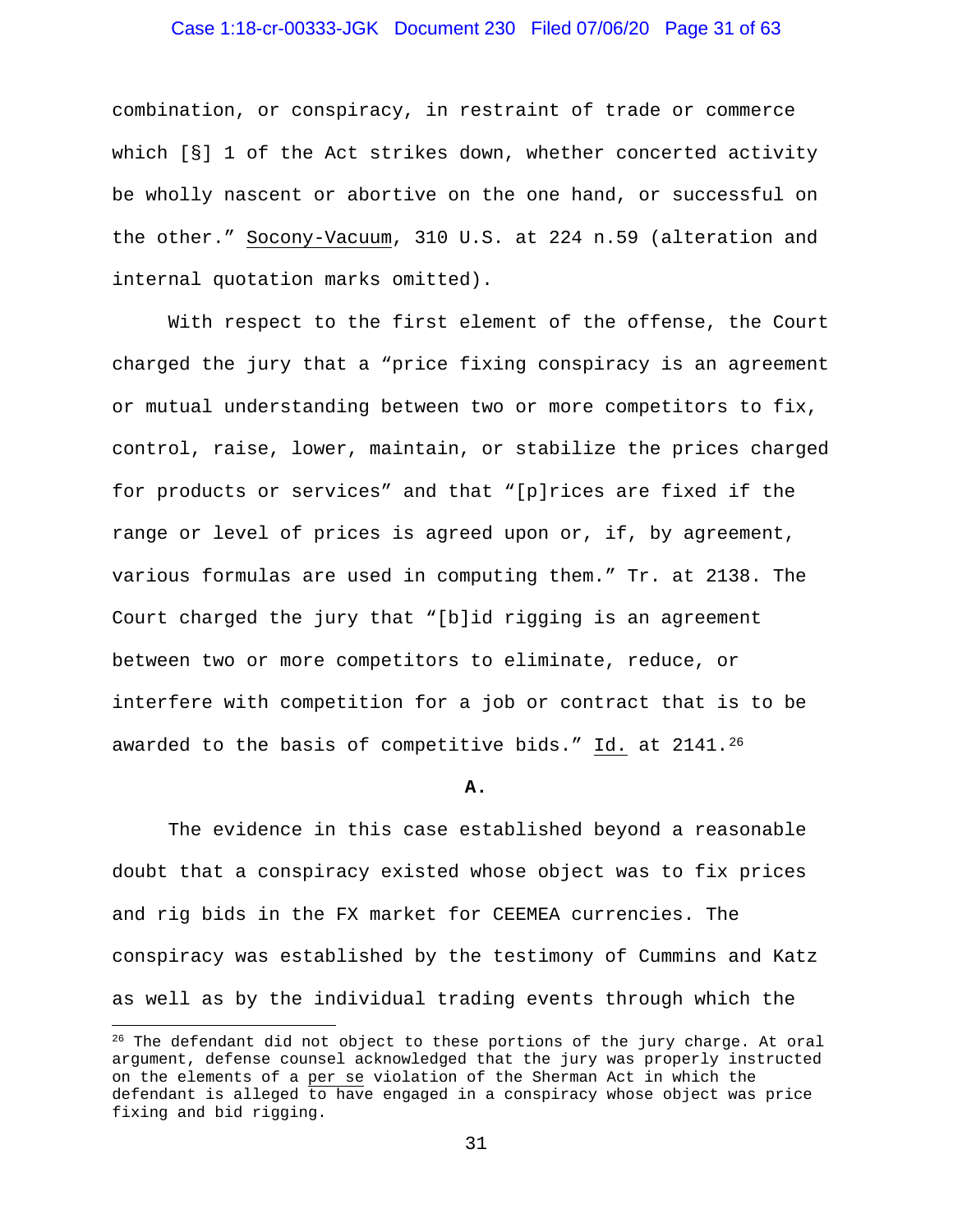#### Case 1:18-cr-00333-JGK Document 230 Filed 07/06/20 Page 32 of 63

coconspirators carried out their unlawful agreement. The testimony from Katz and Cummins was clear and unambiguous that a conspiracy to fix prices and rig bids in the FX market for CEEMEA currencies existed and that both of them as well as the defendant and Williams were members of that unlawful agreement. That credible testimony was supported by the evidence of the individual transactions. The evidence shows that Katz and the defendant had a relationship from October 2010 onwards in which they began to work together to move prices, for example during the October 14, 2010 and November 4, 2010 trading events. In May and June 2011, at the time that Katz was about to leave Barclays for BNP, Katz introduced the defendant to Cummins. The defendant and Cummins then began discussing ways in which they could help each other out in their trading activities in the FX market. The defendant, Katz, Cummins, and Williams were in an ongoing Bloomberg chat in which they frequently exchanged information about their market positions, price information, and information about customers, and engaged in coordinated trading efforts to move prices in favorable directions for each other whenever the opportunity arose.

The evidence at trial consisting of the communications between the defendant and the other alleged coconspirators was more than sufficient for the jury to conclude, beyond a reasonable doubt, that pursuant to this agreement, the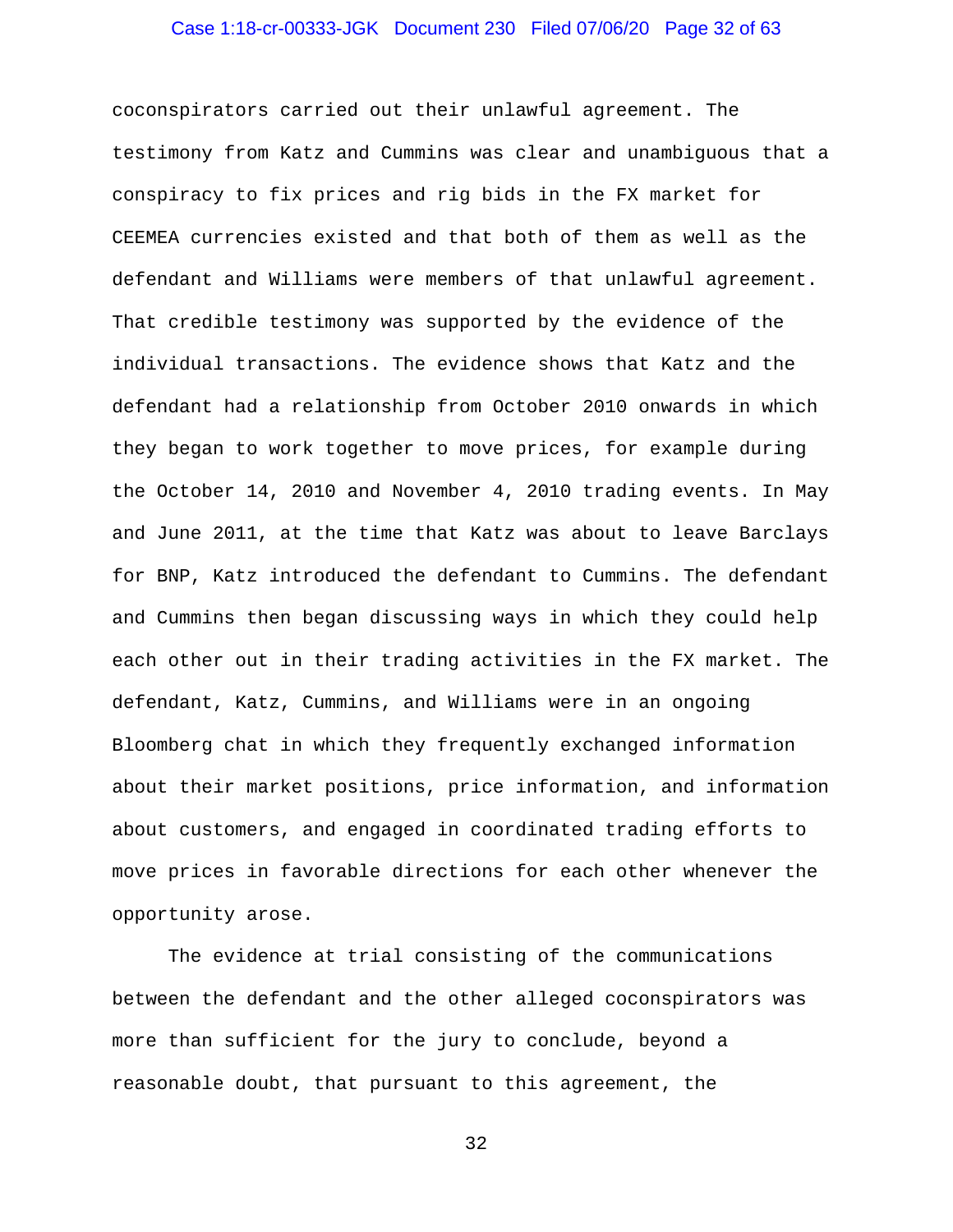# Case 1:18-cr-00333-JGK Document 230 Filed 07/06/20 Page 33 of 63

defendant, Cummins, Katz, and Williams coordinated their trading with the goal of fixing prices and rigging bids in the FX market for CEEMEA currencies. The jury saw evidence of communications between Katz and the defendant in 2010 and early 2011 and then saw Katz's encouraging Cummins that Cummins have a relationship with the defendant, which the defendant then commenced with Cummins. The jury saw evidence of the defendant's asking Katz to introduce the defendant to the "ZAR mafia."

Further, the jury saw evidence of certain communications between the defendant and his alleged coconspirators that demonstrated that the coconspirators had a unity of purpose with respect to fixing prices and rigging bids in the FX market for CEEMEA currencies. For example, during the stop-loss episode on January 18, 2012, the defendant told his alleged coconspirators that, by working together, they could run the stop, suggesting that the defendant and his alleged coconspirators were working together to move the market. During another episode, the defendant saluted the "first coordinated ZAR effort." On another occasion, when he and Katz discussed their future plans to work together to fix prices, the defendant stated that the two of them should probably not discuss such matters in the Bloomberg chat.

Additionally, the jury saw evidence of frequent communications between the defendant and his alleged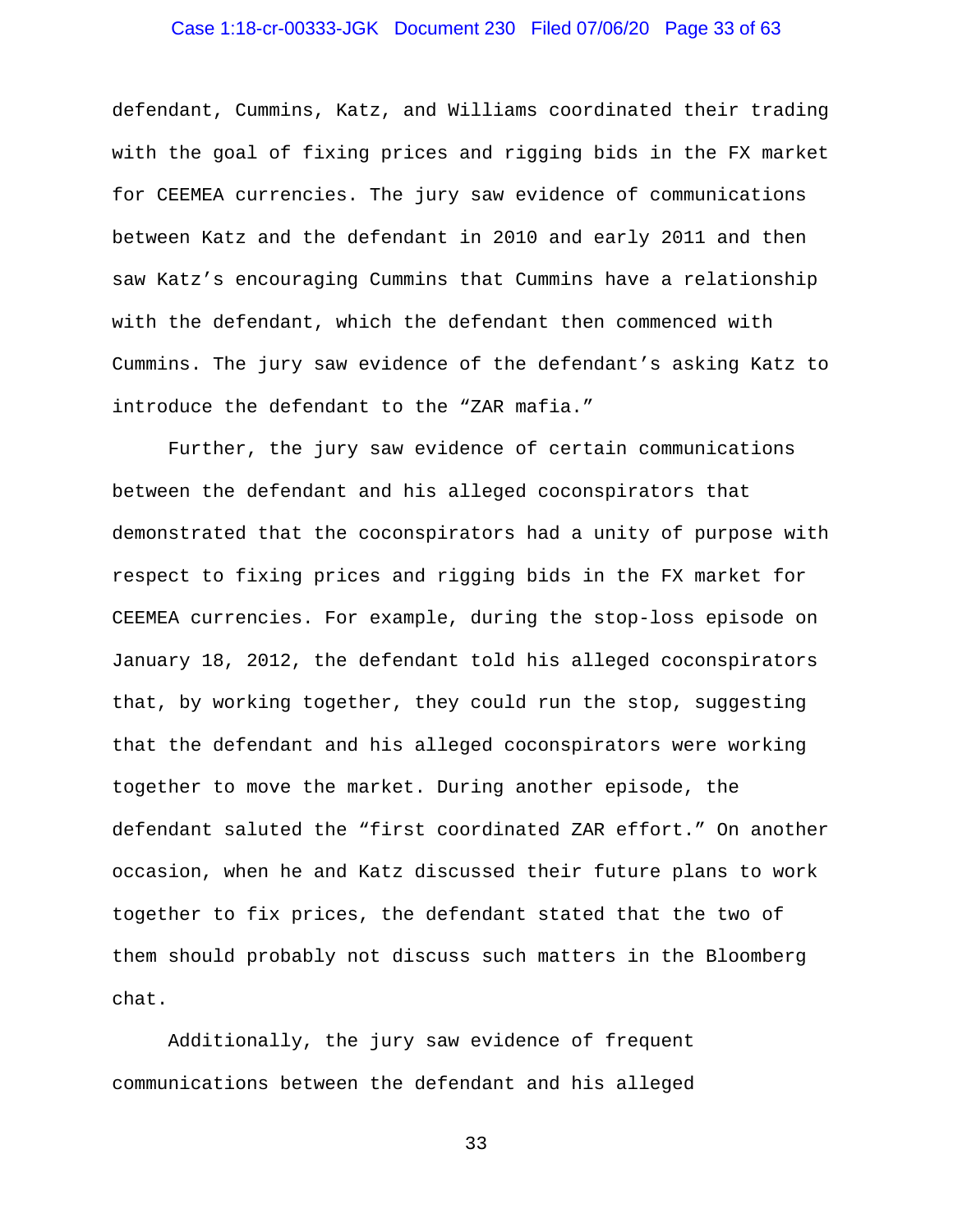### Case 1:18-cr-00333-JGK Document 230 Filed 07/06/20 Page 34 of 63

coconspirators in which they shared price information, customer information, trading positions, and other information that they used to facilitate the price fixing and bid rigging conspiracy. The sum total of the communications between the defendant and his alleged coconspirators, primarily through near daily Bloomberg chats, was powerful evidence of a conspiracy to fix prices and rig bids in the FX market for CEEMEA currencies. See In re Foreign Exch. Benchmark Rates Antitrust Litig., 74 F. Supp. 3d 581, 591 (S.D.N.Y. 2015) (finding allegations sufficient to state a conspiracy to fix prices where "FX traders from the Defendant banks used various electronic communications platforms, particularly chat rooms and instant messaging, to share 'market-sensitive information with rivals' including price-information, customer information and their net trading positions" in order to fix their desired prices).

There was also ample evidence placed before the jury of discrete trading events themselves, during which the jury saw that the defendant and his alleged coconspirators repeatedly worked together to fix prices and rig bids in the FX market for CEEMEA currencies.

For example, during the October 14, 2010 ruble transaction, the defendant and Katz worked together to set the price at which Katz would win a transaction and then pass it on to the defendant. See Tr. at 958, 963. This event constituted an effort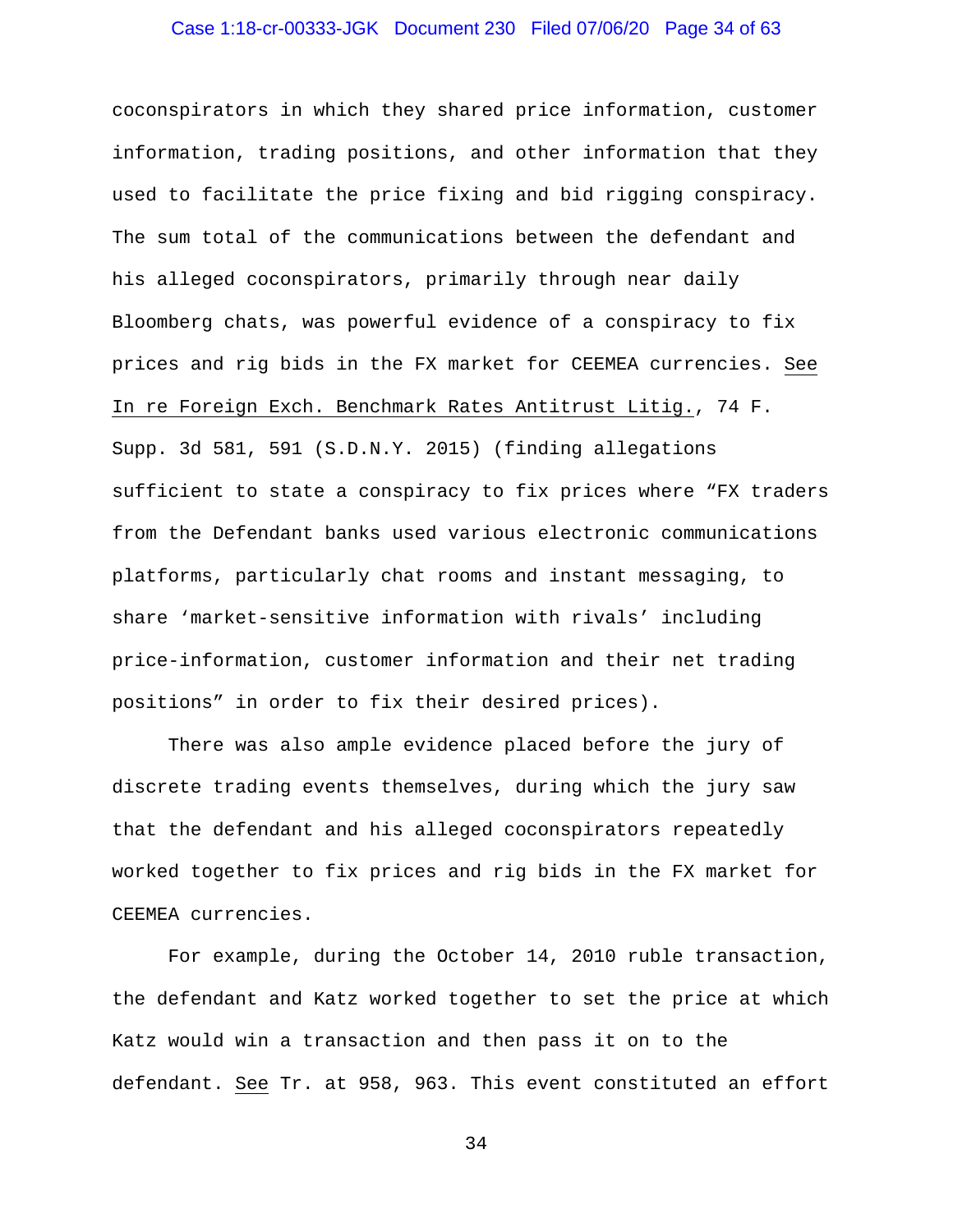#### Case 1:18-cr-00333-JGK Document 230 Filed 07/06/20 Page 35 of 63

by the defendant and Katz to set the price at which Katz would win the bid for the transaction before passing the transaction on to the defendant. On November 4, 2010, the defendant and Katz coordinated bids that they were offering to a customer in order to simulate a competitive bidding process for a ruble transaction that was not in fact competitive but rather the product of an agreement. See Koppers, 652 F.2d at 295 (finding bid rigging where competitors acted in concert "to bid according to agreed-upon prices."). On December 21, 2011, the defendant and Katz worked together to hide the defendant's buying interest for Turkish lira, which involved the defendant's agreeing with Katz to refrain from trading in his own name, with the intent to set prices at a level that would be favorable to Katz and the defendant. See In re Foreign Exch., 74 F. Supp. 3d at 588 (discussing allegations in which traders agreed to break up large orders into smaller amounts in order to mask their trading volume). During the stop-loss episode on January 18, 2012, the defendant and his coconspirators worked together to drive the market through the stop-loss level, thereby fixing the price at which the rand traded.

On February 28, 2012, the defendant, Williams, and Cummins coordinated the bids they showed customers for a ruble transaction. During the February 28, 2012 transaction, the defendant, Williams, and Cummins communicated with each other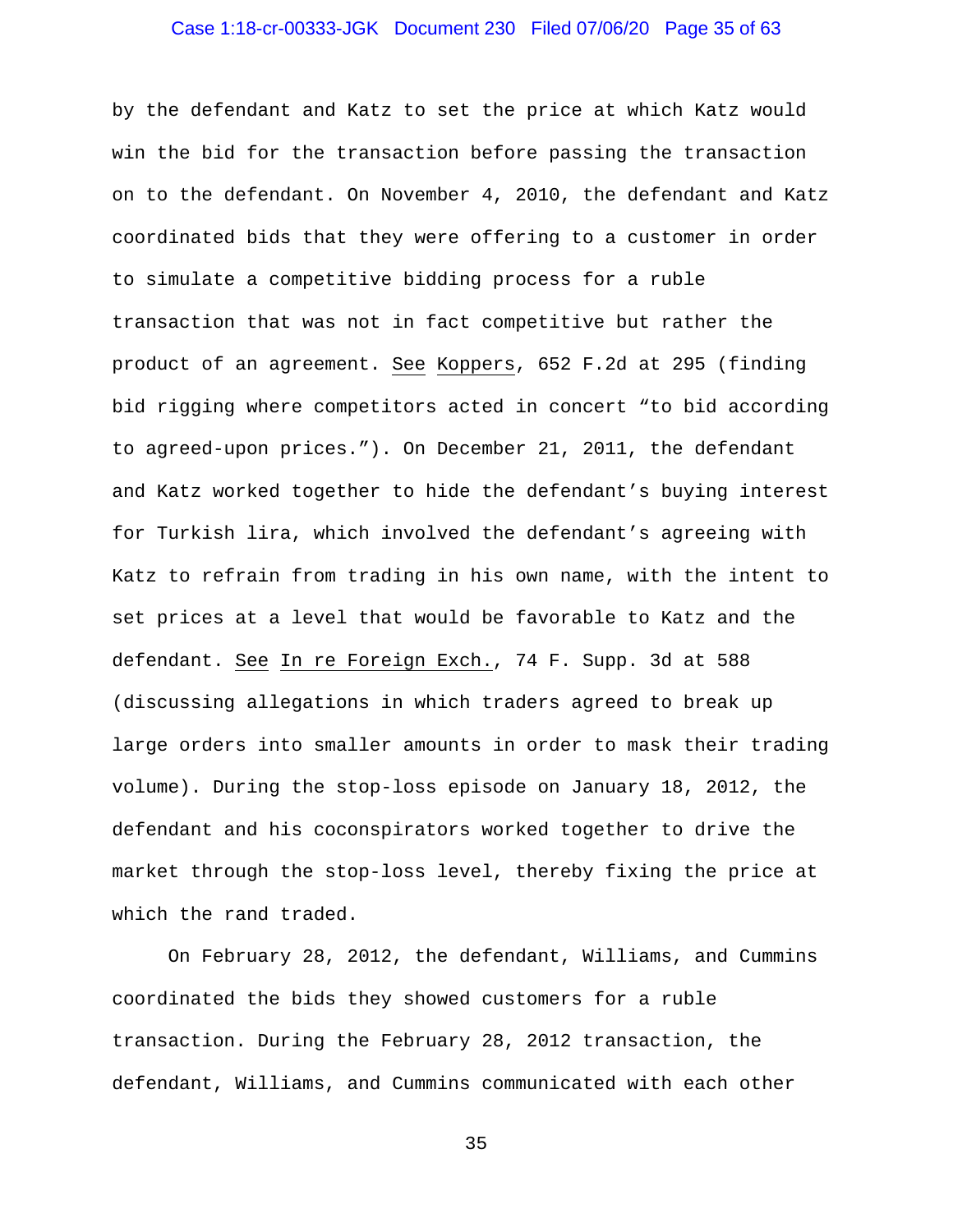### Case 1:18-cr-00333-JGK Document 230 Filed 07/06/20 Page 36 of 63

about the prices that each was showing to the same customer for a dollar-ruble transaction. As a result, the defendant was able to reduce his price to his advantage and to the disadvantage of the customer and still complete the transaction because he knew that his bid was still better than his competitors' bids. On September 10, 2012, the defendant and Katz agreed that Katz would not interfere with the defendant's "spoofing" plan in order to keep the price of the rand lower than it would have been had Katz and the defendant been competing with one another. On May 20, 2013, there were two trading events in which Katz and the defendant coordinated their trading activities in an attempt to set prices for Czech koruna and Turkish lira.

These activities constituted classic price fixing and bid rigging because the defendant and his alleged coconspirators agreed to trade, agreed to refrain from trading, and agreed to place bids and offers in certain ways all with the intent and effect of artificially lowering, raising, or stabilizing prices for CEEMEA currencies. See, e.g., Gelboim, 823 F.3d at 771 (finding that a collection of banks, as sellers, colluding to depress prices to increase costs to buyers constitutes a horizontal price-fixing conspiracy – "perhaps the paradigm of an unreasonable restraint of trade.") (quoting NCAA v. Bd. of Regents of Univ. of Okla., 468 U.S. 85, 100 (1984)); Koppers, 652 F.2d at 297 (coordinating bids in order to ensure that one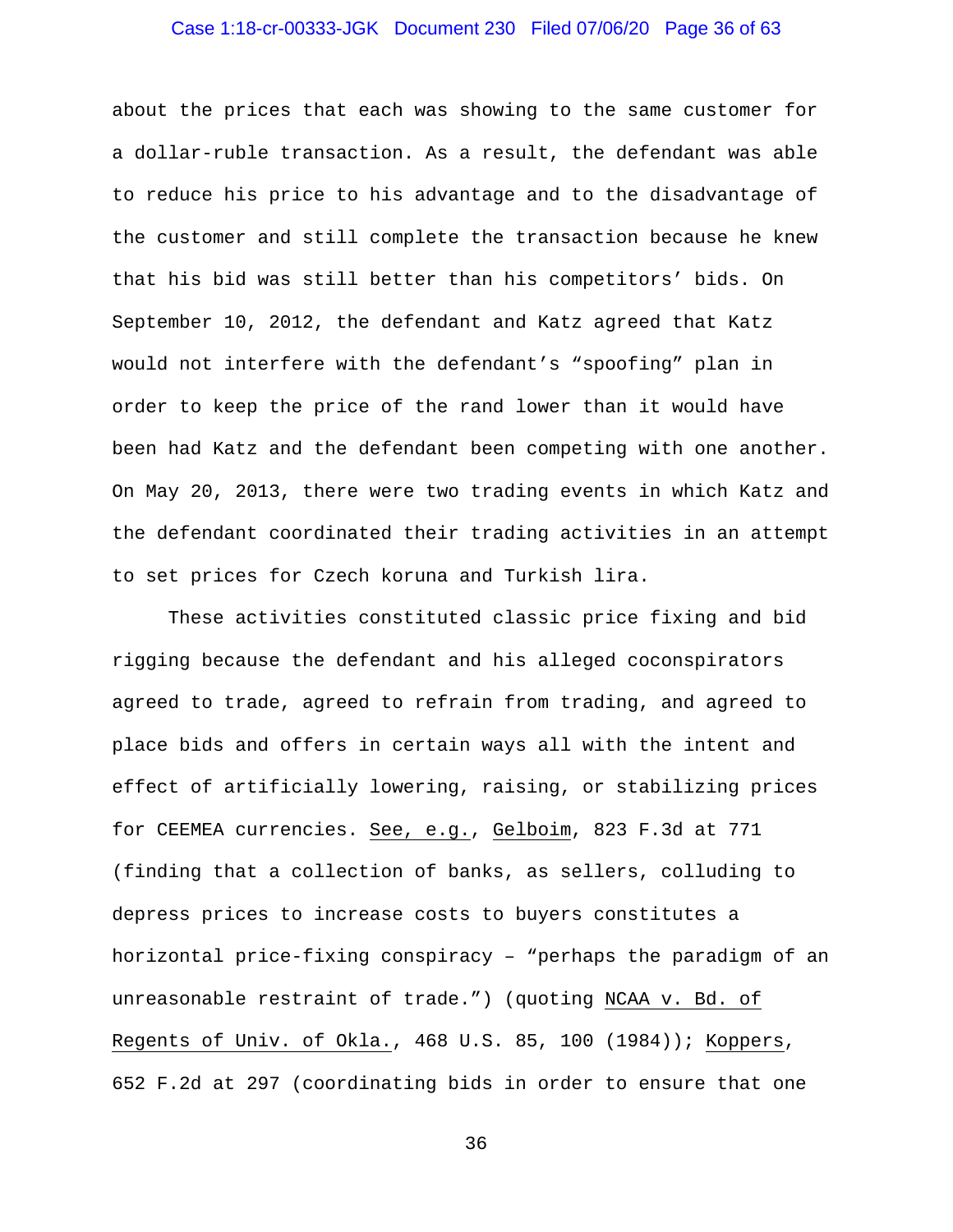# Case 1:18-cr-00333-JGK Document 230 Filed 07/06/20 Page 37 of 63

competitor wins some bids and another competitor wins others constituted a "clearly unlawful . . . per se violation"); In re GSE Bonds Antitrust Litig., 396 F. Supp. 3d 354, 366 (S.D.N.Y. 2019) ("Mutually agreeing to keep the price of the bonds as high as possible sounds like a classic case of price-fixing.").

In order to fix prices and rig bids for CEEMEA currencies, the defendant and his alleged coconspirators used a variety of methods including "spoofing" and canceled trades and interdealer transactions, methods which the defendant argues cannot form part of a per se antitrust conspiracy because those activities were not in and of themselves unlawful.<sup>27</sup>

The defendant's argument ignores the fact that the coconspirators used interdealer trading and "spoofing" as "means and methods" to effectuate the unlawful conspiracy. See United States v. Gardell, No. 00-cr-632, 2001 WL 1135948, at \*5 (S.D.N.Y. Sept. 25, 2001) (finding conduct relevant to substantiate a conspiracy when it was alleged to be part of the "means and methods" of the conspiracy). The defendant's argument also ignores the fact that the means and methods by which an unlawful conspiracy is carried out do not need to be unlawful in and of themselves if the means and methods are used to further the unlawful agreement. See In re Rail Freight Fuel Surcharge,

 $27$  To the extent that the defendant argues that the Court erred by failing to exclude evidence concerning "spoofing" or canceled trades from the jury altogether, that argument is addressed more fully below in the context of deciding the Rule 33 motion. See infra Part VII.A.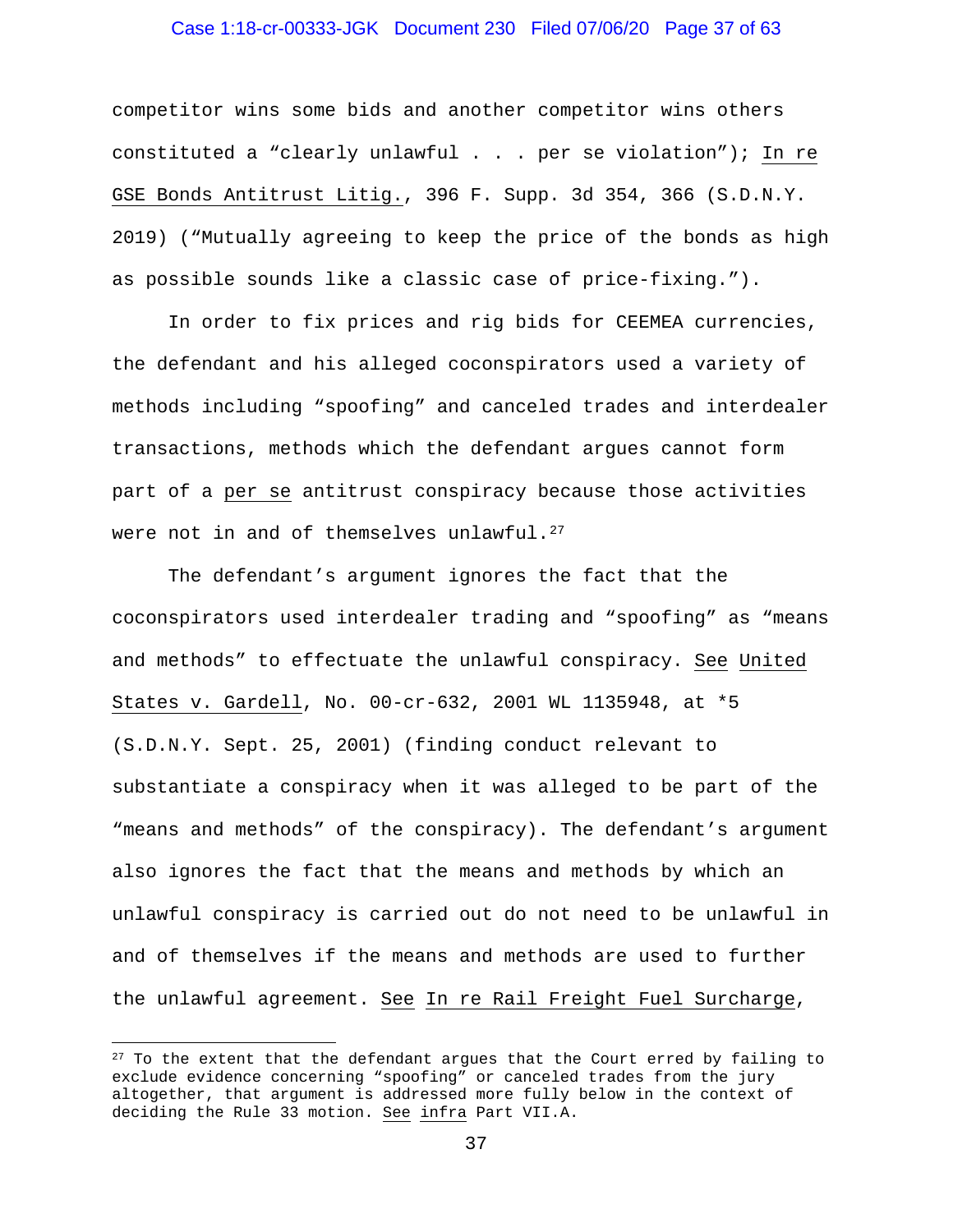### Case 1:18-cr-00333-JGK Document 230 Filed 07/06/20 Page 38 of 63

587 F. Supp. 2d at 35. For example, on December 21, 2011, Katz "hid" the defendant's buying interest and after someone transacted with Katz, Katz and the defendant transacted directly for \$3 million, which is just another way of saying that the defendant refrained from trading in the market in order to let Katz trade on behalf of both himself and the defendant. See United States v. Usher, No. 17-cr-19, 2018 WL 2424555, at \*4 (S.D.N.Y. May 4, 2018) (finding that an indictment sufficiently alleged a per se violation of the Sherman Act where traders in the FX market "agreed to coordinate their bidding, offering, and trading (including their agreement to refrain from bidding, offering, and trading) . . . . "). On September 10, 2012, after Katz accidentally matched with one of the defendant's "spoof" trades, Katz and the defendant undid the effect of the trade by transacting directly with one another. See In re Foreign Exch., 74 F. Supp. 3d at 588 (describing a method by which FX traders would manipulate prices in the FX market by working with other traders to break up larger orders into smaller amounts and concentrate the trades before and after a fixing window); id. (describing a method by which traders would fix prices in the FX market by placing "fake orders with other Defendants to create the illusion of trading activity in a given direction to move rates").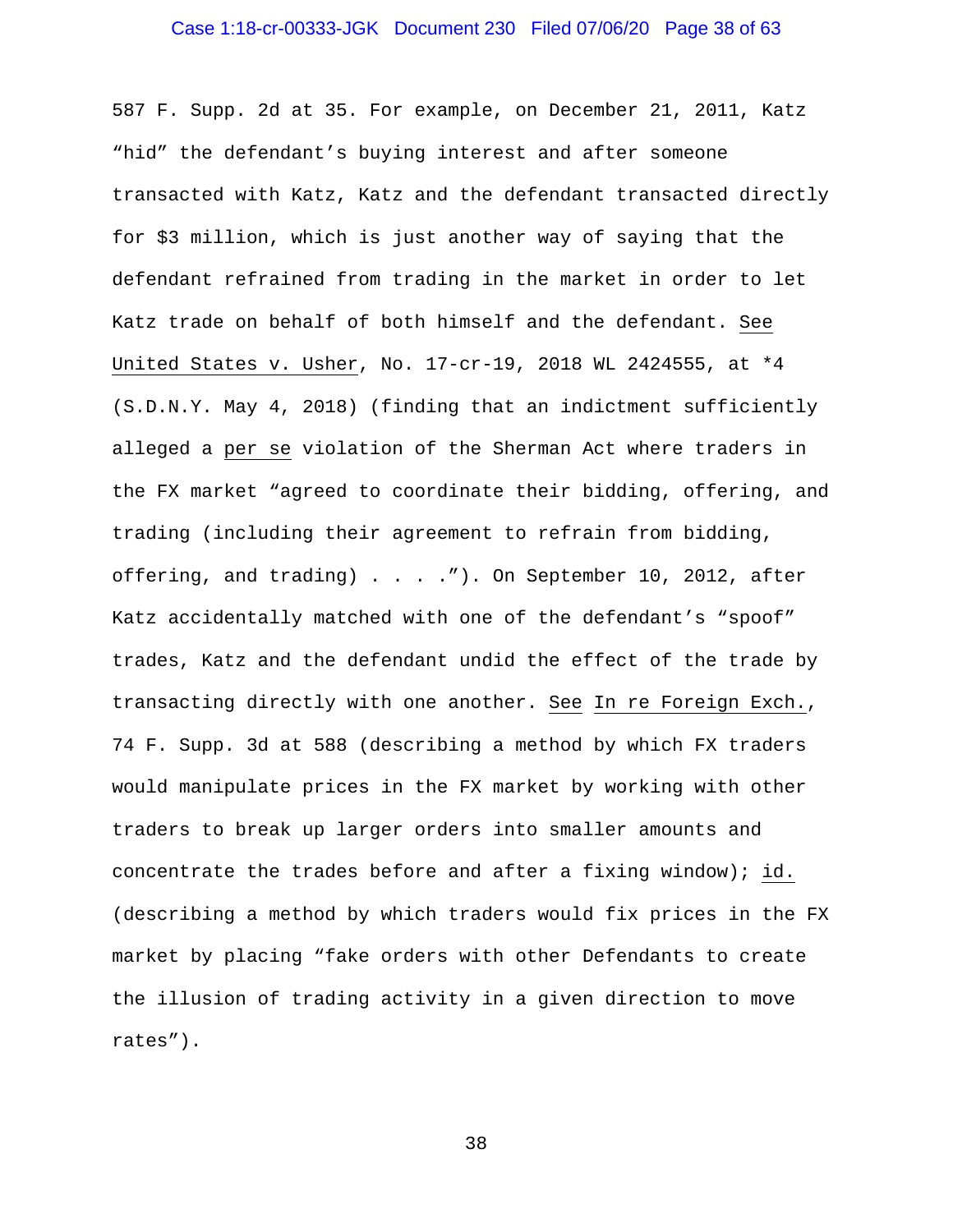Moreover, the jury heard evidence from which it could conclude that the alleged coconspirators succeeded in their unlawful plan because, on many occasions, the conspiracy's coordinated actions had the effect of actually setting prices. For example, during the ruble transactions on October 14, 2010, November 4, 2010, and February 28, 2012, the jury saw evidence that the defendant and his alleged coconspirators coordinated to set a price for the ruble. During the stop-loss episode on January 18, 2012, the defendant and his alleged coconspirators coordinated their trading activities to move the market for the rand downward through the stop-loss level. On these, and other occasions, the jury saw evidence that the conspiracy was not just one of talk, but also one of action, in which prices were set by the coordinated activities of the defendant and his alleged coconspirators.

Therefore, there was more than sufficient evidence for the jury to conclude beyond a reasonable doubt that the conspiracy alleged in the indictment to fix prices and rig bids in the FX market for CEEMEA currencies actually existed.

**B.**

Citing to the decision of the Court of Appeals for the Second Circuit in United States v. Apple, Inc., 791 F.3d 290 (2d Cir. 2015), the defendant argues that certain aspects of the conspiracy were not unlawful agreements between horizontal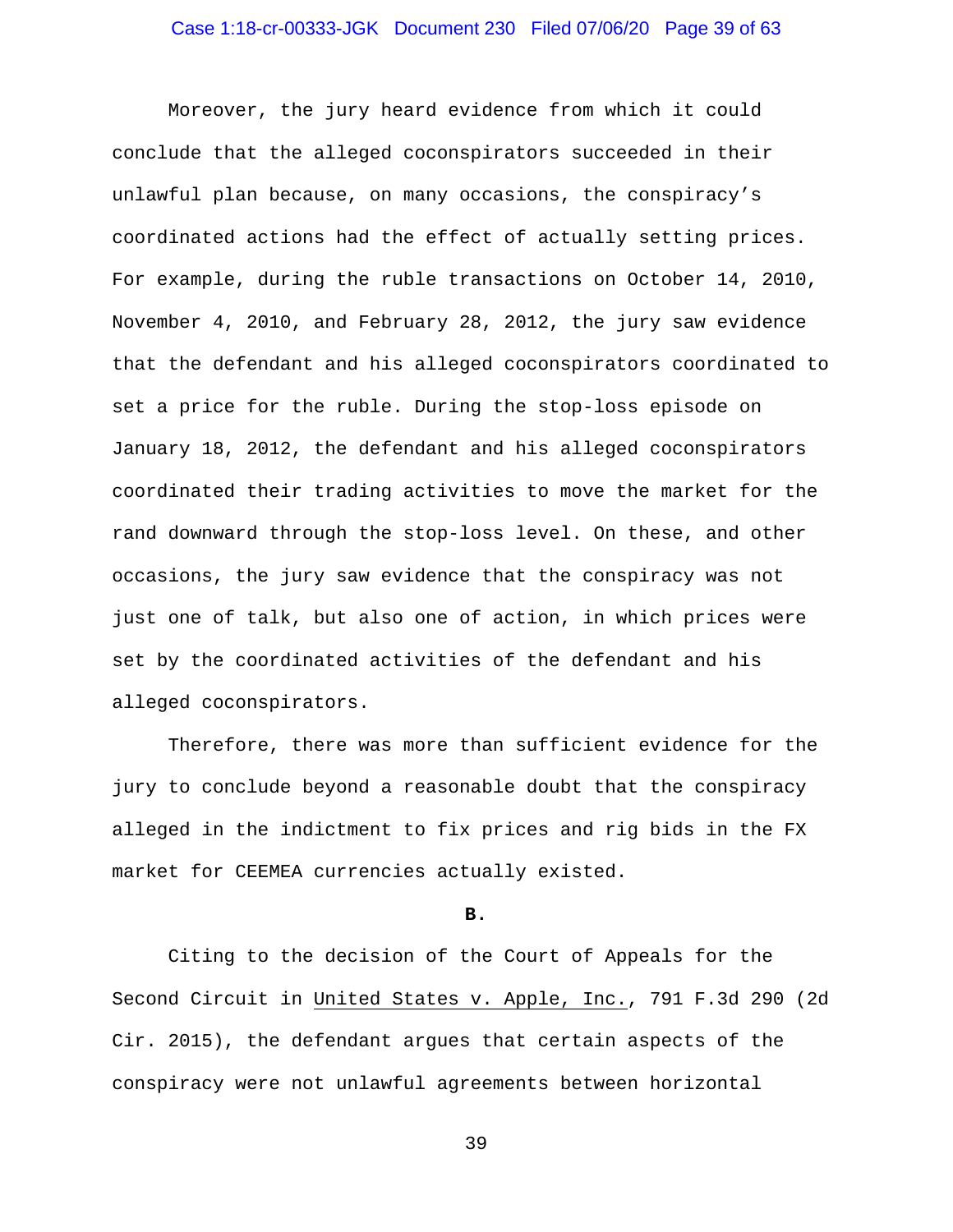# Case 1:18-cr-00333-JGK Document 230 Filed 07/06/20 Page 40 of 63

competitors subject to per se condemnation, but rather were arrangements between individuals who were vertically situated in the market. Specifically, the defendant argues that he was in a vertical relationship with Katz with respect to trading in the Russian ruble and Polish zloty because the defendant was more skilled at pricing those currencies and because the defendant was an upstream wholesaler who supplied Katz with liquidity in rubles and zloty. The argument is completely without merit.

The defendant cites no case for the proposition that parties are vertically situated for purposes of antitrust analysis, notwithstanding the fact that they occupy the same level of the market structure and compete for the same customers, simply because one party is allegedly more skilled in the given market. Moreover, the evidence in this case does not show that the defendant was an upstream wholesaler who provided Katz with ruble liquidity. In most of the ruble transactions in which Katz and the defendant were involved, like the ones on November 4, 2010 and February 28, 2012, the defendant was the winner of the transaction and was therefore not supplying Katz with liquidity.

This case presents none of the difficult questions raised by the Court of Appeals in Apple about distinguishing between horizontal agreements to set prices and vertical pricing agreements. 791 F.3d at 313-14. Apple involved a situation in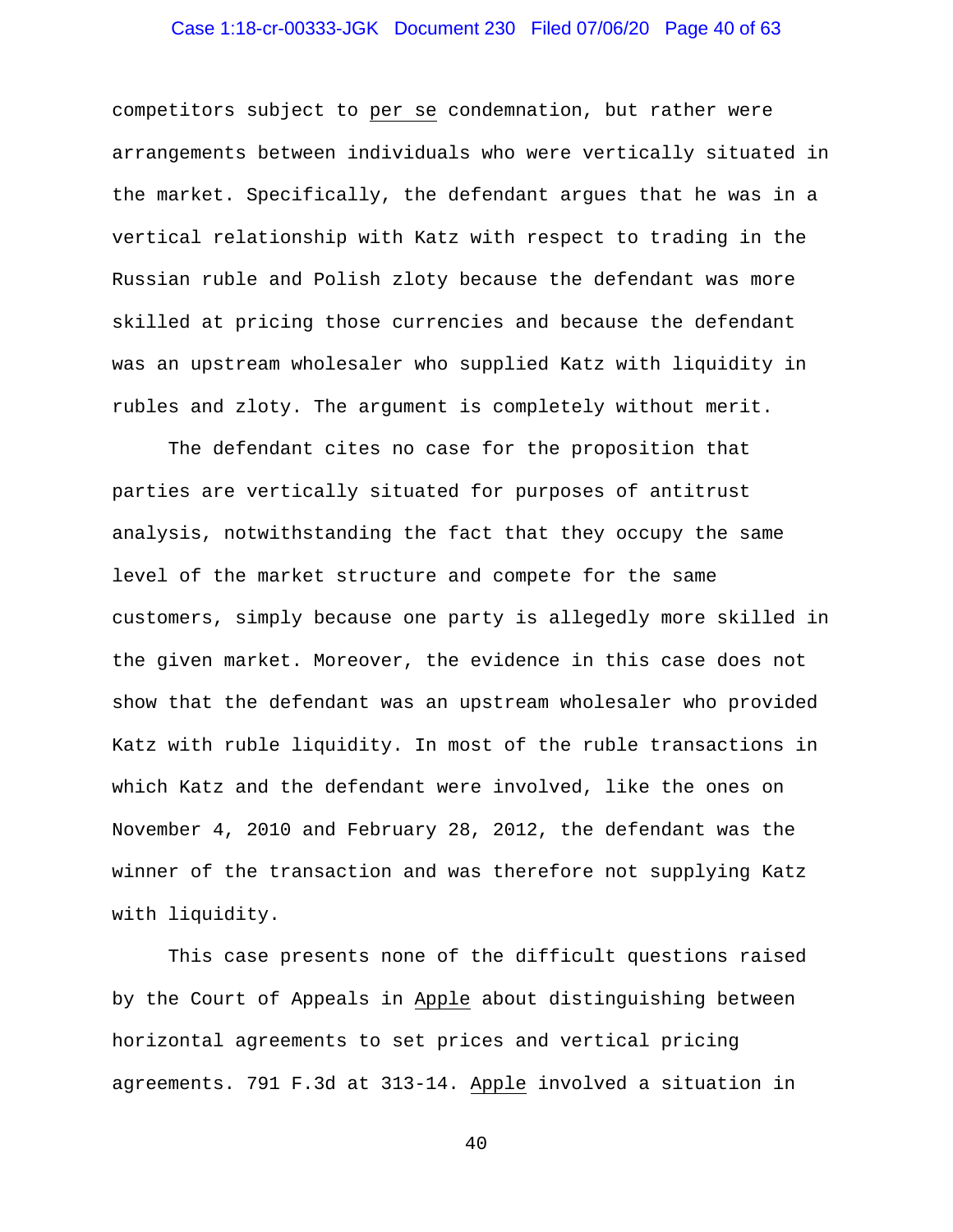# Case 1:18-cr-00333-JGK Document 230 Filed 07/06/20 Page 41 of 63

which an alleged horizontal conspiracy to fix prices encompassed vertical agreements between manufacturers and distributors that were used to facilitate the alleged aims of the horizontal conspiracy to fix prices. Id. at 324-25. In any event, the court in Apple found that the hub-and-spoke conspiracy was properly analyzed under the per se rule even though there were vertical agreements between Apple and ebook publishers that were part of the overarching horizontal price-fixing conspiracy. Id. at 325.

In this case, the evidence showed that Cummins, Katz, Williams, and the defendant were, in all respects, horizontal competitors in the marketplace. They all worked as FX traders trading CEEMEA currencies at large, well-capitalized banks. They all occupied the same level of the market structure, namely traders of FX currencies, and none of them occupied other positions in the relevant market structure about which the jury learned at trial, such as brokers, institutional investors, or asset managers. See In re Foreign Exch., 74 F. Supp. 3d at 592 (finding plausible allegations of a horizontal price-fixing conspiracy where the defendants were banks trading in the FX market including Barclays, BNP, JP Morgan Chase, and Citigroup). Cummins, Katz, Williams, and the defendant ostensibly competed for the same customers, and they would discuss common customers, such as customers that frustrated the traders by splitting their offers to multiple banks. Further, Amy Flynn, Denise Simon, and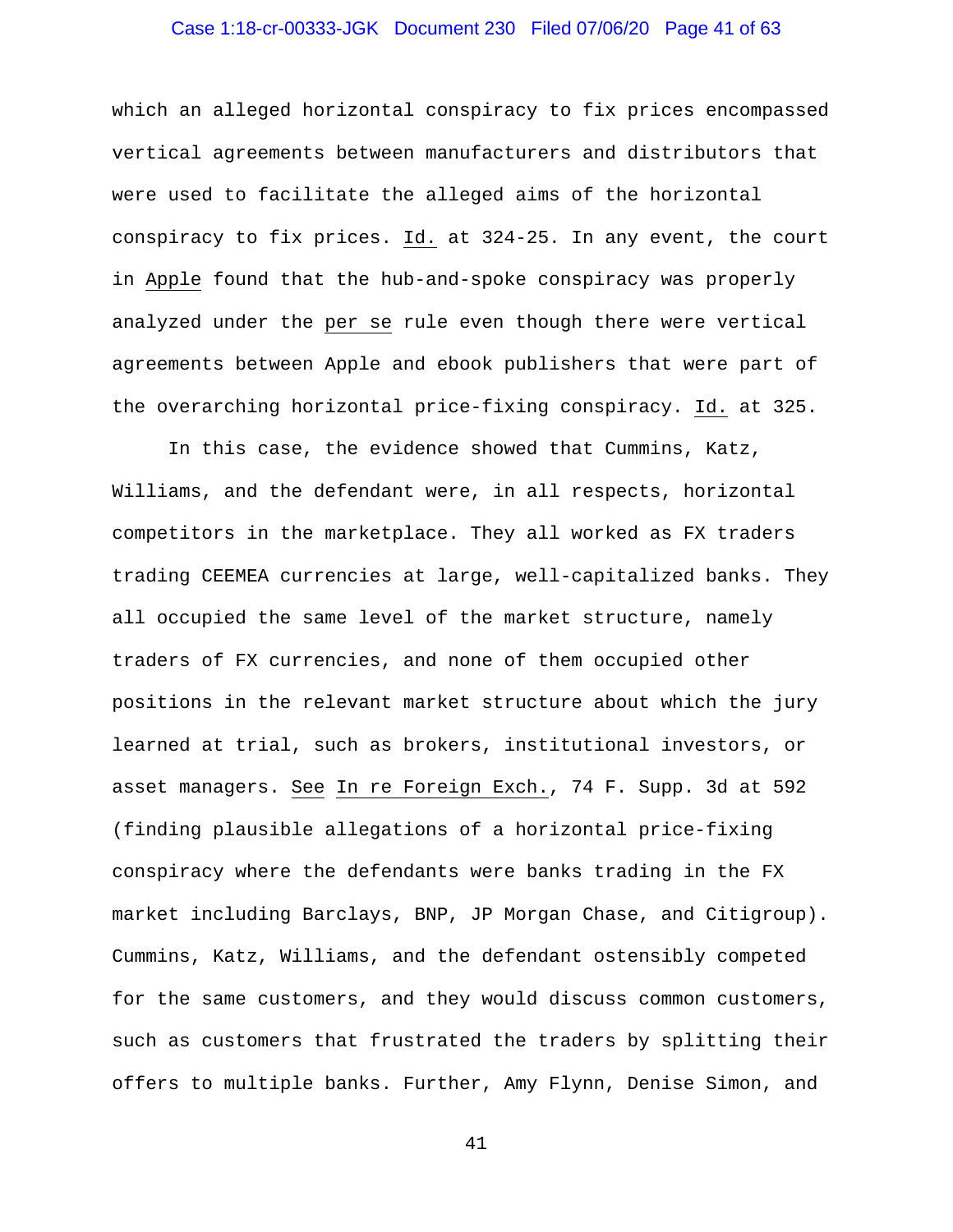# Case 1:18-cr-00333-JGK Document 230 Filed 07/06/20 Page 42 of 63

Robert Davis testified that, as customers, they viewed Citibank, JP Morgan, and Barclays as three of the primary options for the kinds of trades that they sought to execute, and thus a jury could view the coconspirators as competitors for the business of Lazard, Mellon, and Putnam in the FX market. See Gelboim, 823 F.3d at 766, 771 (finding plausible an allegation that a horizontal price-fixing conspiracy existed where the offending banks allegedly jointly setting LIBOR were competitors in the sale of financial instruments).

# **C.**

There was ample evidence from which the jury could conclude beyond a reasonable doubt that the alleged conspiracy continued into the statute of limitations period, namely that the conspiracy existed after May 10, 2013. "[A] conspiracy continues so long as overt acts in furtherance of its purpose are done . . . an overt act may be committed by only a single one of the conspirators." United States v. Salmonese, 352 F.3d 608, 616-17 (2d Cir. 2003) (quotation marks and internal citations omitted).

There was evidence of two trading events involving Katz and the defendant on May 20, 2013 as well as a conversation between Katz and the defendant on May 31, 2013 in which the defendant told Katz to text him and the defendant and Katz then discussed a common customer. Further, the jury heard testimony from Katz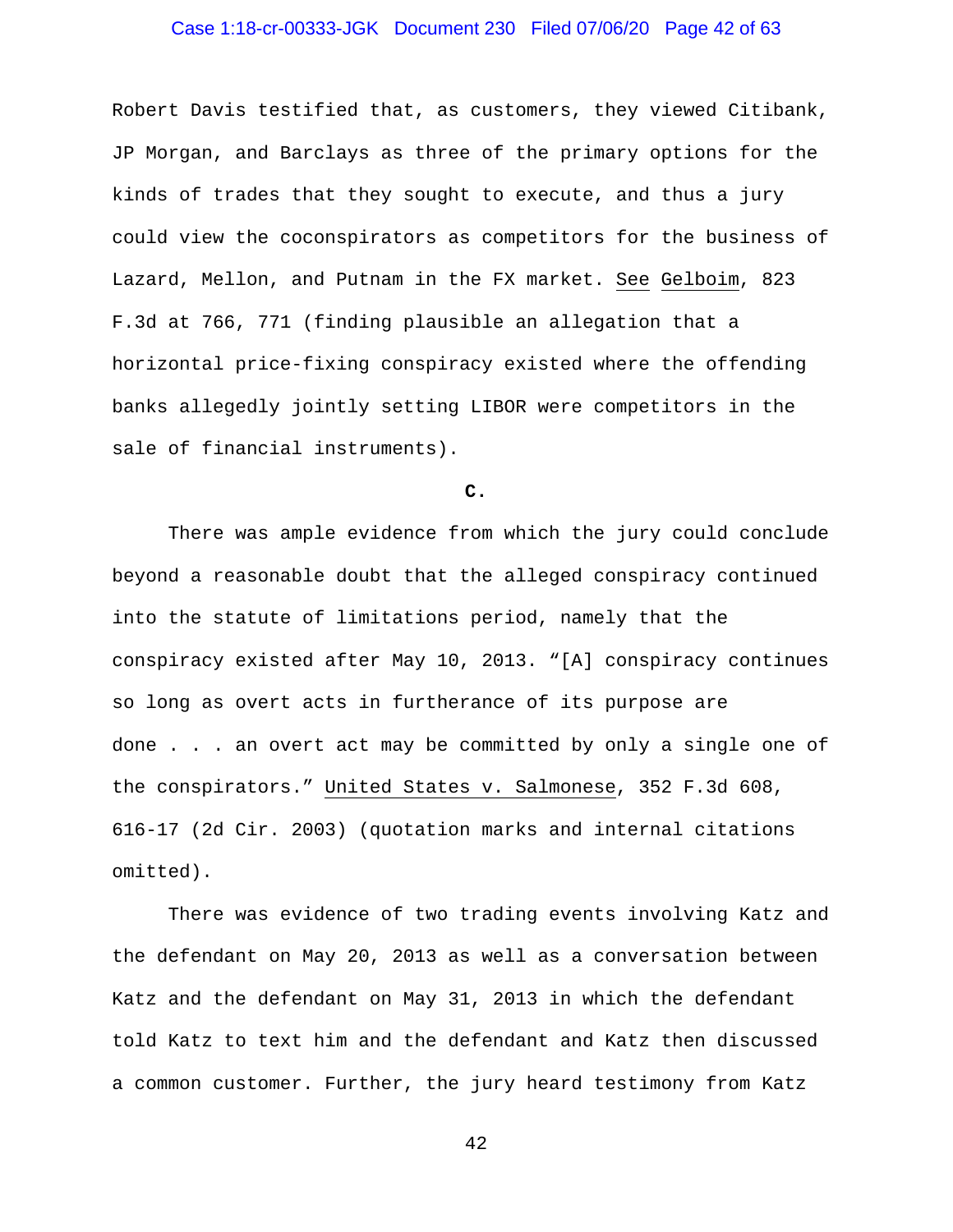# Case 1:18-cr-00333-JGK Document 230 Filed 07/06/20 Page 43 of 63

and Cummins that their underlying agreement with the defendant continued through July 2013. Tr. at 352 (Cummins); id. at 975 (Katz). This evidence – the two May 20, 2013 transactions, the May 31, 2013 exchange over text between Katz and the defendant, and the testimony of Cummins and Katz – was sufficient evidence from which a reasonable jury could conclude beyond a reasonable doubt that the conspiracy existed within the statute of limitations period because an overt act was taken, in this case several, in furtherance of the conspiracy within the limitations period.

#### **D.**

Because there was sufficient evidence from which a reasonable jury could conclude beyond a reasonable doubt that the defendant knowingly joined a conspiracy to fix prices and rig bids that affected interstate commerce and that existed within the statute of limitations period, the motion for a judgment of acquittal under Rule 29(c) is **denied**.

#### **VI.**

In the alternative, the defendant moves for a new trial pursuant to Rule 33 of the Federal Rules of Criminal Procedure.

Rule 33 provides that the trial court may grant a defendant's motion for a new trial "if the interest of justice so requires." Fed. R. Crim. P. 33(a). A court will grant a new trial only "in the most extraordinary circumstances." United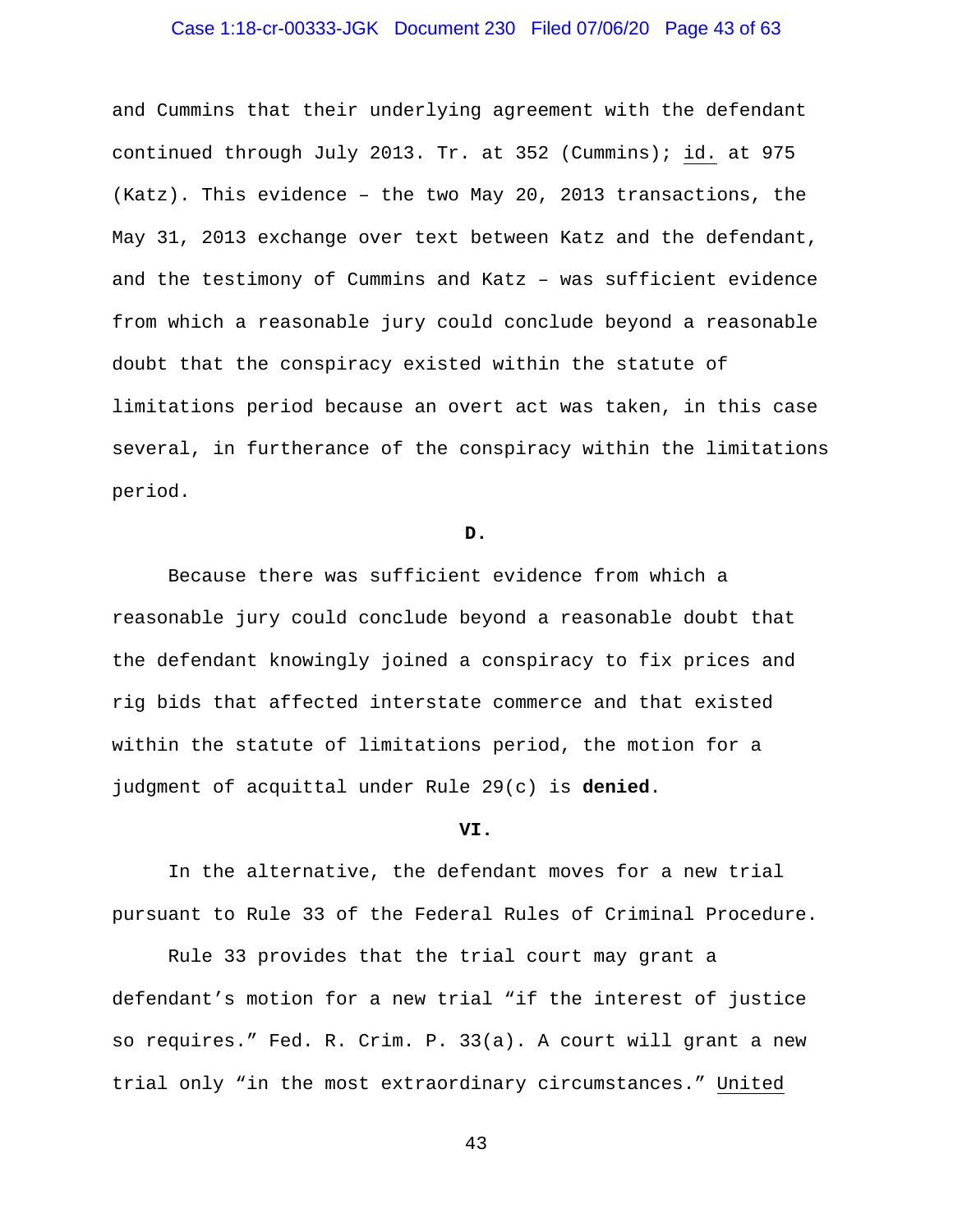## Case 1:18-cr-00333-JGK Document 230 Filed 07/06/20 Page 44 of 63

States v. Locascio, 6 F.3d 924, 949 (2d Cir. 1993) (citing United States v. Imran, 964 F.2d 1313, 1318 (2d Cir. 1992)). In evaluating the sufficiency of the evidence for purposes of Rule 33, the Court "must examine the totality of the case. All the facts and circumstances must be taken into account. An objective evaluation is required." United States v. Bell, 584 F.3d 478, 483 (2d Cir. 2009) (quoting United States v. Sanchez, 969 F.2d 1409, 1414 (2d Cir. 1992)). "There must be a real concern that an innocent person may have been convicted." Id. (quoting Sanchez, 969 F.2d at 1414); see also United States v. Alston, 899 F.3d 135, 146 (2d Cir. 2018) ("[T]he ultimate test for such a motion is 'whether letting a guilty verdict stand would be a manifest injustice.'") (quoting United States v. Aguilar, 737 F.3d 251, 264 (2d Cir. 2013)). Although the Court has "broader discretion to grant a new trial pursuant to Rule 33 of the Federal Rules of Criminal Procedure than to grant a motion for a judgment of acquittal pursuant to Rule 29 of the Federal Rules of Criminal Procedure," the court must nonetheless exercise that discretion "sparingly." Bell, 584 F.3d at 483 (alterations omitted) (quoting Sanchez, 969 F.2d at 1414); see also Sattar, 395 F. Supp. 2d at 83.

#### **VII.**

The defendant raises six arguments in support of his motion for a new trial. First, the defendant argues that the verdict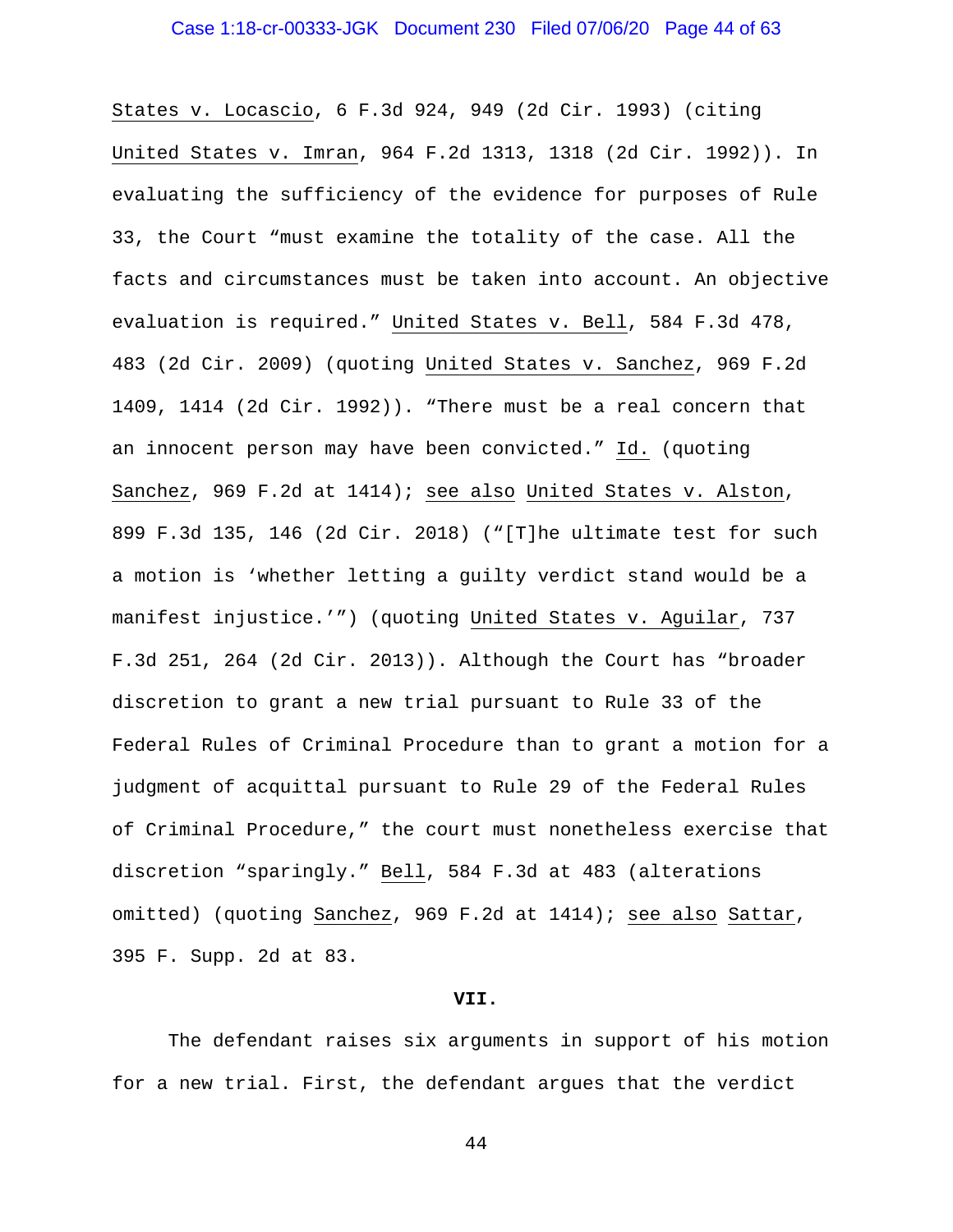#### Case 1:18-cr-00333-JGK Document 230 Filed 07/06/20 Page 45 of 63

was based on impermissible grounds because evidence relating to ruble and zloty transactions, interdealer transactions, and "spoofing" conduct was impermissibly placed before the jury. Second, the defendant argues that the jury was confused by the proper legal standard to be applied in this case. Third, the defendant argues that the Government's summations were prejudicial and misleading. Fourth, the defendant argues that the Court wrongly excluded evidence of procompetitive justifications and lack of anticompetitive effects. Fifth, the defendant argues that Cummins and Katz were not credible, and therefore their testimony cannot support the conviction. Finally, the defendant argues that the verdict was contrary to the weight of the evidence.

None of these arguments has any merit.

#### **A.**

The defendant first argues that the jury's verdict was likely based on impermissible evidentiary grounds because evidence concerning the alleged "vertical" transactions in the ruble and zloty, interdealer transactions, and "spoofing" or canceled transactions should have been excluded.28

<sup>&</sup>lt;sup>28</sup> At oral argument, defense counsel acknowledged that the Court, at the defendant's urging, instructed the jury that it could not convict the defendant solely on the basis that the defendant had engaged in "spoofing" conduct or canceled trades, behavior that did not in and of itself constitute the charged offense. At oral argument, the defense counsel also acknowledged that the Court properly instructed the jury on the proper legal standard to be applied in this case.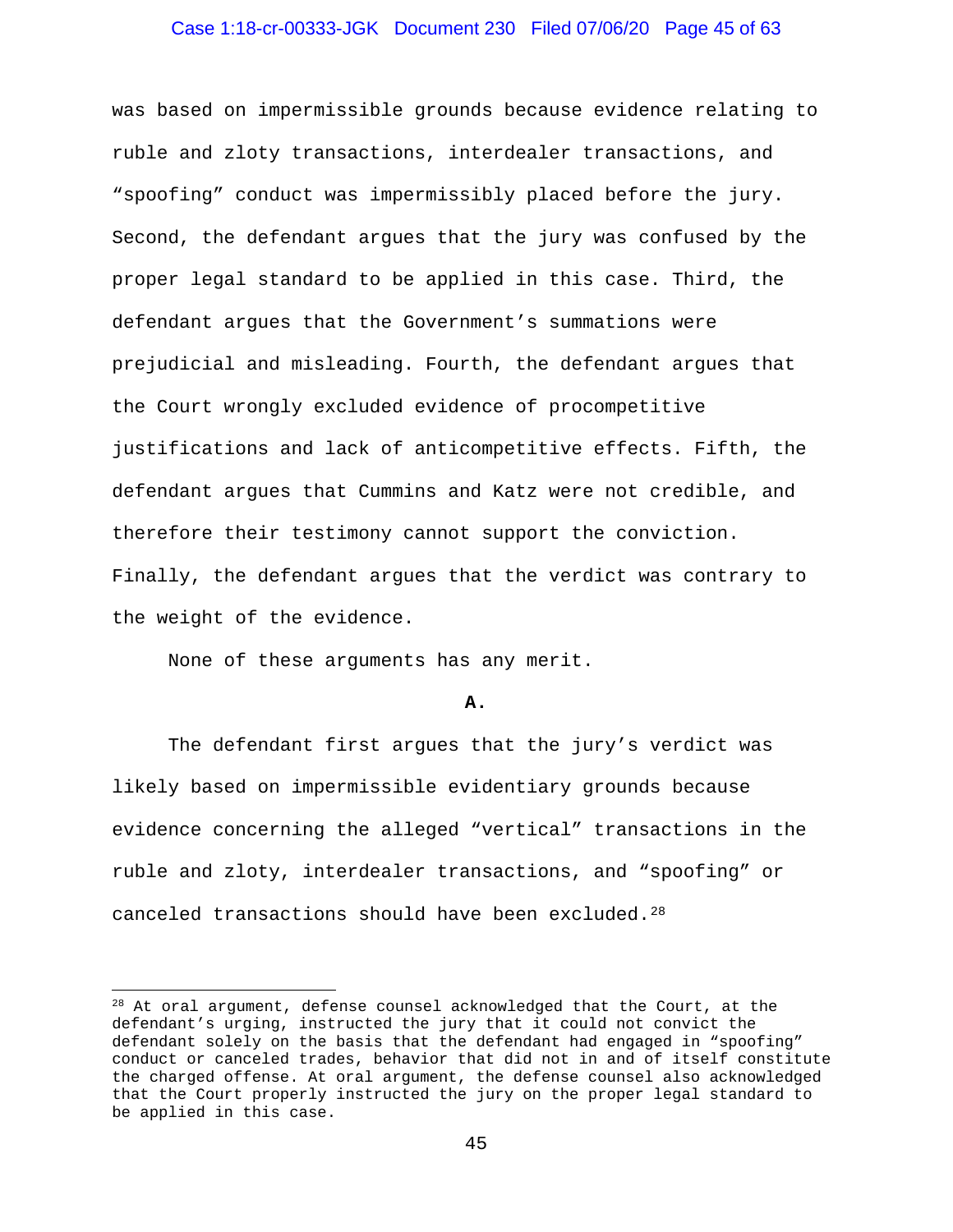### Case 1:18-cr-00333-JGK Document 230 Filed 07/06/20 Page 46 of 63

As an initial matter, to the extent that the defendant objects now to evidentiary rulings made by the Court prior to and during trial concerning the admissibility of ruble and zloty transactions and "spoofing" or canceled trades, those arguments are improper on a Rule 33 motion absent "manifest injustice." See United States v. Soto, No. 12-cr-566, 2014 WL 1694880, at \*7 (S.D.N.Y. Apr. 28, 2014) ("[I]n the absence of a manifest injustice, a Rule 33 motion is an inappropriate vehicle to relitigate the trial court's earlier evidentiary decisions.") (collecting cases), aff'd sub nom., United States v. Ramos, 622 F. App'x 29 (2d Cir. 2015).

No "manifest injustice" occurred in this case by virtue of the jury's consideration of evidence of trading in the ruble and the zloty, interdealer transactions, and "spoofing" or canceled trading. The Court's previous evidentiary rulings were correctly decided. Evidence of ruble and zloty trading, evidence of interdealer transactions, and evidence of "spoofing" or canceled trades were all properly presented to the jury.

Evidence concerning ruble and zloty trading was plainly relevant for the jury to consider in order to determine whether the alleged conspiracy to fix prices and rig bids in the FX market for CEEMEA currencies actually existed. Trading in the ruble and zloty in this case was carried out by horizontal competitors in those currencies, as explained above in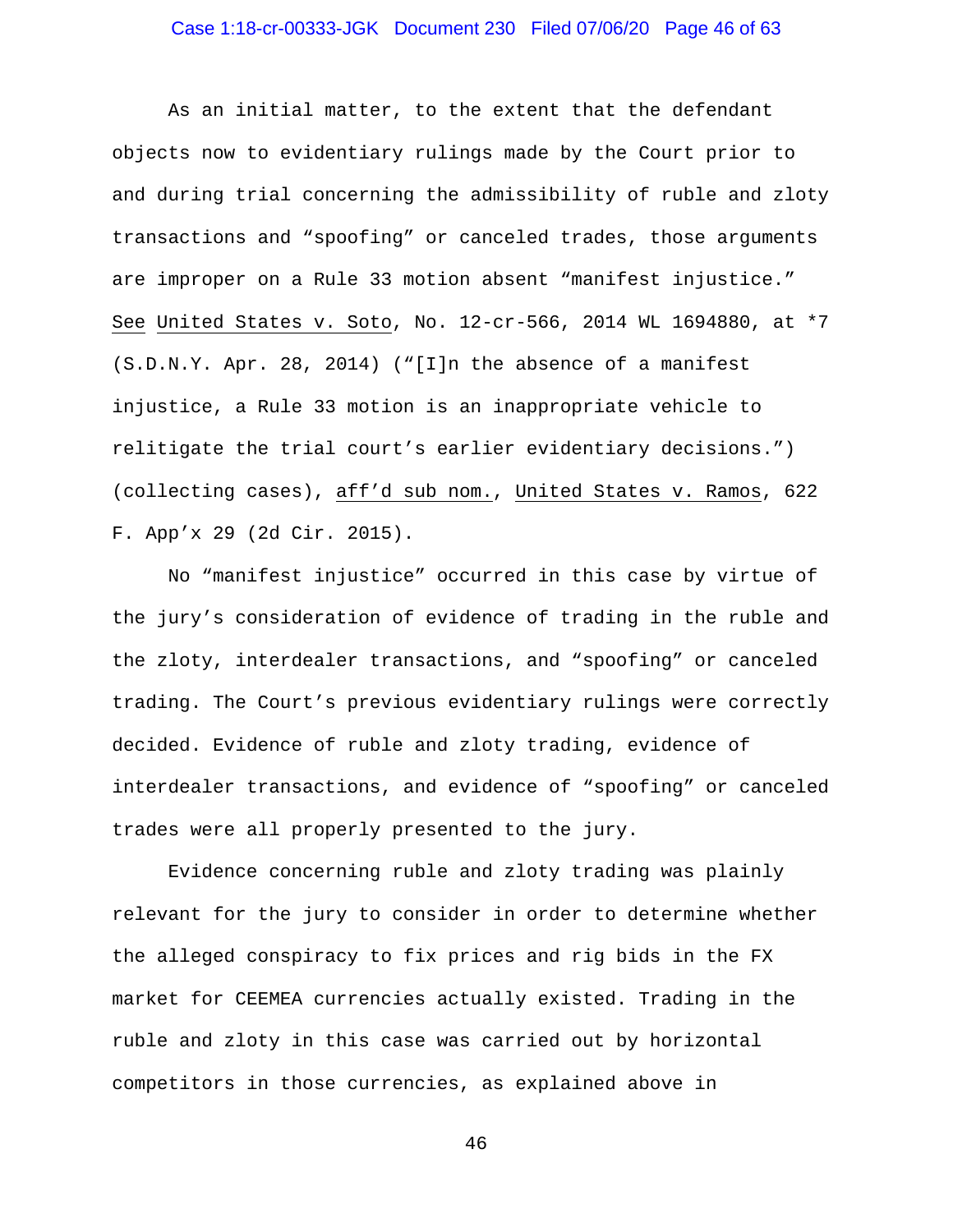# Case 1:18-cr-00333-JGK Document 230 Filed 07/06/20 Page 47 of 63

connection with the Rule 29 motion, and therefore evidence concerning trading in those currencies could be considered by the jury to determine whether a conspiracy to fix prices and rig bids in the FX market for, among other currencies, the ruble and zloty, actually existed. "Spoofing" or canceled trading and interdealer transactions were properly considered by the jury as part of the "means and methods" by which the defendant and his alleged coconspirators worked together to move prices of CEEMEA currencies. See Gardell, 2001 WL 1135948, at \*5.

To the extent that the defendant argues that the inclusion of this evidence constituted undue prejudice to the defendant, that argument has no merit because the evidence had no tendency to have the "sort of strong emotional or inflammatory impact" that would risk unfair prejudice to the defendant by leading the jury to convict on an impermissible basis. See United States v. Monsalvatge, 850 F.3d 483, 495 (2d Cir. 2017) (internal quotation marks omitted). Any impact the evidence had arose from its proper purpose of proving the existence of the conspiracy charged in the indictment.

With respect to "spoofing" or canceled trading in particular, any possible prejudice to the defendant by putting evidence of that conduct before the jury was foreclosed by the Court's instruction to the jury that "spoofing" or canceled trading conduct did not, in and of themselves, constitute price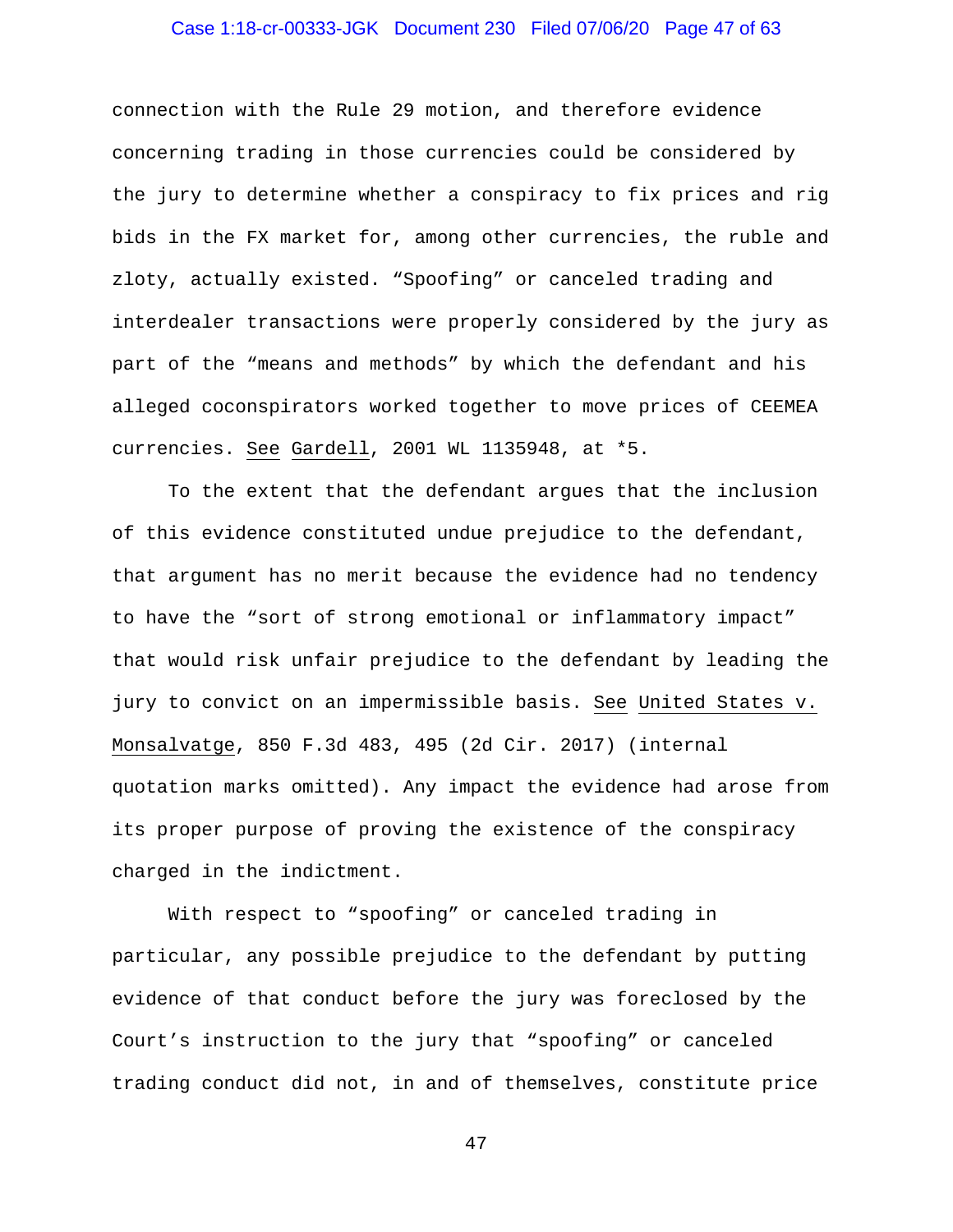### Case 1:18-cr-00333-JGK Document 230 Filed 07/06/20 Page 48 of 63

fixing or bid rigging. Cf. Zafiro v. United States, 506 U.S. 534, 540 (1993) ("Moreover, even if there were some risk of prejudice, here it is of the type that can be cured with proper instructions, and 'juries are presumed to follow their instructions.'") (quoting Richardson v. Marsh, 481 U.S. 200, 211 (1987)).

United States v. Guiliano, 644 F.2d 85 (2d Cir. 1981), cited by the defendant, is inapposite. Guiliano involved a multi-count conviction. After explaining that there was insufficient evidence to convict the defendant of one count of aiding and abetting the conduct of the affairs of an enterprise through a pattern of racketeering activity, and one count of bankruptcy fraud, the court ordered a new trial on the third count of bankruptcy fraud in large part because "[t]he jury's guilty verdict on Count 3 may well have been influenced not only by the unwarranted inference that Guiliano was involved in an arson but also by the very allegation of the RICO charge." Id. at 89. The risk in Guiliano was that the jury had improperly convicted the defendant for bankruptcy fraud because of spillover prejudice from a RICO conviction that was based on insufficient evidence. There is no comparable risk in this single-count case.

The defendant's motion for a new trial on the ground that the jury considered improper evidence is denied.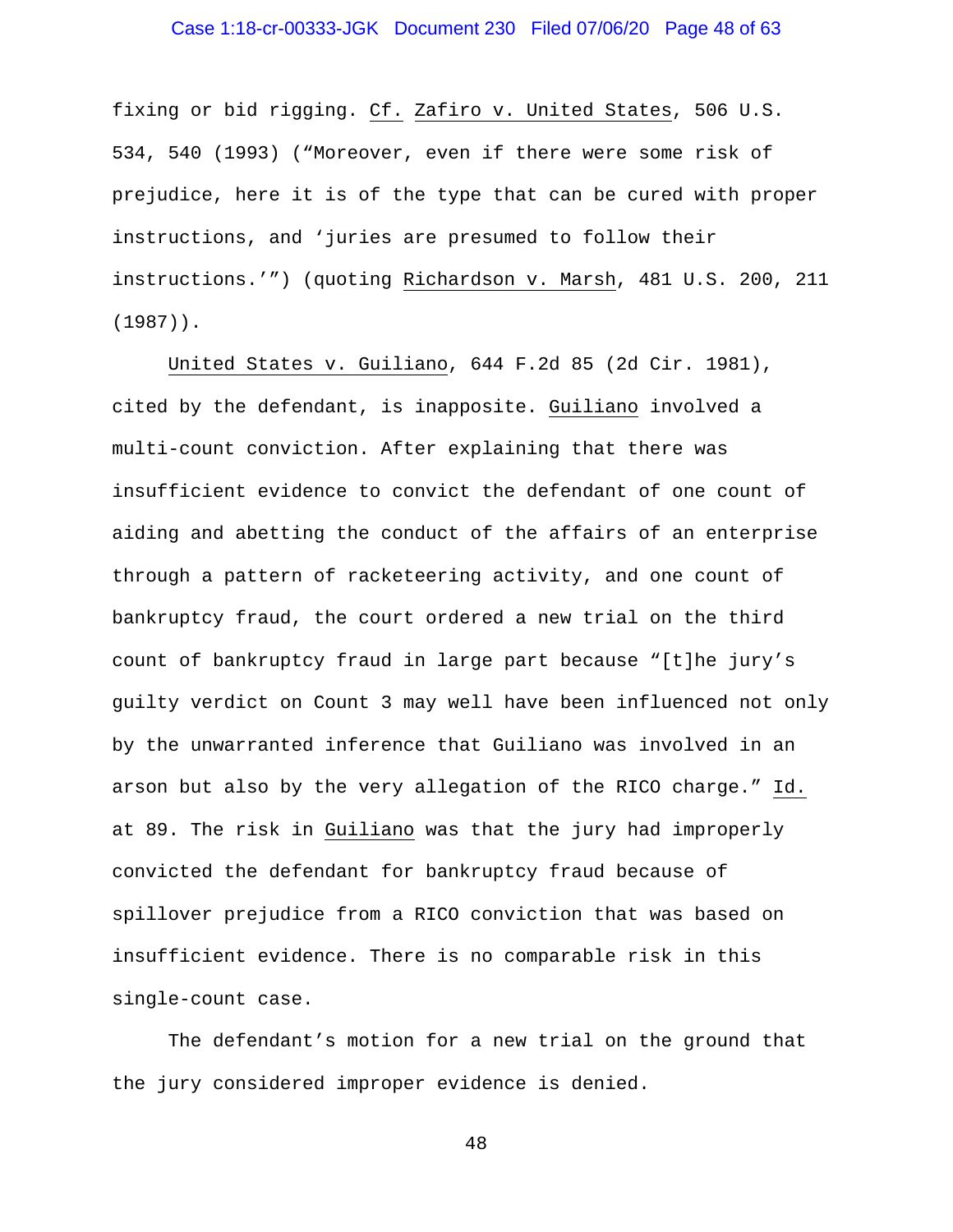**B.**

The defendant next argues that the jury was likely confused by the proper legal standard because the jury repeatedly heard evidence from Katz and Cummins that the challenged trading conduct was "wrong" or "immoral."

The defendant acknowledges that the Court instructed the jury, at the defendant's request, that conduct described by witnesses as "wrong" or likely to make customers "angry" "does not constitute the crime of conspiracy charged in this case unless that conduct was in furtherance of a conspiracy to fix prices and rig bids as I have defined those terms for you. I remind you that, regardless how witnesses described certain conduct, you and you alone must determine whether the conspiracy to fix prices and rig bids did, in fact, exist, in accordance with my instructions on the elements of that crime." Tr. at 2143.29

Moreover, defense counsel was responsible for much of the testimony at trial concerning whether certain trading behavior was "wrong." Defense counsel repeatedly asked Katz and Cummins on cross examination if certain actions taken by the defendant and his coconspirators were "wrong." See, e.g., Tr. at 431

<sup>&</sup>lt;sup>29</sup> At oral argument, defense counsel acknowledged that there was nothing impermissible, as a general matter, about the Government's questioning of Katz and Cummins at trial as to whether they believed that their trading conduct at issue in the case was "wrong." Defense counsel further acknowledged that the defendant had not objected to the Government's questions to Katz and Cummins at trial about whether Katz and Cummins believed that their trading conduct at issue in the case was "wrong."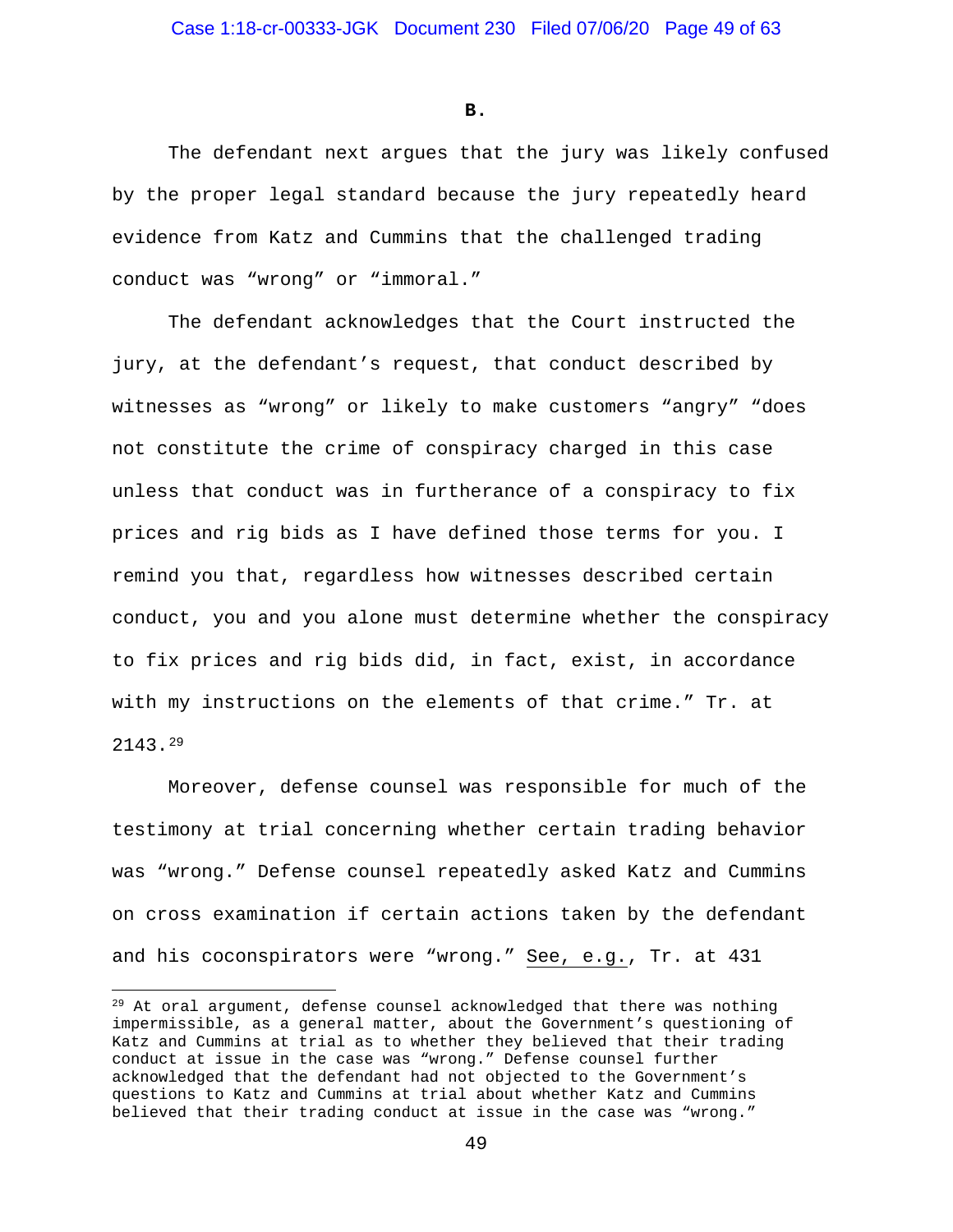# Case 1:18-cr-00333-JGK Document 230 Filed 07/06/20 Page 50 of 63

(cross examination of Cummins) ("Q. And you didn't think there was anything wrong with that, did you? A. No."); Tr. at 577 (cross examination of Cummins) ("Q. Okay. Was there anything wrong with that trick? A. No."); Tr. at 1123 (cross examination of Katz) ("Q. Was there anything wrong, first of all, with Mr. Crespo coming to you to ask for a price? A. No. Q. And was there anything wrong when you told him to go to Mr. Aiyer? Because you didn't want to give it to him, correct? A. Correct.").

The defendant does not explain how the jury could have been confused as to the proper standard to apply in this case given the Court's proper instructions to the jury. The jury is presumed to follow the Court's instructions and there is no reason to believe that the jury did not do so in this case. There is no "real concern that an innocent person may have been convicted" in this case on the ground that the jury heard testimony from witnesses, on both direct and cross examination, that certain conduct at issue in this case was wrong and that other conduct at issue in the case was not wrong. Bell, 584 F.3d at 483. The defendant's motion for a new trial on the ground of jury confusion about the proper legal standard to apply in this case is denied.

#### **C.**

The defendant argues that a new trial is warranted because the Government's summations were prejudicial. "An improper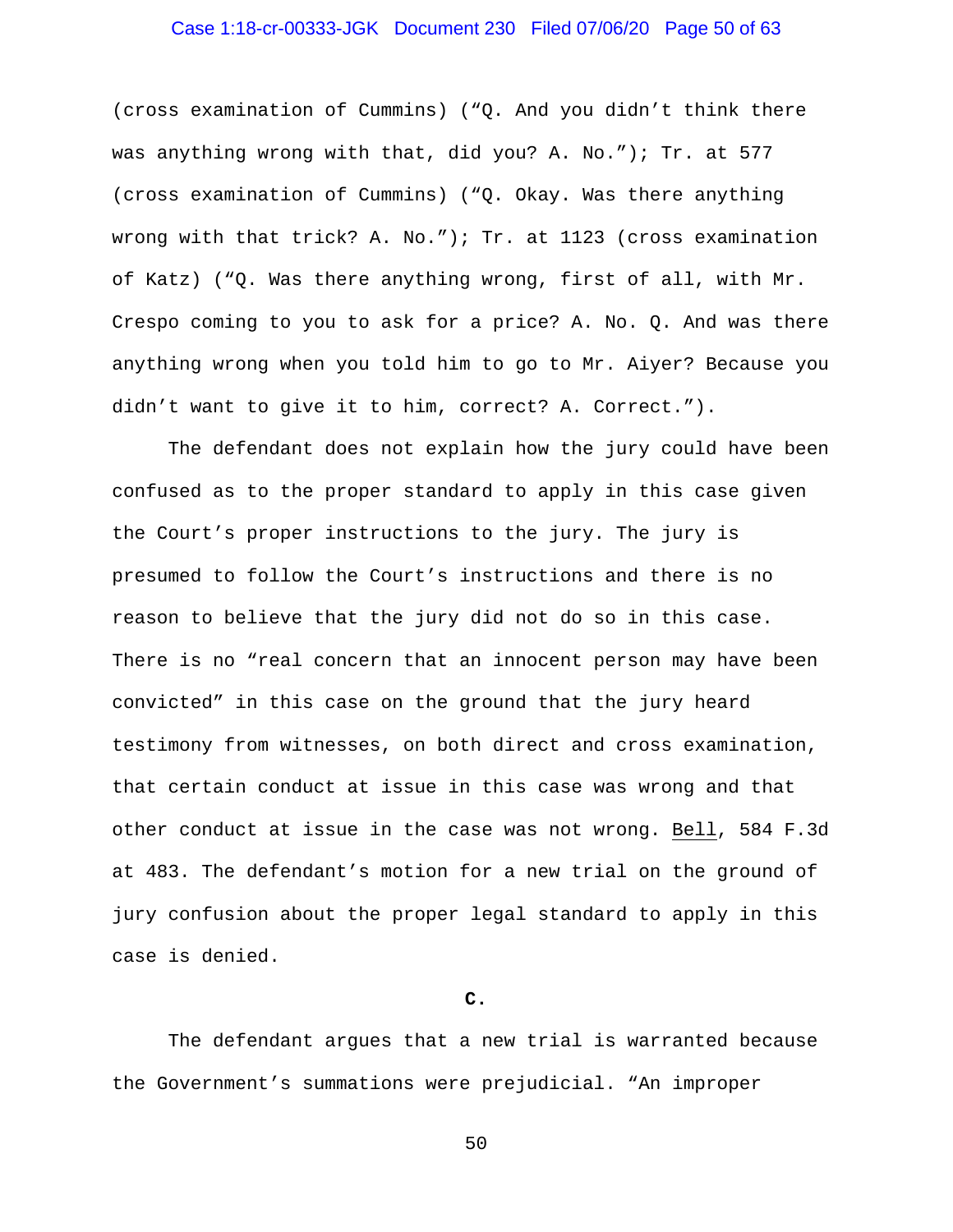### Case 1:18-cr-00333-JGK Document 230 Filed 07/06/20 Page 51 of 63

summation will only warrant a new trial when the challenged statements are shown to have caused substantial prejudice to the defendant; rarely will an improper summation meet the requisite level of prejudice." United States v. Daugerdas, 837 F.3d 212, 227 (2d Cir. 2016) (internal quotation marks omitted). The test for substantial prejudice "considers the severity of the misconduct, the measures adopted to cure the misconduct, and the certainty of conviction absent the misconduct." United States v. Elias, 285 F.3d 183, 190 (2d Cir. 2002). When a defendant does not object to the summation at trial, there must be "flagrant abuse" by the prosecutor. See United States v. Germosen, 139 F.3d 120, 128 (2d Cir. 1998).

The defendant argues that the Government's summations were substantially prejudicial because 1) they focused on decontextualized and inflammatory language taken from Bloomberg chats; and 2) the Government exacerbated the prejudicial nature of the excepts through oral commentary that the excerpted sound bites spoke for themselves. The defendant did not object to the Government's summations during trial, and therefore the issue is whether the prosecutors' remarks met the "flagrant abuse" standard. They did not.

There was no "flagrant abuse" on the part of the Government when the Government highlighted during its summations phrases that included "you should introduce me to the ZAR mafia,"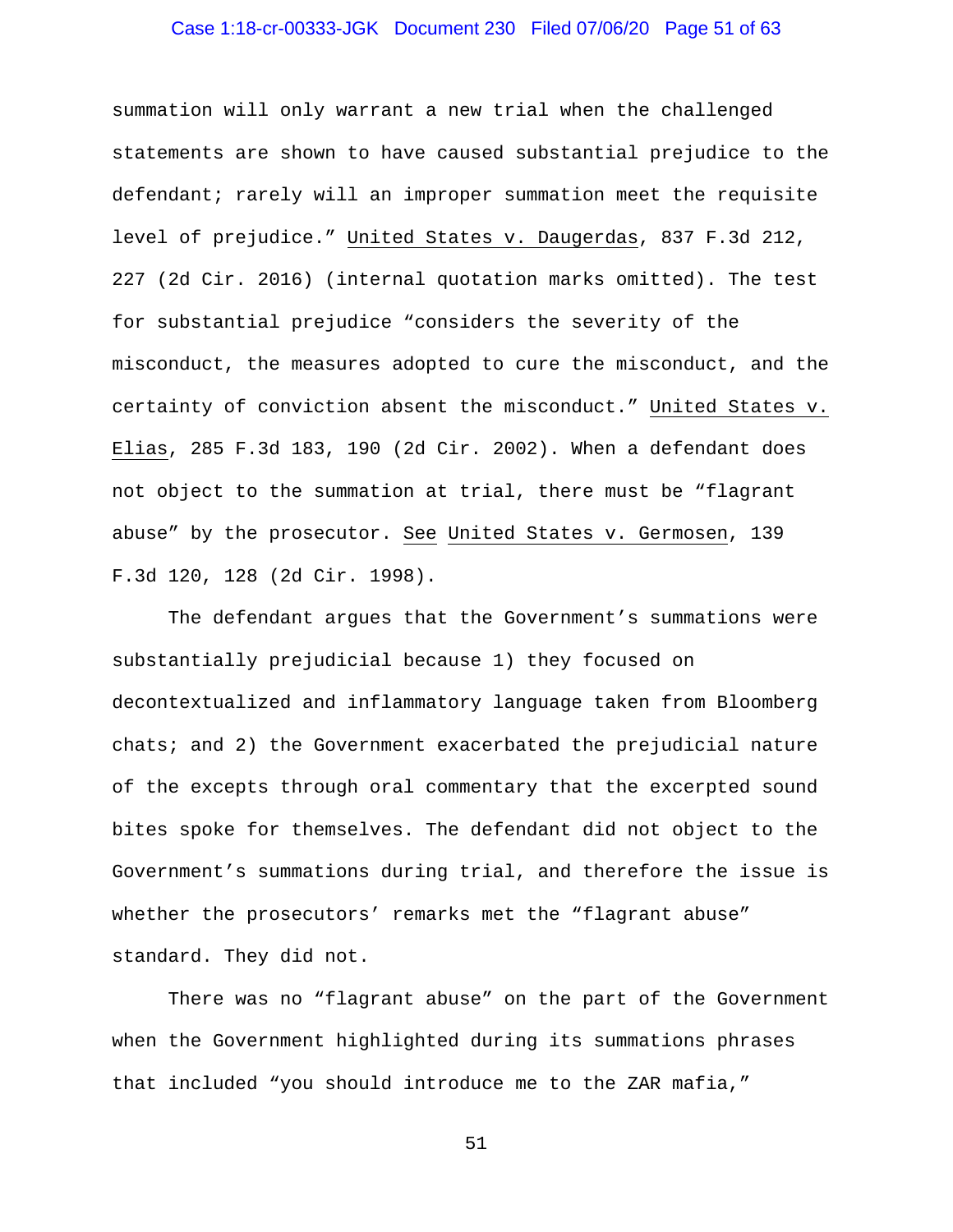#### Case 1:18-cr-00333-JGK Document 230 Filed 07/06/20 Page 52 of 63

"salute to the first coordinated ZAR effort," "ZAR domination," and "prolly shouldn't put this on perma chat." The defendant argues that many of these statements were not made by the defendant or his alleged coconspirators in the context of actual trading events, but instead concerned vague plans that were never put into effect. The defendant's argument simply restates one part of the defense theory of the case, which it pressed during trial and during its own summation: that the alleged conspiracy was never successful and amounted to nothing more than puffery and joking. The Government's own theory of the case, pressed during summations, was that these statements, whether or not they were connected to discrete trading events, demonstrated the intent of the defendant and his alleged coconspirators, the existence of a conspiracy, and the defendant's knowing participation in the conspiracy. The Government is entitled to present its own theory of the case and "has broad latitude in the inferences it may reasonably suggest to the jury during summation." United States v. Zackson, 12 F.3d 1178, 1183 (2d Cir. 1993) (quoting United States v. Casamento, 887 F.2d 1141, 1189 (2d Cir. 1989)). There was no prejudice to the defendant, let alone flagrant abuse by the Government, when the Government referred to portions of exhibits that were in evidence. See Germosen, 139 F.3d at 128.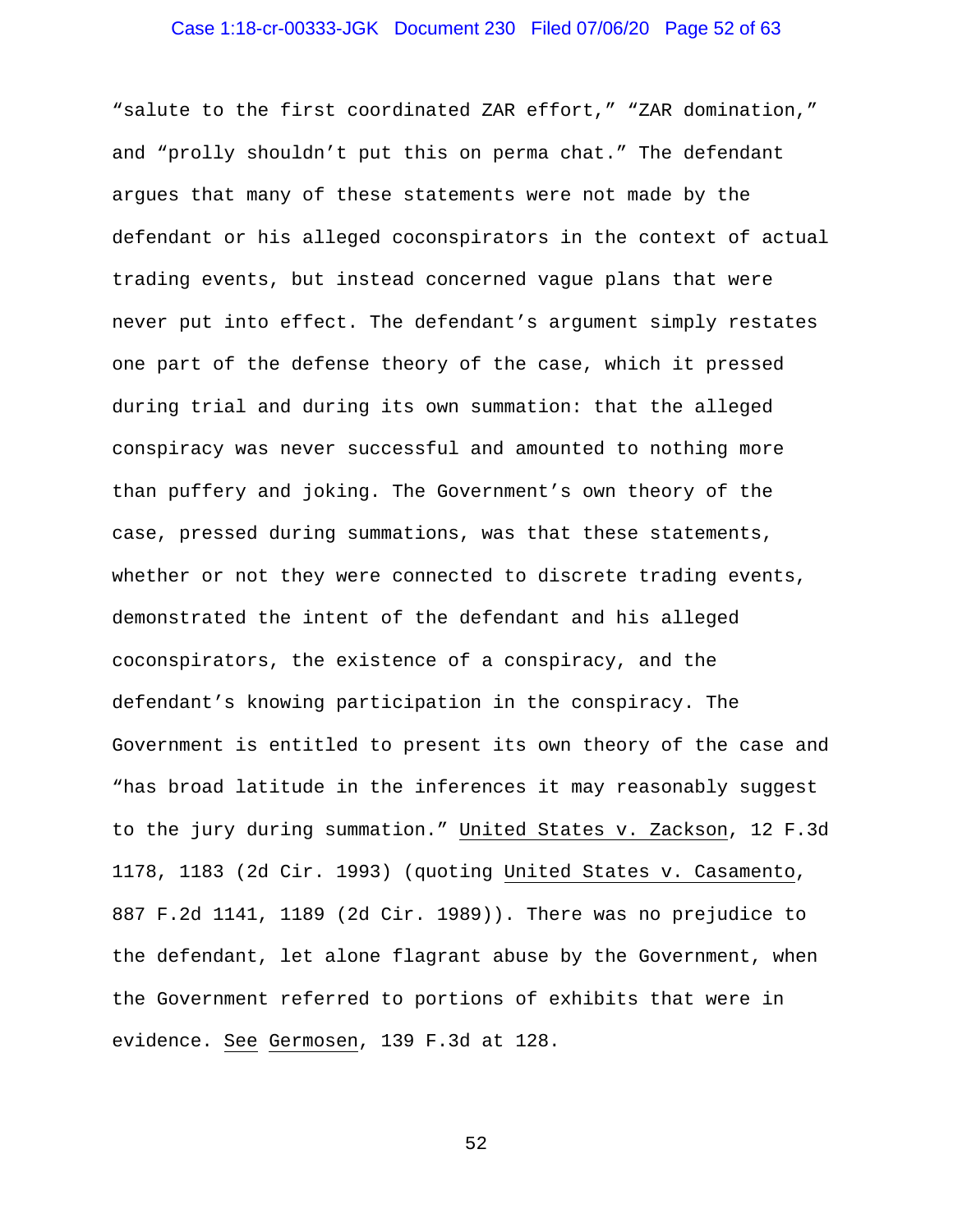### Case 1:18-cr-00333-JGK Document 230 Filed 07/06/20 Page 53 of 63

The Government's repeated statements during its summations that certain discrete sound bites from exhibits in evidence "speak[] for [themselves]" also did not constitute "flagrant abuse." The defendant argues, principally, that it is not true that the sound bites speak for themselves. But the Government is entitled to argue during summations that the jury should draw a fair inference from evidence adduced at trial. See Zackson, 12 F.3d at 1183. The defense was welcome to argue during its summation that the statements did not in fact speak for themselves. But "[a] prosecutor is not precluded from vigorous advocacy, or the use of colorful adjectives, in summation." United States v. Rivera, 971 F.2d 876, 884 (2d Cir. 1992).

The defendant further argues that the repeated use of the phrase "speaks for itself" during summation is directly at odds with the Government's argument during motions in limine that lay witness opinion testimony was necessary during the trial to help the jury understand code words and jargon. The defendant fails to identify why such an inconsistency would render the Government's summations impermissible. In any event, the defendant misunderstands the Government's argument during motions in limine and summations. The Government's argument during motions in limine was directed at certain jargon that was used throughout the Bloomberg chats to describe trading activities that might otherwise be opaque to a lay juror. ECF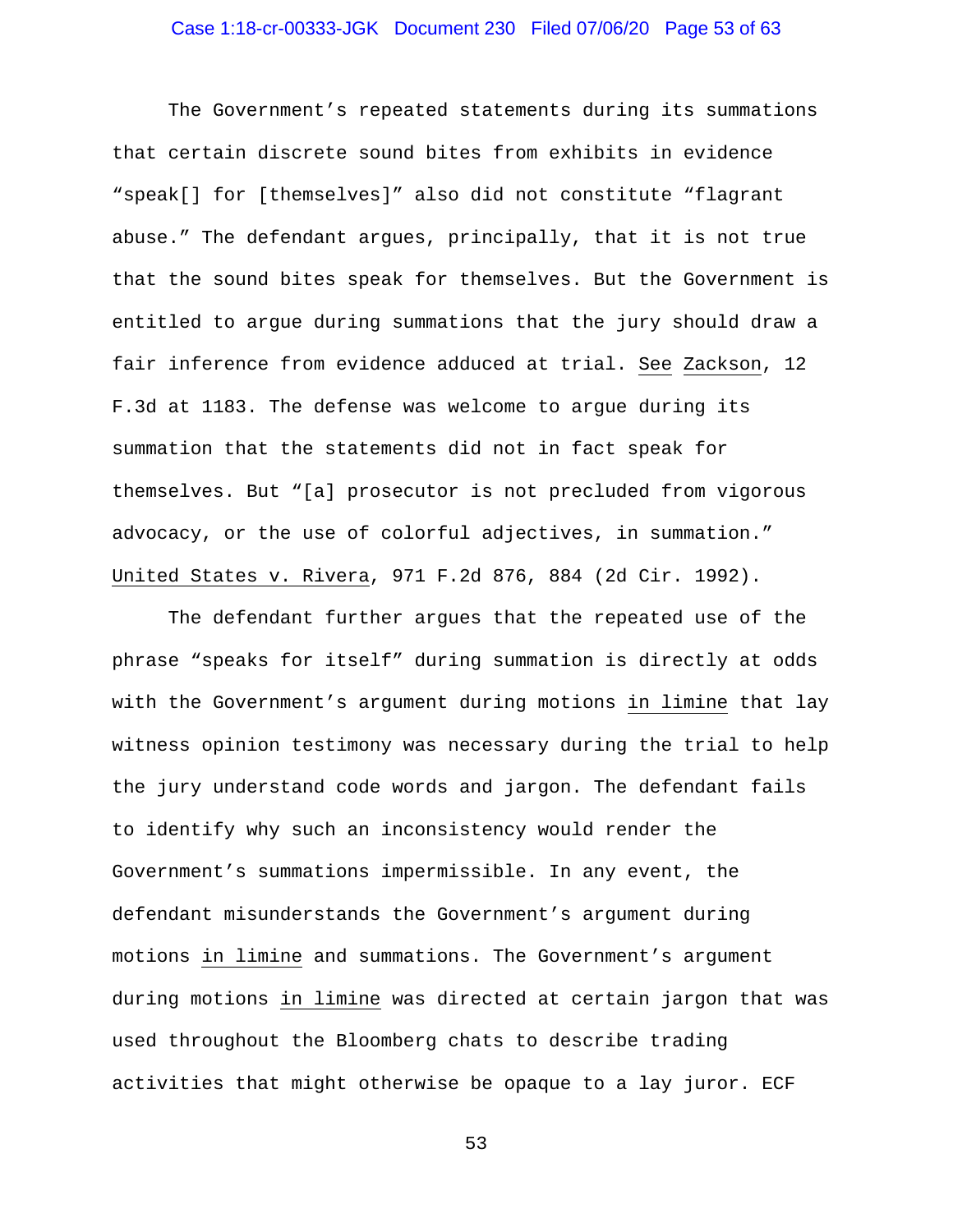# Case 1:18-cr-00333-JGK Document 230 Filed 07/06/20 Page 54 of 63

No. 93, at 6-11. But the alleged prejudicial statements at issue in the Government's summations were not the kind of code words and jargon that the motion in limine addressed. The sound bites mentioned during summations were statements that demonstrated the nature of the agreement between the coconspirators.

The defendant has failed to show that the Government's summations resulted in "substantial prejudice" to the defendant, let alone that the summations constituted a "flagrant abuse" by the Government. The defendant's motion for a new trial on the ground of prejudicial summations is denied.

#### **D.**

The defendant argues that a new trial is warranted on the ground that procompetitive justifications for conduct at issue and evidence of the lack of anticompetitive effects of conduct at issue was improperly excluded from trial.

As the Court previously ruled prior to and during trial, in per se Sherman Act cases in which the question for the jury is whether the conduct at issue amounted to a conspiracy to fix prices and rig bids, evidence of the lack of anticompetitive effects or the presence of procompetitive justifications is inadmissible for the purpose of proving that the price fixing or bid rigging conspiracy was reasonable or beneficial. See United States v. Guillory, 740 F. App'x 554, 556 (9th Cir. 2018) ("The district court did not preclude any relevant evidence by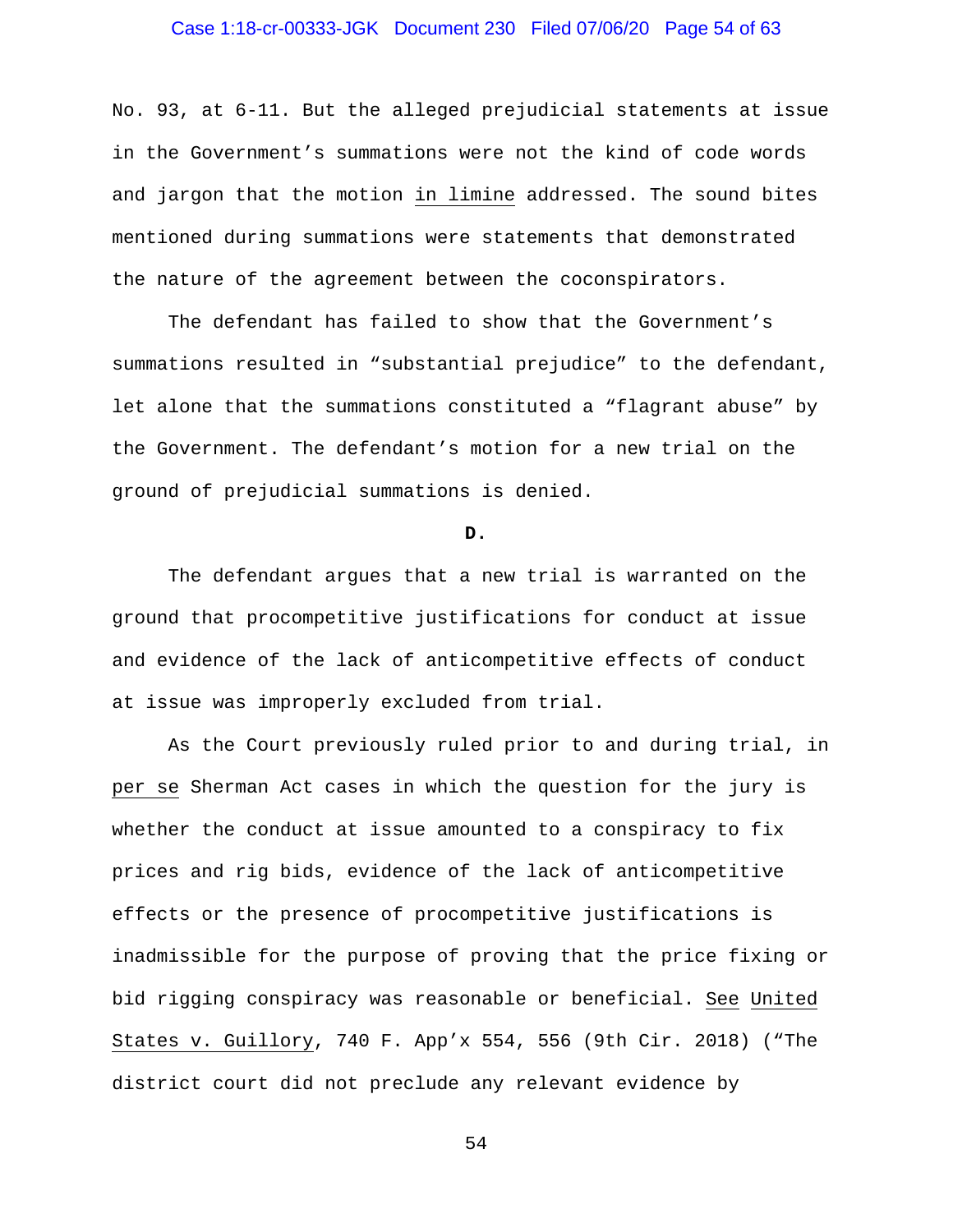# Case 1:18-cr-00333-JGK Document 230 Filed 07/06/20 Page 55 of 63

granting the government's motion in limine to prohibit Guillory from introducing evidence or argument that the bid-rigging agreements were reasonable."). The Court's prior rulings were properly decided.30

In this case, the Court gave the defendant the opportunity to introduce evidence at trial to the effect that the trading conduct at issue in this case had procompetitive effects or lacked anticompetitive effects for the limited and permissible purpose of showing that the defendant or one of his alleged coconspirators lacked the specific intent to engage in the conduct that comprised the object of the conspiracy, namely fixing prices and rigging bids. See, e.g., Tr. at 1768 (questioning Professor Lyons about how much Katz's trading activity affected market outcomes); id. at 1690-92, 1703 (the Court explaining to the parties that, upon laying a proper

<sup>30</sup> A narrow line of cases exists in which "courts have permitted defendants to introduce procompetitive justifications for horizontal price-fixing arrangements that would ordinarily be condemned per se if those agreements when adopted could reasonably have been believed to promote enterprises and productivity." Apple, 791 F.3d at 325 (quotation marks and citation omitted). Thus, "[w]hen restraints on competition are essential if the product is to be available at all, per se rules of illegality are inapplicable, and instead the restraint must be judged according to the flexible Rule of Reason." Am. Needle, Inc. v. Nat'l Football League, 560 U.S. 183, 203 (2010) (quotation marks and citation omitted); see also Broadcast Music, Inc. v. Columbia Broad. Sys., Inc. ("BMI"),  $44\overline{1}$  U.S. 1, 23 (1979) ("Joint ventures and other cooperative arrangements are not usually unlawful, at least not as pricefixing schemes, where the agreement on price is necessary to market the product at all."). This Court repeatedly ruled that this case does not fall into the narrow line of cases described in BMI and that a joint venture argument would likely fail. There is no cause to revisit those previous rulings. Moreover, the defendant has never argued that it was error for the Court not to instruct the jury, in substance, that the jury could not convict the defendant if it found that the conduct at issue in the case, although constituting price fixing and bid rigging, was necessary to bring the products at issue in this case, namely CEEMEA currencies, to market at all.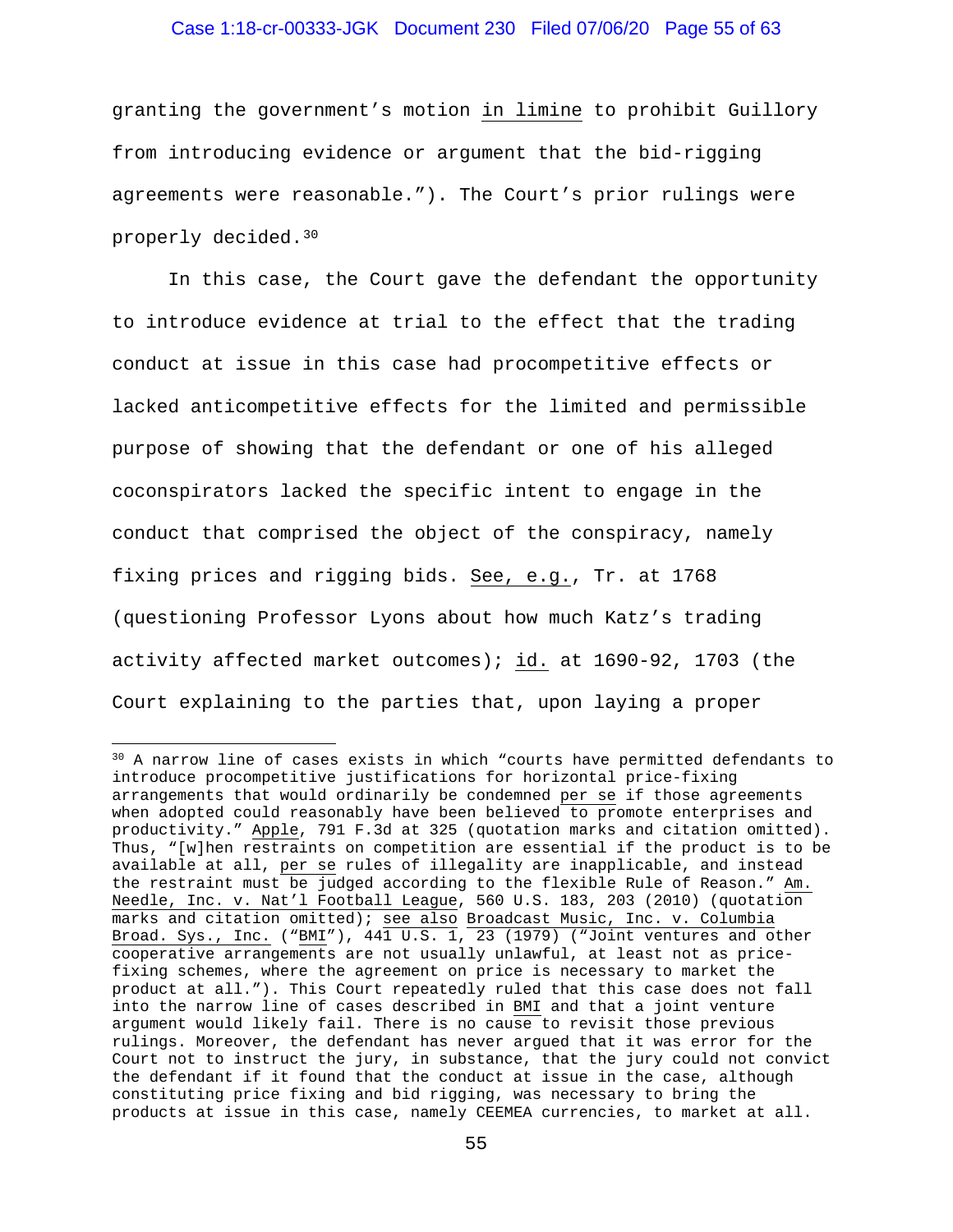# Case 1:18-cr-00333-JGK Document 230 Filed 07/06/20 Page 56 of 63

foundation, evidence that would otherwise be excluded as irrelevant because the defendant attempted to demonstrate procompetitive justifications for conduct could be admitted for a proper purpose).  $31$ 

The defendant does not explain in what ways the Court's evidentiary rulings were incorrect either with respect to the motions in limine or during trial.<sup>32</sup> The defendant does not explain why the Court's rulings were insufficient to permit the defendant to put on a case in conformity with the evidentiary rules that flow from the Supreme Court's per se antitrust jurisprudence in which evidence of procompetitive effects are generally irrelevant to proving the existence of a conspiracy that has as its object fixing prices or rigging bids, but may be admissible for some other purpose. The defendant also does not point to specific evidence that he would have placed before the jury but for the Court's rulings, and therefore the defendant does not explain how the Court's evidentiary rulings in this case raise the "real concern that an innocent person may have

<sup>&</sup>lt;sup>31</sup> The Court's rulings during trial were consistent with direction from the Supreme Court, which has stated that evidence of the failure of a conspiracy to achieve its ends can be used to demonstrate the lack of a conspiracy or the lack of intent on the part of an alleged conspirator. See Matsushita Elec. Indus. Co. v. Zenith Radio Corp., 475 U.S. 574, 592 (1986) ("The alleged conspiracy's failure to achieve its ends in the two decades of its asserted operation is strong evidence that the conspiracy does not in fact exist."); United States v. U.S. Gypsum Co., 438 U.S. 422, 444, 446 (1978).

 $32$  As explained above, a Rule 33 motion is generally an improper vehicle by which a defendant may challenge evidentiary rulings, absent "manifest injustice." See Soto, 2014 WL 1694880, at \*7. The defendant has not demonstrated that it was "manifest injustice" for the Court to rule the way it did in this case with respect to evidence of procompetitive justification or lack of anticompetitive effects of the conduct at issue.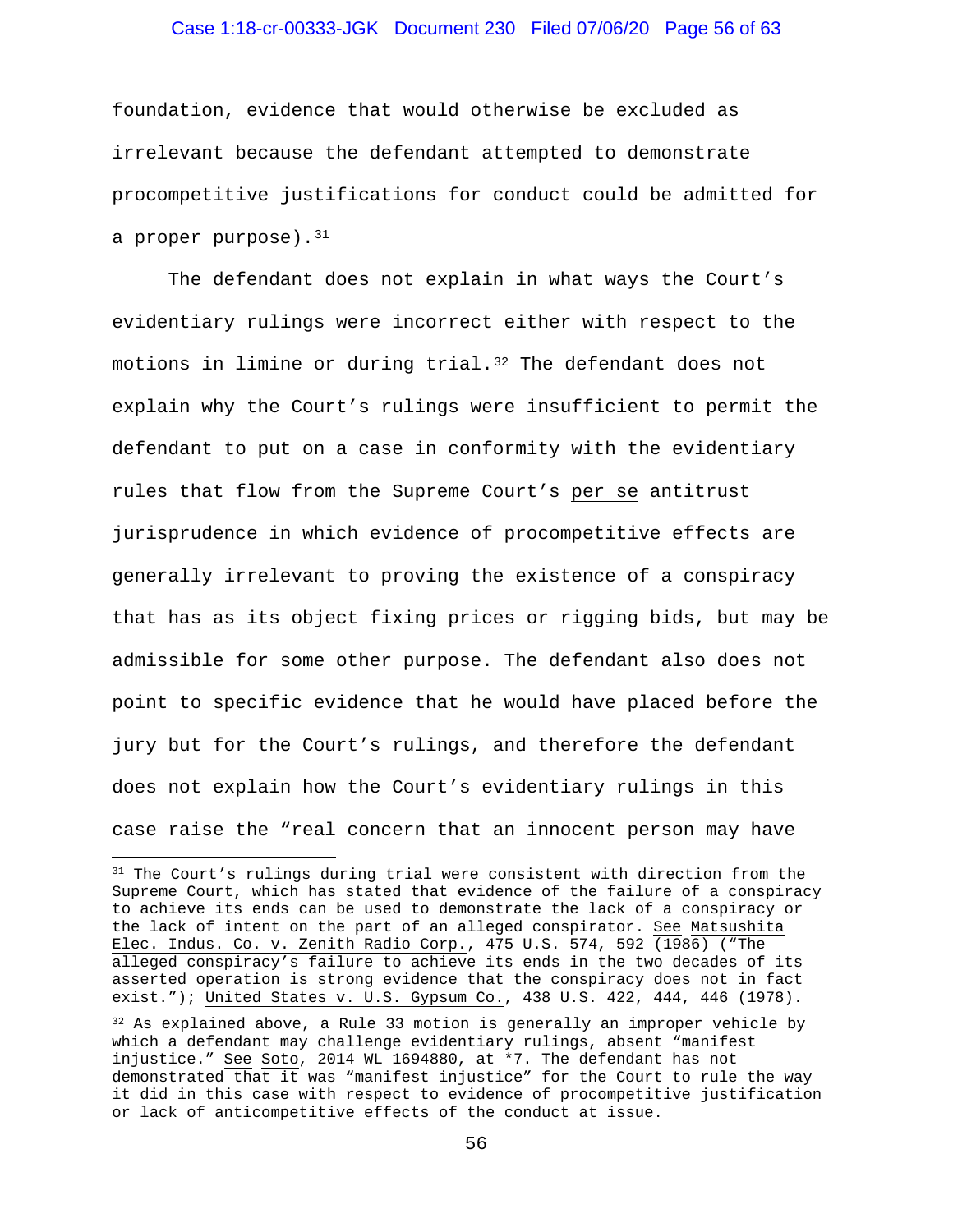# Case 1:18-cr-00333-JGK Document 230 Filed 07/06/20 Page 57 of 63

been convicted." Bell, 584 F.3d at 483. Indeed, the defendant, particularly through the defense expert, Richard Lyons, had ample opportunity to introduce evidence of market conditions or the lack of anticompetitive effects, consistent with the Court's evidentiary rulings that such evidence could be introduced for the limited and permissible purpose of negating the showing that the coconspirators intended to fix prices and rig bids.

The defendant's motion for a new trial on the ground of improper exclusion of evidence relating to procompetitive effects or lack of anticompetitive effects is denied.

#### **E.**

The defendant argues that a new trial is warranted because the Government's principal witnesses, Katz and Cummins, were not credible. The defendant argues that Katz's testimony was inconsistent in that 1) Katz stated that he entered into a conspiracy with some traders while also stating that he merely engaged in some illegal activity, but did not enter a conspiracy, with others; and 2) Katz's statements that he was a capable and skilled trader in the ruble were rebutted by other evidence. The defendant argues that Cummins's testimony was inconsistent because sometimes on direct examination Cummins stated that he coordinated with others with respect to specific trading events and at other times on cross examination Cummins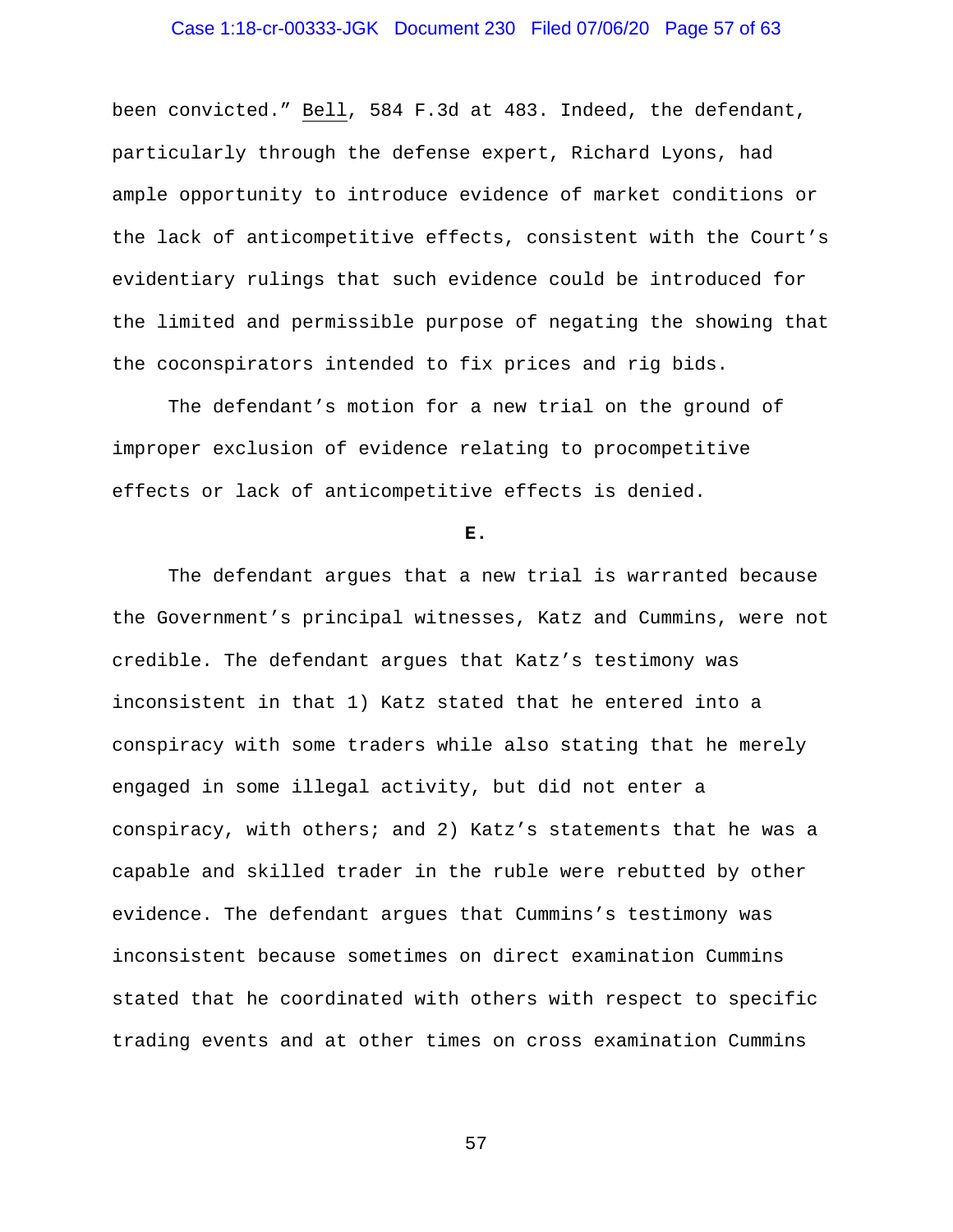### Case 1:18-cr-00333-JGK Document 230 Filed 07/06/20 Page 58 of 63

stated with respect to the same transactions that the coconspirators set prices for their customers independently.

"Because the courts generally must defer to the jury's resolution of conflicting evidence and assessment of witness credibility, it is only where exceptional circumstances can be demonstrated that the trial judge may intrude upon the jury function of credibility assessment." United States v. McCourty, 562 F.3d 458, 475-76 (2d Cir. 2009) (alterations and quotation marks omitted). Exceptional circumstances may exist where testimony is "patently incredible or defies physical realities," while the district court's mere "identification of problematic testimony does not automatically meet this standard." Id. (internal quotation marks omitted).

There are no such exceptional circumstances in this case. The inconsistencies identified by the defendant in the testimony of Katz and Cummins are not, in fact, inconsistencies, but are functions of the defendant's theory of the case, which the jury was entitled to reject.

The Government's case involved eliciting testimony that the trading conduct placed before the jury at trial was coordinated among the coconspirators. The defendant's cross examinations of Katz and Cummins consisted of repeated questions that were intended to elicit testimony that during the trading events in question, Katz, Cummins, Williams, and the defendant were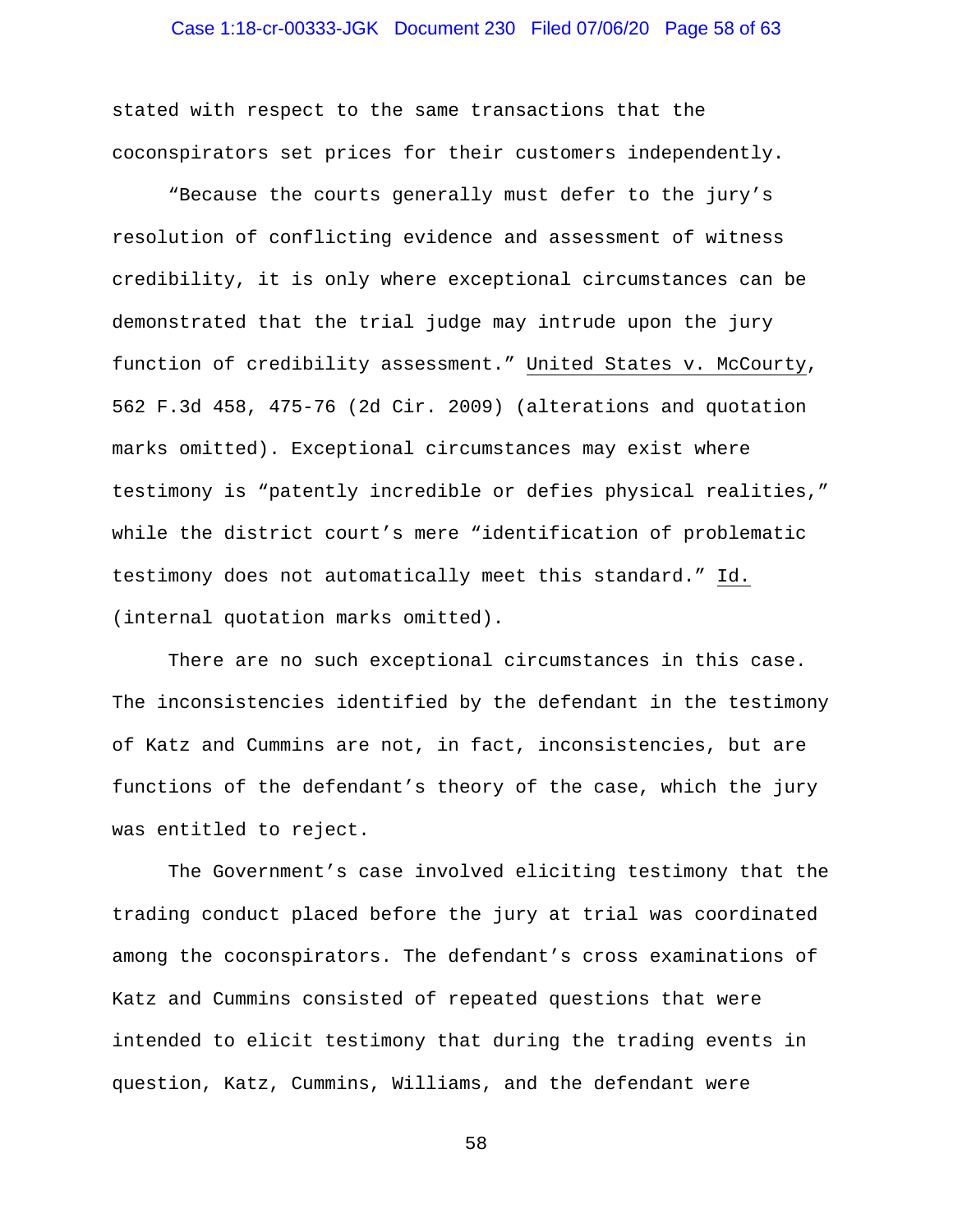#### Case 1:18-cr-00333-JGK Document 230 Filed 07/06/20 Page 59 of 63

trading and making decisions independently from one another. See, e.g., Tr. at 517 ("Q. You didn't want to win this bid, did you? A. I did not. Q. And that was your own independent decision, correct? A. Yes.") (cross examination of Cummins with respect to the February 28, 2012 transaction); id. at 1241 ("Q. 30.99. Now, that was his price, wasn't it? A. Yes. Q. He didn't ask you for any advice on that, did he? A. No.") (cross examination of Katz with respect to the November 4, 2010 transaction). While the Government elicited testimony from which the jury could conclude that the alleged coconspirators' trading activities were carried out pursuant to an unlawful agreement, the defendant attempted to elicit testimony that the alleged coconspirators set prices independently of one another in the narrow sense that no one compelled Katz, Cummins, Williams, and the defendant to make the precise bids and offers that each of them made – in other words, that no one forced them to do what they did. The testimony of Cummins and Katz on direct and cross examination was not factually inconsistent, but rather reflected the dueling theories of the case presented by the Government and the defendant. The fact that no one compelled the conspirators to act as they did was not inconsistent with the Government's evidence that the conspirators acted in accordance with their unlawful agreement. Both Katz and Cummins testified credibly and did not attempt to embellish their recollection of what they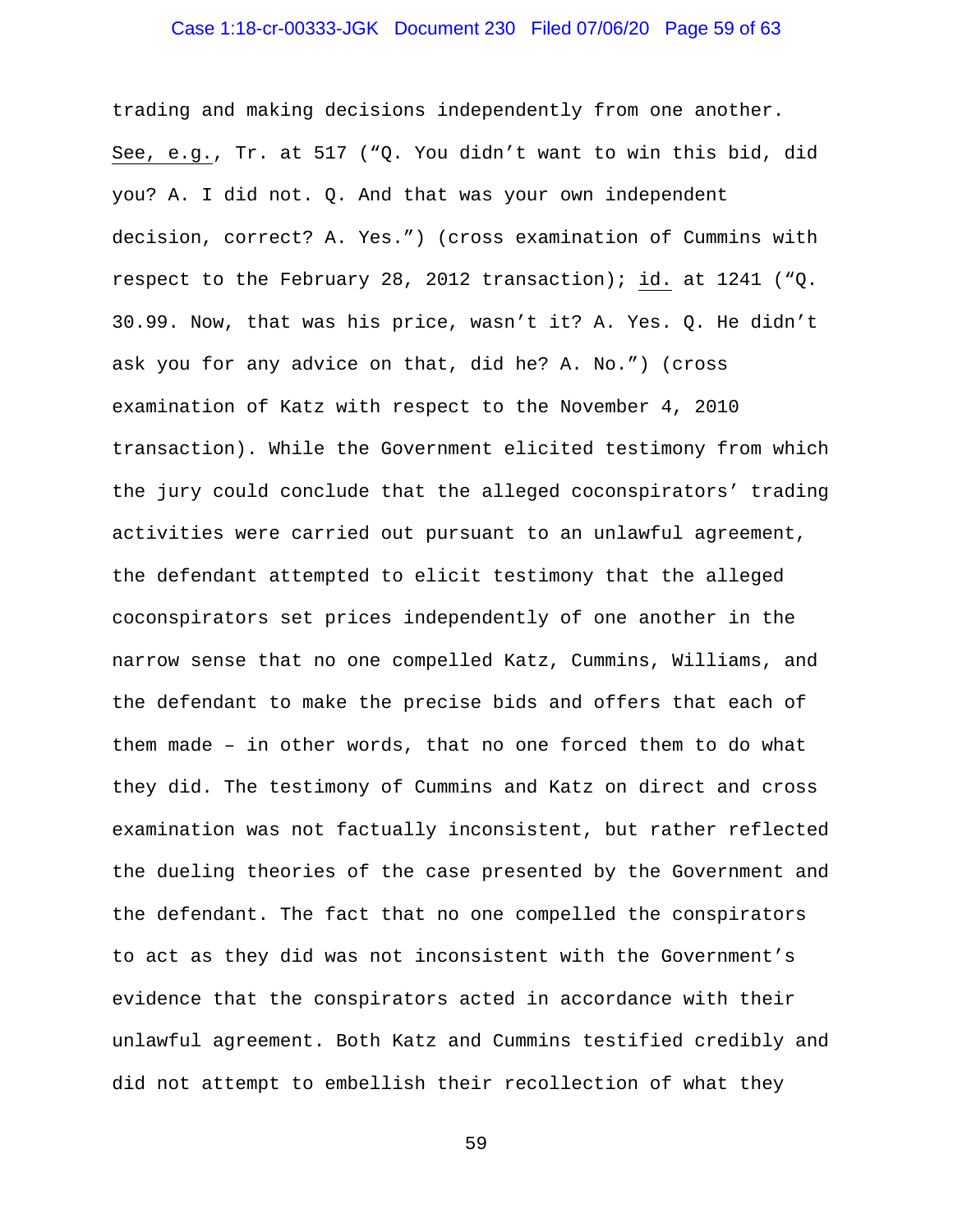# Case 1:18-cr-00333-JGK Document 230 Filed 07/06/20 Page 60 of 63

did. The jury was entitled to choose "between competing inferences" suggested by the theories of the case pressed by the defendant and the Government. See United States v. Rea, 958 F.2d 1206, 1221-22 (2d Cir. 1992).

The defendant also argues that Katz's testimony was not credible because he testified that he did not enter into a conspiracy with other persons, including certain members of the Old Gits chat group, but that he did enter into a conspiracy with the defendant. As explained above, there was more than enough evidence from which the jury could conclude that the defendant entered into an unlawful conspiracy to fix prices and rig bids with Katz, Cummins, and Williams. The defendant was entitled to argue to the jury that no such conspiracy existed because Katz had testified that other relationships with traders in the Old Gits chat group did not constitute unlawful conspiracies, and the jury was entitled to reject that argument. See id.

Finally, Katz did not lack credibility as a witness on the ground that his statements that he was skilled in ruble trading were allegedly rebutted by other evidence. As an initial matter, the defendant does not explain why it would be relevant whether Katz was a skilled ruble trader, nor does the defendant explain why all of Katz's testimony should be disregarded because he took pride in being able to trade the ruble. The defendant does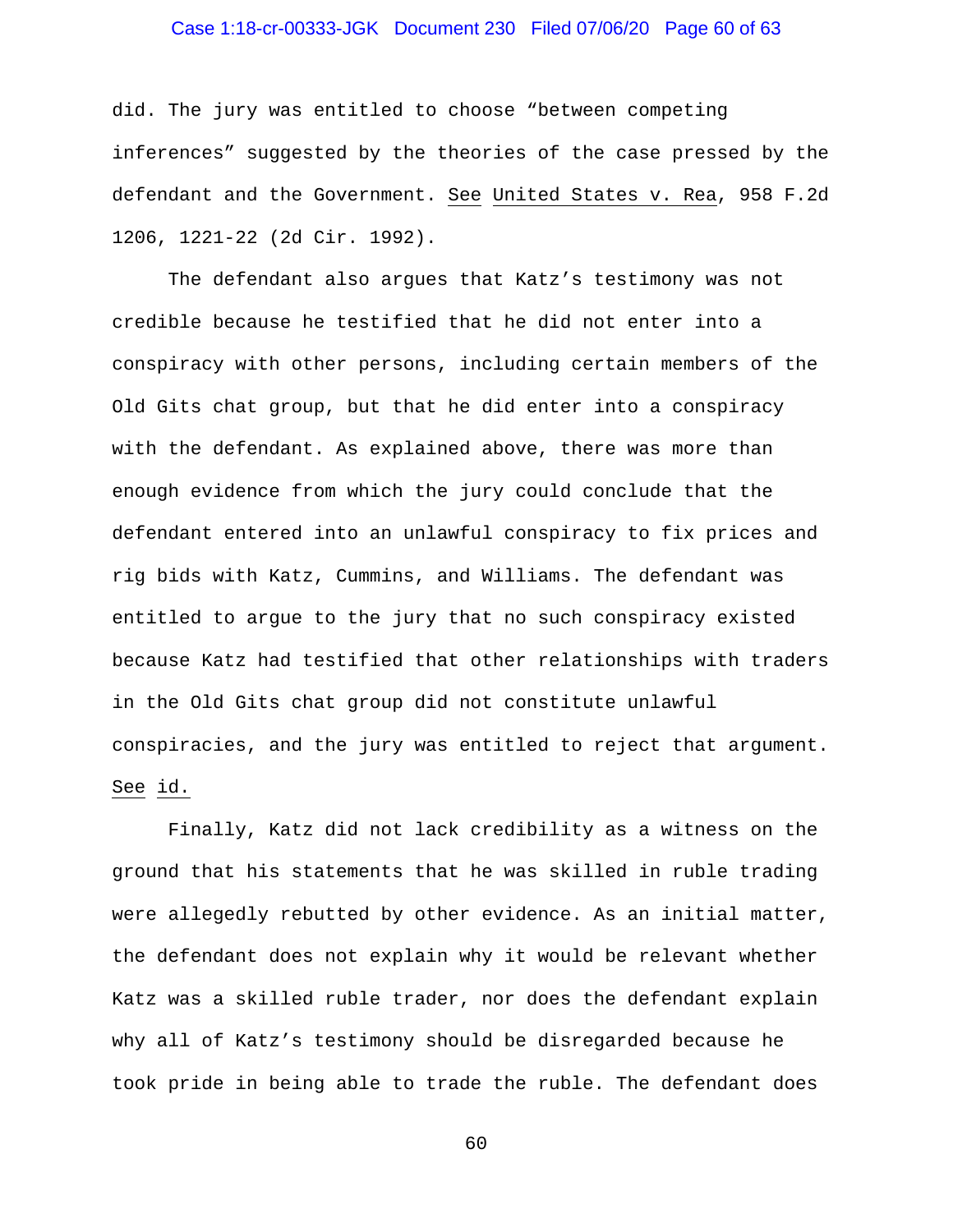### Case 1:18-cr-00333-JGK Document 230 Filed 07/06/20 Page 61 of 63

not point to any case that establishes that persons are not horizontal competitors because one person is allegedly more skilled in the relevant business or industry than that person's purported horizontal competitor. In any event, there was no substantially conflicting evidence regarding Katz's skill in the ruble. Taken as a whole, Katz's testimony at trial conformed to a simple narrative that although the ruble was not Katz's preferred currency to trade, he was able to quote prices for the ruble to customers and he frequently did so as part of his job trading in CEEMEA currencies.

The testimony of Katz and Cummins was neither "patently incredible" nor did it "def[y] physical realities," and the jury was entitled to credit the testimony of the witnesses when considered as a whole. See United States v. Bonventre, No. 10 cr-228, 2014 WL 3673550, at \*22 (S.D.N.Y. July 24, 2014), aff'd, 646 F. App'x 73 (2d Cir. 2016).

There is no basis to challenge the jury's assessment of the credibility of the Government's witnesses. The defendant's motion for a new trial which asks the Court to discredit that testimony is denied.

#### **F.**

Finally, the defendant argues that a new trial is warranted because the jury verdict is contrary to the weight of the evidence. The defendant principally argues that the Government's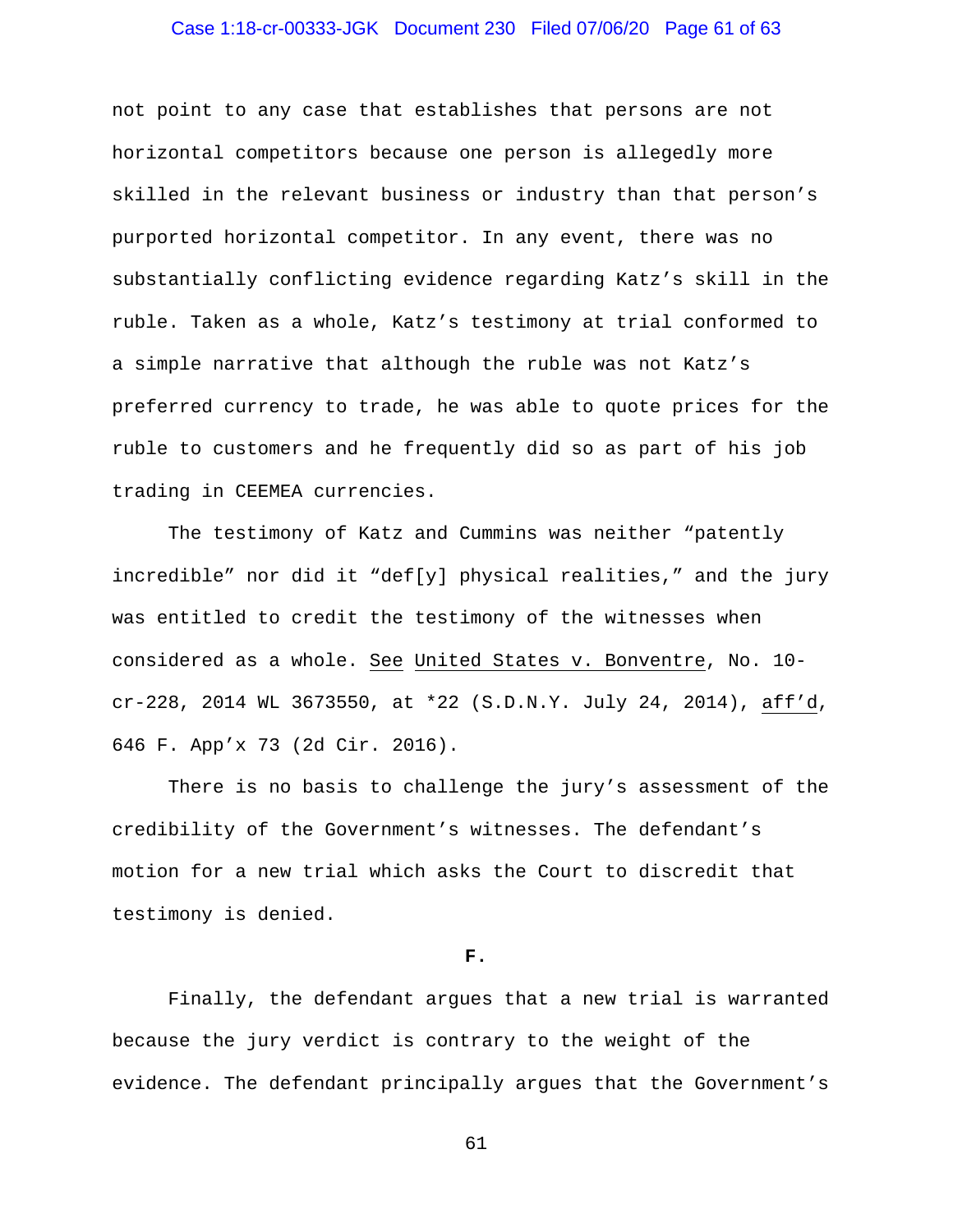### Case 1:18-cr-00333-JGK Document 230 Filed 07/06/20 Page 62 of 63

case consisted of circumstantial evidence in the form of chat messages that were ambiguous and that the testimony by Katz and Cummins failed to rectify the ambiguities because Katz and Cummins admitted that they freely engaged in trading during certain trading events and that other trading events were the result of the traders' independent judgment. As a result, the defendant argues that the jury necessarily made unjustifiable inferential leaps to arrive at its verdict, which suggests that the jury did not carefully examine the evidence.

As explained above, there was more than enough evidence from which the jury could conclude beyond a reasonable doubt that the defendant was guilty of the crime charged because he knowingly joined and participated in an unlawful conspiracy to fix prices and rig bids.

Even when the evidence is viewed under the more lenient "objective evaluation" standard of Rule 33, the verdict in this case was not against the weight of the evidence. The jury saw ample evidence of chatroom conversations and witness testimony that explained the circumstances under which the defendant began communicating with Cummins, Katz, and Williams. The jury saw ample evidence of trading episodes in which the coconspirators worked in concert to fix prices and rig bids in the FX market for CEEMEA currencies. The jury heard credible testimony from Cummins and Katz that the conspiracy to fix prices and rig bids